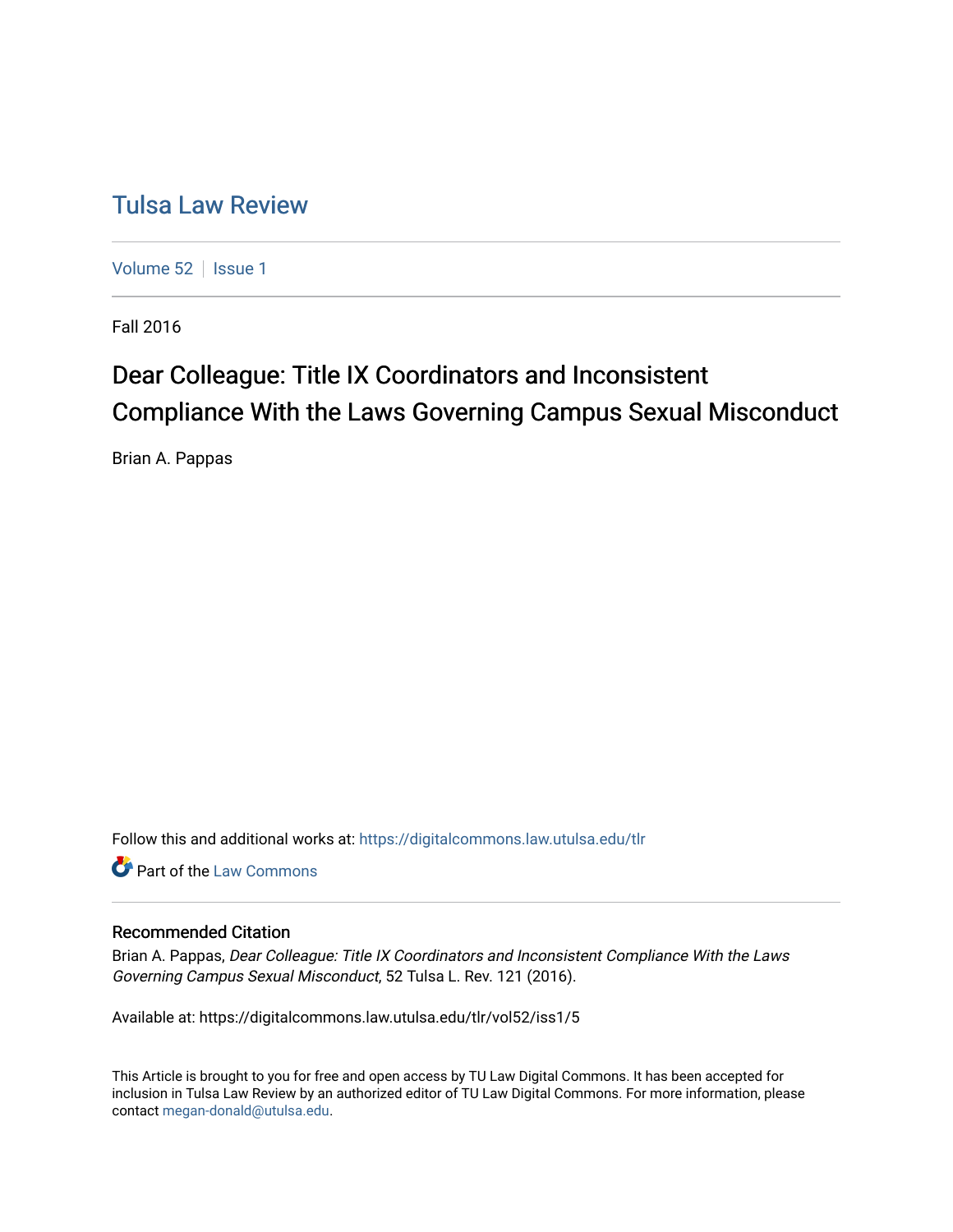# <span id="page-1-0"></span>**DEAR COLLEAGUE: TITLE IX COORDINATORS AND INCONSISTENT COMPLIANCE WITH THE LAWS GOVERNING CAMPUS SEXUAL MISCONDUCT**

# Brian A. Pappas\*

# ABSTRACT

*Title IX Coordinators are tasked with effectuating Title IX compliance to ensure a safe campus while protecting the rights of survivors and alleged perpetrators. An epidemic of university sexual misconduct and widespread non-reporting provided the context for a*  2011 Department of Education Office of Civil Rights Dear Colleague Letter redefining *compliance. This article utilizes interviews conducted between 2011 and 2014 with 13 Title IX Coordinators from large institutions of higher education to provide a ground-level view of compliance in action. In the very best light, during this time university compliance with Title IX was highly inconsistent and largely ineffective. Title IX Coordinators depart from the archetype in order to create substantive justice for individuals in a framework they view as overly formalistic. They also depart to establish professional worth, to avoid negative publicity, and to effectuate managerial solutions that symbolize compliance. The results are Title IX processes that are less than consistent, reliable, and impartial, validating calls for increased procedural protections for victims and alleged perpetrators. Overall, the picture of university Title IX compliance is one motivated more by symbolic enforcement than true dedication to ensure a hostility-free campus.*

### <span id="page-1-1"></span>I. I[NTRODUCTION](#page-1-0)

Sexual misconduct is an ongoing problem on university campuses, and universities are struggling to develop procedures to address it. There is an epidemic of peer sexual violence (one student sexually harassing another in a manner that includes physical conduct) occurring on campuses across the nation. For example, a survey of over 5,000 undergraduate women and over 1,000 undergraduate men at two large public universities found that 13.7 percent of undergraduate women reported at least one completed sexual assault since entering college and 6.1 percent of undergraduate men reported experiencing attempted or completed sexual assaults.<sup>1</sup> In this article, I will refer to the accused as the

<sup>\*</sup> Brian A. Pappas, Ph.D., LL.M., J.D., M.P.P., Associate Clinical Professor of Law, Associate Director of Alternative Dispute Resolution, and Title IX Coordinator at Michigan State University College of Law. The author gratefully acknowledges the able research assistance of Lorena Valencia and the helpful comments of MSU Law Faculty at a Faculty Scholarship Presentation in 2015. As my 2015 dissertation forms the basis for this article, a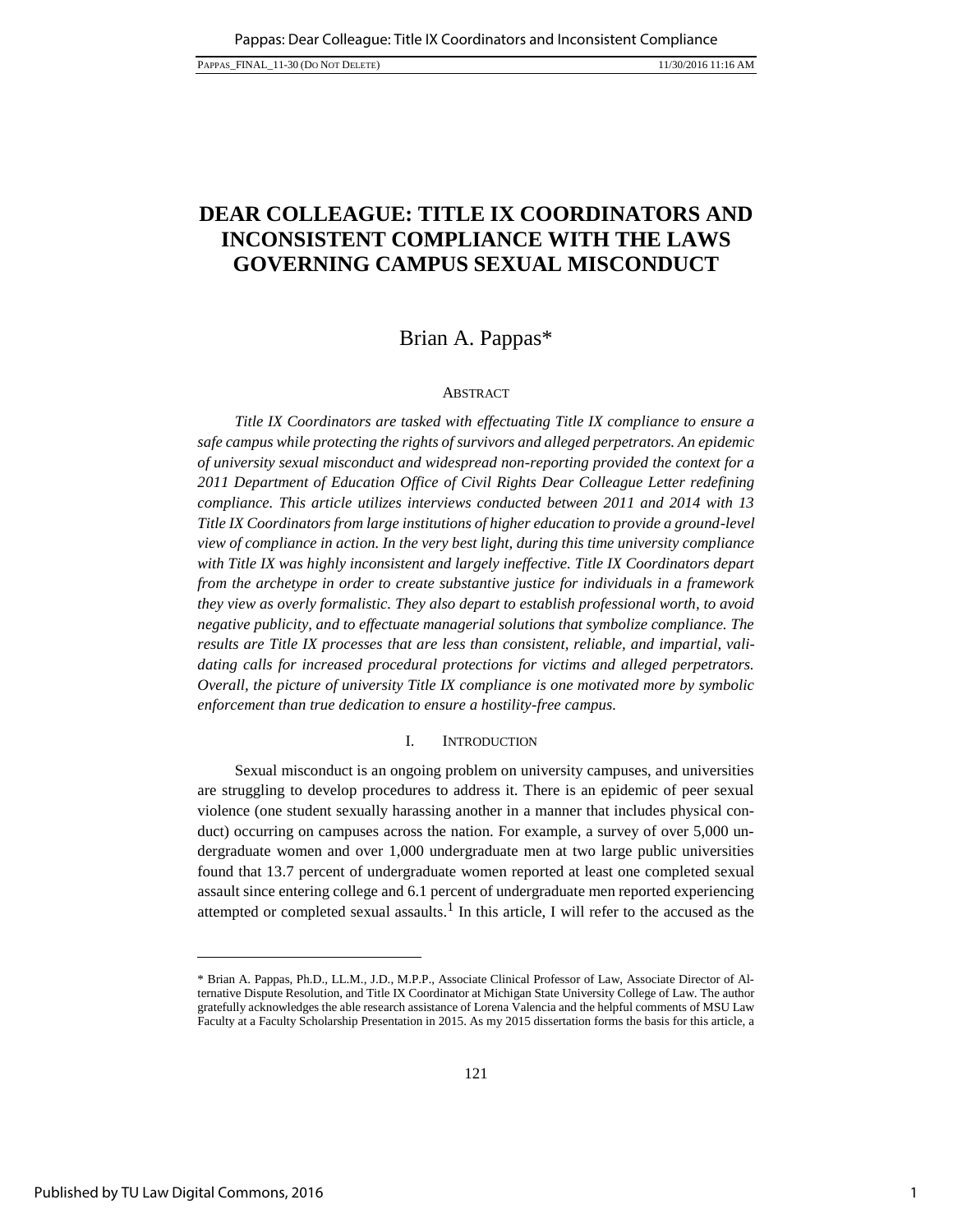l

122 *TULSA LAW REVIEW* [Vol. 52:121

"alleged perpetrators" and those who have experienced sexual assault as "survivors."<sup>2</sup> Drugs and alcohol surely contribute to many of these assaults, accentuating the problem as so many college students drink to excess.<sup>3</sup>

Universities were clearly put on notice about these problems, if they had not been before, by a "Dear Colleague" letter issued by the U.S. Department of Education in 2011 that required universities to take steps to address the problem or risk loss of federal funding.<sup>4</sup> Complaints of sexual misconduct on university campuses are addressed under the auspices of the Title IX Coordinator.<sup>5</sup>

<span id="page-2-0"></span>Title IX Coordinators are a type of formal legal compliance office that was widely adopted in response to the Civil Rights Act of 1972.<sup>6</sup> Similar formal offices, particularly Equal Employment Opportunity (EEO) and Affirmative Action (AA) offices, have been widely studied.<sup>7</sup> These studies identify EEO/AA offices as a sort of "non-law" structure that is meant to interpret and enforce law inside a bureaucratic organization.<sup>8</sup> These studies of EEO/AA offices mainly compare these offices to a court-like ideal and, in light of this comparison, generally observe that these types of offices, although legally framed, tend toward more informality in practice.<sup>9</sup> Title IX Coordinators are just such a structure, and, like EEO/AA offices, operate somewhat more informally than the court-like ideal.

very special thank you to my dissertation committee at the University of Kansas: Charles Epp, H. George Frederickson, Steven Maynard-Moody, Rosemary O'Leary, Marilu Goodyear, and Robert Shelton. Any errors are mine alone. I conducted the interviews referenced in this work anonymously with the approval of, and under the procedures established by, the University of Kansas Institutional Review Board.

<sup>1.</sup> CHRISTOPHER P. KREBS ET AL., NAT'L INST. OF JUSTICE, THE CAMPUS SEXUAL ASSAULT (CSA) STUDY, at vii, 5-5 (2007), [http://www.ncjrs.gov/pdffiles1/nij/grants/221153.pdf;](http://www.ncjrs.gov/pdffiles1/nij/grants/221153.pdf) David Lisak & Paul M. Miller, *Repeat Rape and Multiple Offending Among Undetected Rapists*, 17 VIOLENCE & VICTIMS 73 (2002).

<sup>2.</sup> This article uses the term "survivors" throughout as it represents self-determination and strength instead of the more commonplace usage of victim that implies weakness and powerlessness. The term "victim" is retained in its original form in quotations. When discussing Title IX processes, often the term "complainant" is used.

<sup>3.</sup> William DeJong, *The Impact of Alcohol on Campus Life, in* RESTORATIVE JUSTICE ON THE COLLEGE CAMPUS: PROMOTING STUDENT GROWTH AND RESPONSIBILITY, AND REAWAKENING THE SPIRIT OF CAMPUS COMMUNITY 100, 104 (David R. Karp & Thom Allena eds., 2004).

<sup>4.</sup> Letter from Department of Education, Office for Civil Rights to Colleague, 12 (Apr. 4, 2011) *available at* [http://www2.ed.gov/about/offices/list/ocr/letters/colleague-201104.pdf \[](http://www2.ed.gov/about/offices/list/ocr/letters/colleague-201104.pdf)hereinafter Dear Colleague Letter]. 5 20 U.S.C. §§ 1681 et seq., and its implementing regulations, 34 C.F.R. Part 106.8.

<sup>6. 20</sup> U.S.C. §§ 1681 et seq., and its implementing regulations, 34 C.F.R. Part 106.1.

<sup>7</sup>*. See generally* Frank Dobbin & Erin L. Kelly, *How to Stop Harassment: Professional Construction of Legal Compliance in Organizations*, 112 AM. J. SOC. 1203 (2007); Lauren B. Edelman, *Legal Environments and Organizational Governance: The Expansion of Due Process in the Work Place*, 95 AM. J. SOC. 1401 (1990) [hereinafter Edelman, *Legal Environments and Organizational Governance*]; Lauren B. Edelman, *Legal Ambiguity and Symbolic Structures: Organizational Mediation of Civil Rights Law*, 97 AM.J. SOC. 1531 (1992) [hereinafter Edelman, *Legal Ambiguity and Symbolic Structures*]; Lauren B. Edelman, Gwendolyn Leachman & Doug McAdam, *On Law, Organizations, and Social Movements*, 6 ANN. REV. L. SOC. SCI. 653 (2010) [hereinafter Edelman, *On Law, Organizations, and Social Movements*]; Lauren B. Edelman, Linda H. Krieger, Scott R. Eliason, Catherine R. Albiston & Virginia Mellema, *When Organizations Rule: Judicial Deference to Institutionalized Employment Structures*, 117 AM. J. SOC. 888 (2011) [hereinafter Edelman, *When Organizations Rule: Judicial Deference to Institutionalized Employment Structures*].

<sup>8</sup>*. See generally* Edelman, *Legal Environments and Organizational Governance*, *supra* note 7; Edelman, *Legal Ambiguity and Symbolic Structures*, *supra* note 7.

<sup>9</sup>*. See* Edelman, *Legal Environments and Organizational Governance*, *supra* note 7; Edelman, *Legal Ambiguity and Symbolic Structures*, *supra* note 7; Edelman, *On Law, Organizations, and Social Movements*, *supra*  note 7; Edelman, *When Organizations Rule: Judicial Deference to Institutionalized Employment Structures*, *supra* note 7.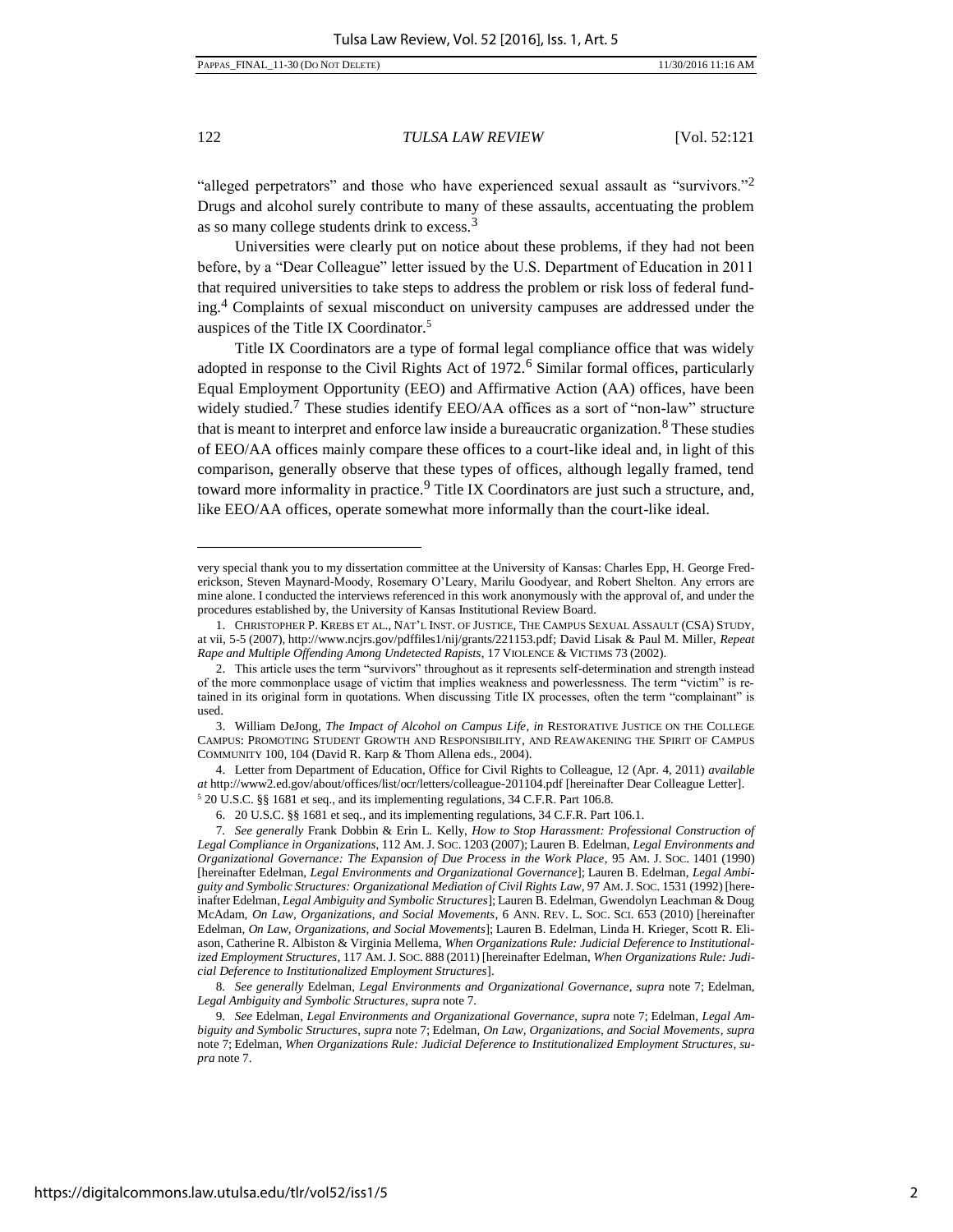In examining campus sexual misconduct, my data consist of 2011-2014 interviews of thirteen Title IX Coordinators from institutions of higher education nation-wide. The research methods consisted of open-ended interviews, content analysis of these interviews, and the analysis of documents relating to Title IX. The participants were from every region of the country. Participants were primarily from large doctoral degree granting public and private research institutions, but several master's level institutions were also included.<sup>10</sup>

The study provides a ground-level view of compliance in action. In the very best light, university compliance with Title IX was highly inconsistent and largely ineffective during this time. Title IX Coordinators depart from the formal, legal model in order to create substantive justice for individuals in a framework they view as overly formalistic. They also depart to establish professional worth, to avoid negative publicity, and to effectuate managerial solutions that symbolize compliance. The results are Title IX processes that are less than consistent, reliable, and impartial, validating calls for increased procedural protections for victims and alleged perpetrators. Overall, the picture of university Title IX compliance is one motivated more by symbolic enforcement than true dedication to ensure a hostility-free campus.

Part I of this article describes the pervasive problem of campus sexual misconduct. Part II is a review of the legal context that provides the backdrop for Title IX compliance work. In Part III, Title IX models and processes are described, followed by evidence that Title IX Coordinators are both inconsistently adhering to and departing from the archetype. Explanations motivating the departures are explored in Part IV. The article concludes by recommending that Title IX Coordinators create more meaningful professional networks in order to do more than symbolically address campus sexual misconduct. From the perspective of both survivors and alleged perpetrators, Title IX compliance is neither effective nor equitable.

# II. THE PROBLEM OF SEXUAL [MISCONDUCT](#page-1-0) ON CAMPUS

Sexual misconduct among fellow students and professors is a very serious problem and universities face a dilemma in how to deal with it. There is an epidemic of peer sexual violence on campuses across the nation. With studies ranging from the mid-1980s to 2015, the effort to combat campus peer sexual violence is in its fourth decade.<sup>11</sup> A 2015 study of twenty-seven institutions of higher education found "[o]ne-third (33.1[percent]) of senior females . . . report being a victim of nonconsensual sexual contact at least once" during

<sup>10.</sup> The sensitive nature of the topic restricted the sample size. As the numbers interviewed grew, the stories and commentary became repetitive. While it is possible that the twenty-seven officials who agreed to be interviewed were somehow systematically different from others who declined, I suspect that they were more typical than unique. The participants, while relatively small in number, do not appear to be systematically skewed in any obvious ways. These interviews provide insight into the nature of Title IX compliance between 2011 and 2014.

<sup>11.</sup> Nancy Chi Cantalupo, *"Decriminalizing" Campus Institutional Responses to Peer Sexual Violence*, 38 J.C. & U.L. 481, 484 (2012).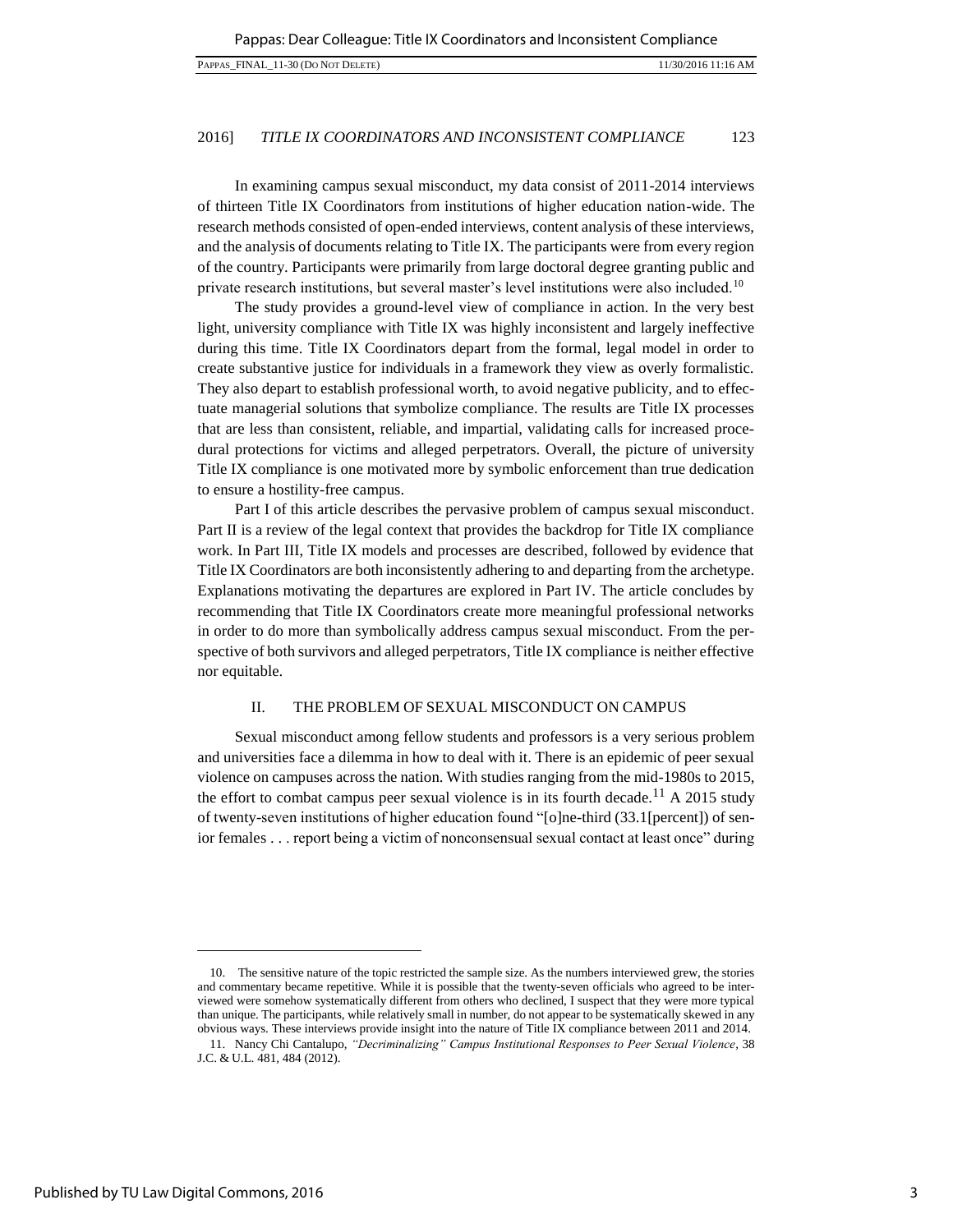their time in college.<sup>12</sup> Approximately half of these were victims of nonconsensual penetration involving one of the four tactics (physical or threat of physical force; incapacitation; coercion; and absence of affirmative consent).<sup>13</sup>

Research shows that a small number of repeat perpetrators commit the vast majority of sexual violence, requiring mechanisms for identifying and stopping these repeat offenders.14 A 2002 study surveyed 1,882 male university students and found that 4 percent of the study's subjects accounted for 28 percent of the violence, a rate ten times greater than that of non-rapists.<sup>15</sup> Fraternity men have been identified as more likely to perpetrate sexual crimes than non-fraternity men.<sup>16</sup> A 1996 study found male student-athletes made up 3.3 percent of the population at Division I institutions, but represented 19 percent of the alleged sexual assault or domestic violence perpetrators in judicial affairs records.<sup>17</sup> High profile cases of sexual violence by athletes persist, including the rape allegations against Heisman Trophy-winning quarterback Jameis Winston,<sup>18</sup> the delay, and ultimate expulsion of University of Michigan Kicker Brendan Gibbons,<sup>19</sup> and the 2011 suicide of University of Missouri Swimmer Sasha Menu Courey, sixteen months after an uninvestigated allegation of rape by a football player.<sup>20</sup>

Evidence indicates sexual misconduct is widely underreported. A 2007 survey indicated that only 16 percent of physically forced survivors and 8 percent of incapacitated sexual assault survivors contacted a survivor's, crisis, or health care center after the incident.<sup>21</sup> Only 2 percent of incapacitated survivors and 13 percent of physically forced survivors report the incident to law enforcement.<sup>22</sup> Other studies estimate that ninety percent or more of survivors of campus sexual assault do not report the incident.<sup>23</sup> A 2015 study of twenty-seven institutions of higher education found "a relatively small percentage (e.g., 28[percent] or less) of even the most serious incidents are reported.<sup> $24$ </sup>

Evidence indicates non-reporting occurs due to a fear of reprisal and a belief the process will not work or not be fair. In a 2001 survey of graduate students, 21 percent of those experiencing harassment reported the behavior, 30 percent experienced retaliation

l

22*. Id.* 

<sup>12.</sup> DAVID CANTOR ET AL., REPORT ON THE AAU CAMPUS CLIMATE SURVEY ON SEXUAL ASSAULT AND SEXUAL MISCONDUCT xiv (Sept. 21, 2015), *available at* http://www.upenn.edu/ir/surveys/AAU/Report%20and%20Tables%20on%20AAU%20Campus%20Climate%20Survey.pdf.

<sup>13</sup>*. Id.* 

<sup>14.</sup> Lisak & Miller, *supra* not[e 1,](#page-1-1) at 78.

<sup>15</sup>*. Id* at 80.

<sup>16.</sup> KREBS, *supra* not[e 1,](#page-1-1) at 2-11.

<sup>17.</sup> Todd W. Crosset et al., *Male Student-Athletes and Violence Against Women: A Survey of Campus Judicial Affairs Offices*, 2 J. VIOLENCE AGAINST WOMEN 163, 171-73 (1996).

<sup>18.</sup> Michael McCann, *Don't Stay in School*, SPORTS ILLUSTRATED, Oct. 20, 2014, at 13.

<sup>19.</sup> Matt Slovin & Adam Rubenfire, *Former Kicker Brendan Gibbons Permanently Separated from University for Sexual Misconduct*, THE MICH. DAILY (Jan. 28, 2014), [https://www.michigandaily.com/sports/former](https://www.michigandaily.com/sports/former-kicker-brendan-gibbons-expelled-sexual-misconduct)[kicker-brendan-gibbons-expelled-sexual-misconduct.](https://www.michigandaily.com/sports/former-kicker-brendan-gibbons-expelled-sexual-misconduct) 

<sup>20.</sup> Tom Farrey & Nicole Noren, *Mizzou did not Pursue Alleged Assault*, ESPN.COM (Mar. 1, 2014), [http://espn.go.com/espn/otl/story/\\_/id/10323102/university-missouri-officials-did-not-pursue-rape-case-lines](http://espn.go.com/espn/otl/story/_/id/10323102/university-missouri-officials-did-not-pursue-rape-case-lines-investigation-finds)[investigation-finds.](http://espn.go.com/espn/otl/story/_/id/10323102/university-missouri-officials-did-not-pursue-rape-case-lines-investigation-finds)

<sup>21.</sup> KREBS, *supra* not[e 1,](#page-1-1) at xvii.

<sup>23.</sup> BONNIE FISHER, FRANCIS T. CULLEN & MICHAEL G. TURNER, THE SEXUAL VICTIMIZATION OF COLLEGE WOMEN: RESEARCH REPORT, 21-26 (2000), *available at* [https://www.ncjrs.gov/pdffiles1/nij/182369.pdf.](https://www.ncjrs.gov/pdffiles1/nij/182369.pdf)

<sup>24.</sup> CANTOR ET AL., *supra* note 12, at iv.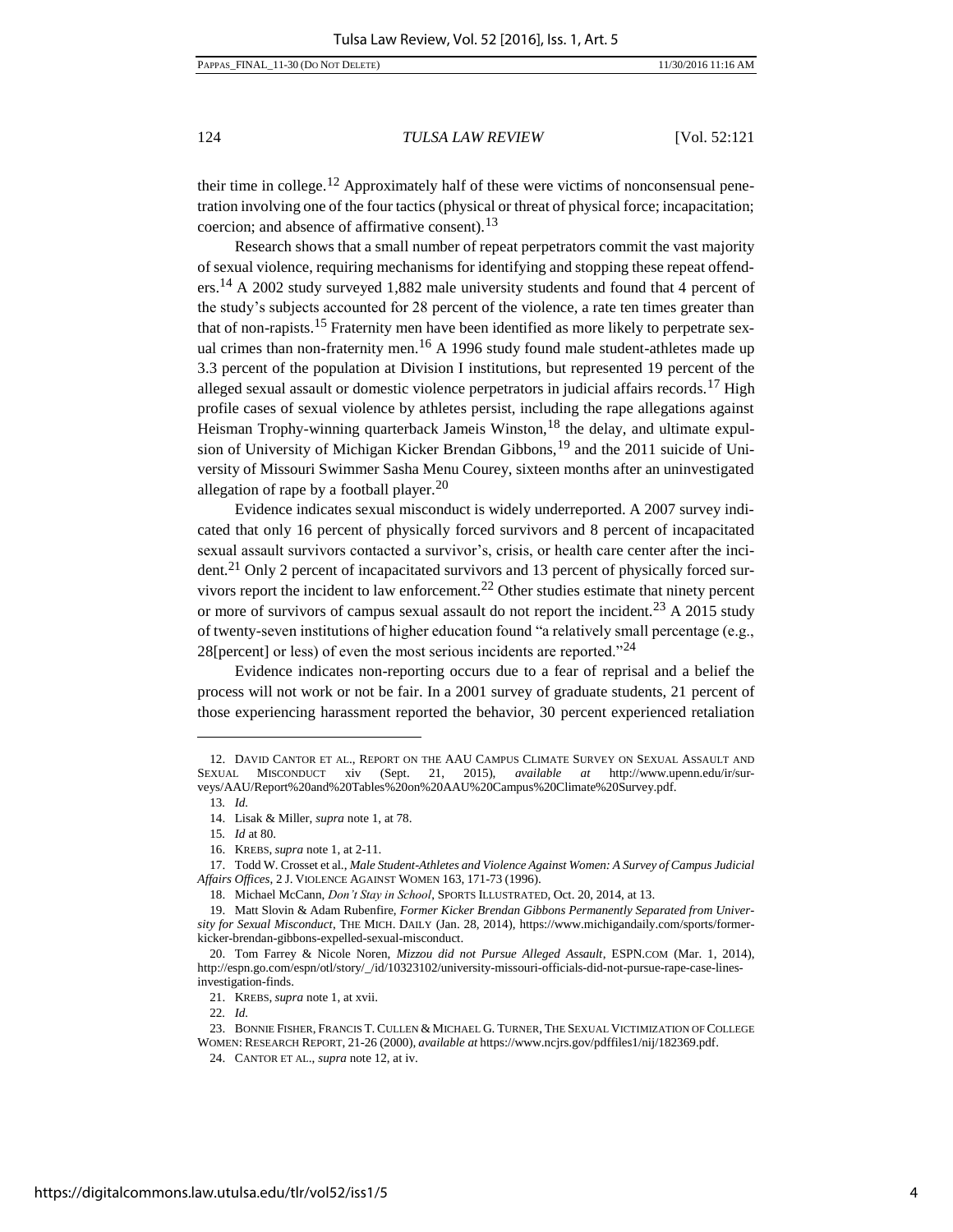after reporting, and 58 percent believed the reporting process and complaint handling could be improved.<sup>25</sup> According to the 2015 study, more than 50 percent of victims of serious incidents do not report because they do not consider it "serious enough."<sup>26</sup>

The problem especially occurs within relationships (romantic as well as hierarchical), making it more difficult for survivors to come forward. Most perpetrators of rape or attempted rape are known to the survivor, because they are often classmates and friends (70 percent of completed rapes) and boyfriends or ex-boyfriends (23.7 percent of completed rapes and 14.5 percent of attempted rapes).<sup>27</sup> Employee-to-student and faculty-tostudent sexual misconduct are also campus problems that implicate Title IX. Employee misconduct more generally is an ongoing problem as indicated by the Jerry Sandusky child sexual abuse scandal and scandals at Syracuse University, University of Texas, the University of Arkansas, and many other examples.<sup>28</sup> The decentralized environment, the focus on academic pursuits, and the hierarchical intellectual environment allow harassing behaviors to go unchecked in academic institutions.<sup>29</sup>

In part, the breadth of the problem is a product of the university context itself, requiring that institutions take action to remediate the effects of sexual misconduct. In a 2014 survey of more than 300 schools commissioned by Senator Claire McCaskill, more than 40 percent of U.S. colleges and universities conducted no investigations of sexual assault allegations over the past five years.<sup>30</sup> Further, the survey found that only 16 percent of schools conduct "climate surveys" to determine the prevalence of sexual assault on campus, and only about half of colleges have a hotline that survivors can call to report a sexual assault.<sup>31</sup> Nearly 73 percent of schools do not have protocols for how campus authorities and local law enforcement should work together on cases.<sup>32</sup>

Employee perceptions of organizational tolerance to sexual harassment are significantly related to the frequency of sexual harassment incidents and the effectiveness in combating the problem.33 Organizationally, studies reveal that where a choice of sanctions for harassment is available, it is common for the least stringent to be selected, such as a

31*. Id.* 

<sup>25.</sup> ACADEMIC INCIVILITY AND THE GRADUATE/PROFESSIONAL STUDENT EXPERIENCE: SUMMARY OF SPRING 2011 SURVEY OF UMN-TC GRADUATE AND PROFESSIONAL STUDENTS 5 (2011), *available at* [http://www.sos.umn.edu/assets/pdf/Survey%20Summary%202011%20\(revised%208-12-11\).pdf.](http://www.sos.umn.edu/assets/pdf/Survey%20Summary%202011%20(revised%208-12-11).pdf) 

<sup>26.</sup> CANTOR ET AL., *supra* note 12, at iv.

<sup>27.</sup> FISHER, CULLEN & TURNER, *supra* note 23, at 19.

<sup>28.</sup> Christian Dennie, *Post Penn State: Protecting Against Sexual Harassment and Misconduct in Athletics*, 75 TEX. B.J. 828, 828-830 (2012); Diane Heckman, *Title IX and Sexual Harassment Claims Involving Educational Athletic Department Employees and Student-Athletes in the Twenty-First Century*, 8 VA. SPORTS & ENT. L.J. 223 (2009).

<sup>29.</sup> Robert J. Tepper & Craig G. White, *Workplace Harassment in the Academic Environment*, 56 ST. LOUIS U. L.J. 81, 83 (2011).

<sup>30.</sup> Mary Beth Marklein & Deirdre Shesgreen, *Colleges Ignoring Sexual Assault, Senator Charges*, USA TODAY (July 9, 2014)[, http://www.usatoday.com/story/news/nation/2014/07/09/claire-mccaskill-college-sexual](http://www.usatoday.com/story/news/nation/2014/07/09/claire-mccaskill-college-sexual-assault-report/12400401/)[assault-report/12400401/.](http://www.usatoday.com/story/news/nation/2014/07/09/claire-mccaskill-college-sexual-assault-report/12400401/) 

<sup>32</sup>*. Id.* 

<sup>33.</sup> Camille Gallivan Nelson, Jane A Halpert & Douglas F. Cellar, *Organizational Responses for Preventing and Stopping Sexual Harassment: Effective Deterrents or Continued Endurance?* 56 SEX ROLES 811 (2007); Kathi Miner-Rubio & Lilia M. Cortina, *Working in a Context of Hostility Toward Women: Implications for Employees' Well-being*, 9 J. OCCUPATIONAL HEALTH PSYCHOL. 107 (2004).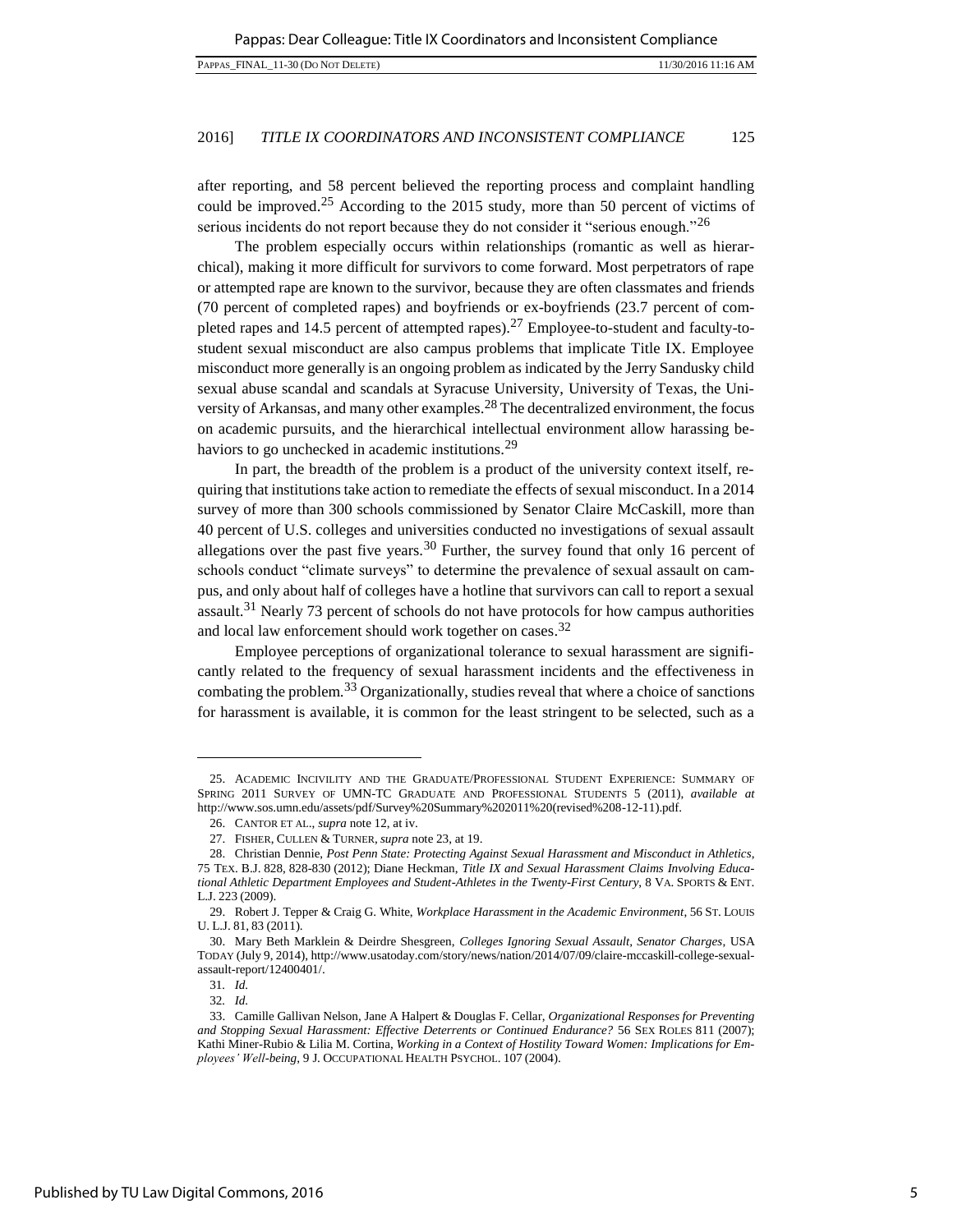formal or informal warning without further action.<sup>34</sup> Such responses indicate a deflection of organizational responsibility and may indicate a "climate of tolerance."<sup>35</sup>

In sum, Title IX Coordinators face a context in which there is a lot of sexual misconduct by students and university employees, repeat offenders cause a lot of the problems, misconduct most frequently occurs within romantic and other relationships involving power dynamics, and survivors are very hesitant to come forward. It is important to have processes in place that facilitate rather than discourage individuals to make complaints. It is also important to have processes that fairly adjudicate responsibility for misconduct. Finally, it is important to have mechanisms for ensuring that university leaders know about significant problems and to develop ways to address them.

# III. THE LEGAL CONTEXT FOR CAMPUS SEXUAL [MISCONDUCT](#page-1-0)

The legal environment puts pressure on universities to address the problem of sexual misconduct through the lens of individual complaints.<sup>36</sup> The Department of Education's Office of Civil Rights (OCR) is tasked with enforcing Title IX of the Educational Amendments of 1972.<sup>37</sup> Title IX promotes equity in academic and athletic programs, prohibits hostile environments on the basis of sex, prohibits sexual harassment and sexual violence, and directs universities to protect complainants against retaliation and to remedy the effects of other gender-based forms of discrimination.38 Congress adopted Title IX in order to effectuate a complaint-driven remedy, rather than authorize a federal enforcement agency (like the National Labor Relations Board) to oversee and direct broad reforms in the regulated sector.<sup>39</sup> Originally codified in the Title IX implementing regulations, federal funding recipients are required to "designate at least one employee to coordinate its efforts to comply with and carry out its responsibilities under [Title IX], including any investigation of any complaint communicated to such recipient alleging its noncompliance with [Title IX] or alleging any actions which would be prohibited by [Title IX].<sup>540</sup> In response to Title IX, universities created Title IX compliance officers and organizational mechanisms for addressing individual complaints of sexual harassment and gender inequities. Over thirty-years after Title IX's implementation, this role is now known as a Title IX Coordinator.

According to the Association for Title IX Administrators (ATIXA), there are 25,000 individuals who assure Title IX compliance in schools, colleges, and universities across

<sup>34.</sup> Denise Salin, *Organizational Responses to Workplace Harassment: An Exploratory Study*, 38 PERS. REV. 26 (2007).

<sup>35.</sup> Paula McDonald, *Workplace Sexual Harassment 30 Years on: A Review of the Literature*, 14 INT'L J. MGMT. REVS. 1, 9 (2012).

<sup>36.</sup> Julie Novkov, *Equality, Process, and Campus Sexual Assault*, 75 MD. L. REV. 590, 614-15 (2016) ("I observe here that, thus far, we have been thinking of campus sexual assault as a private and individualized criminal or quasi-criminal wrong in which campus authorities become involved because of the need to resolve disputes between and among students.").

<sup>37. 20</sup> U.S.C. § 1681 (2006 & Supp. V 2011).

<sup>38</sup>*. Id.* 

<sup>39.</sup> SEAN FARHANG, THE LITIGATION STATE: PUBLIC AND PRIVATE LAWSUITS IN THE UNITED STATES (2010).

<sup>40. 34</sup> C.F.R. § 106.8 (a) (1972).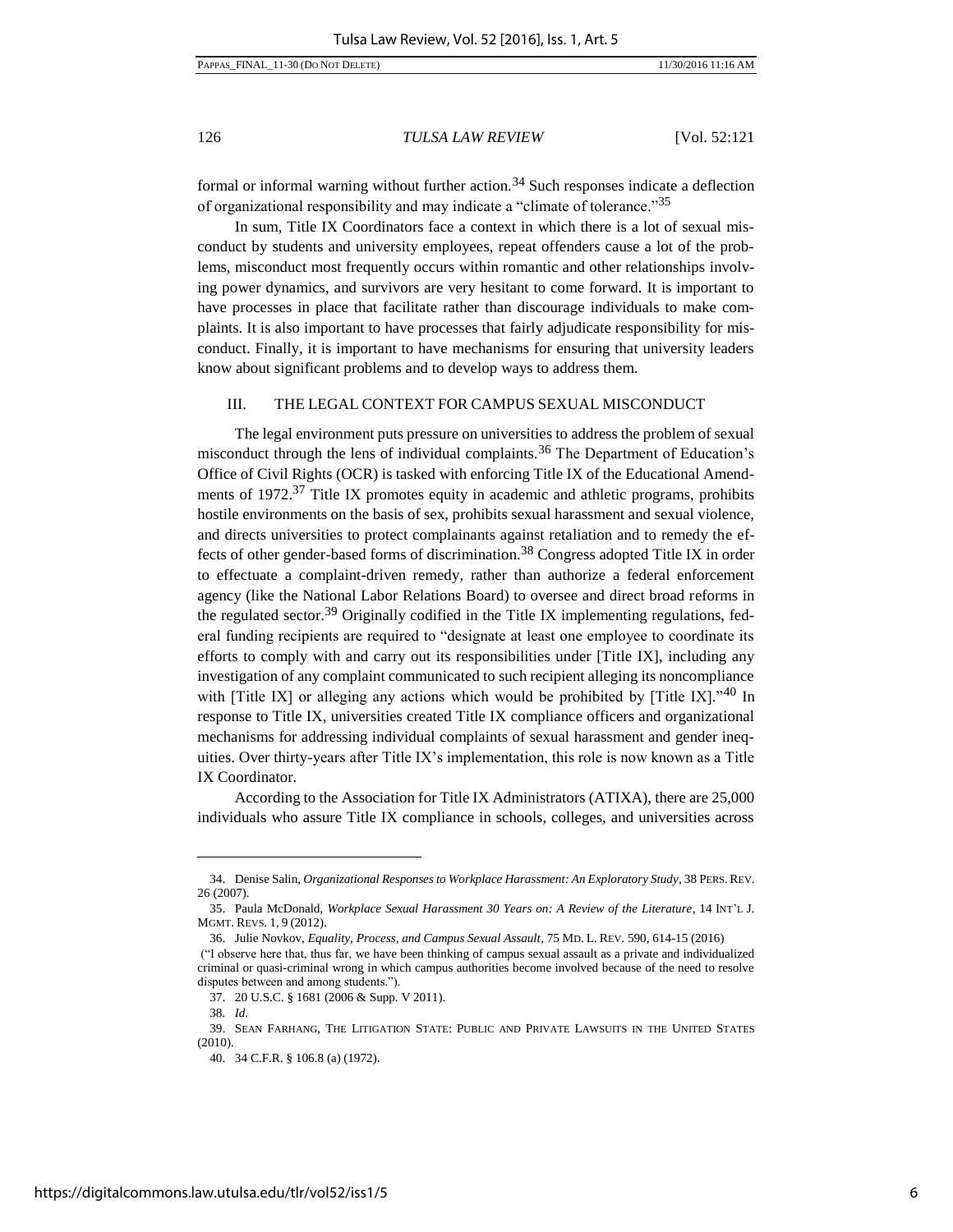the country.41 This means coordinating investigations, providing information and consultation to potential complainants, and receiving formal notice of complaints. Title IX Coordinators or their staff schedule, coordinate, or oversee grievance hearings, conduct investigations, make findings of violations of Title IX, notify parties of decisions, and provide information about the right and procedure of appeal. They also train staff, maintain records, ensure that timelines and procedures are followed, and provide ongoing training, consultation, and technical assistance. Title IX Coordinators are authorized to conduct a formal and defined process in order to determine whether there has been a violation of the law. All educational institutions are bound by their own policies and procedures, by constitutional due-process mandates, state contract and civil rights law, federal education laws, and the oversight of the Department of Education Office of Civil Rights. "Dear Colleague" Letters, issued through OCR, specify and clarify the requirements of Title IX. While these "Dear Colleague" letters lack the force of law, courts pay them great attention.<sup>42</sup> The legal standards for compliance by universities remained unclear until OCR issued a "Dear Colleague" letter on April 4,  $2011<sup>43</sup>$ 

The Dear Colleague Letter issued on April 4, 2011, dramatically shifted the interpretation of Title IX enforcement by prescribing the knowledge<sup>44</sup> and evidentiary stand- $\arcsin 45$  for handling sexual misconduct disputes and by requiring universities to address student-to-student sexual misconduct whether on or off campus.46 The letter also provides guidance on what constitutes fair procedures, including discouraging schools from allowing the parties to question or cross-examine one another, giving institutions discretion to determine whether to permit parties to have counsel (provided both sides are treated equally), and mandating that both parties have the right to invoke an appeal process.<sup>47</sup> The letter also requires educational training for employees,  $48$  implementation of preventative education programs, and provision of comprehensive survivor resources.49 Finally, the

<sup>41.</sup> Ass'n of Title IX Admin., *About ATIXA and Title IX*, ATIXA, <https://atixa.org/about/>(last visited Jan. 26, 2016).

<sup>42.</sup> Chevron U.S.A. Inc. v. Natural Res. Def. Council, Inc., 104 S.Ct. 2778, 2782 (1984), (directing courts to defer to administrative interpretations of their authorizing legislation except when those interpretations contravene the law).

<sup>43.</sup> Dear Colleague Letter, *supra* not[e 4,](#page-2-0) at 11.

<sup>44</sup>*. Id.* at 4 (A university must take action "[i]f a school knows or reasonably should know about student-onstudent harassment that creates a hostile environment." This interpretation represented a sharp departure from the "actual knowledge and deliberate indifference" standard for private lawsuits for monetary damages. Schools can no longer avoid knowledge of sexual harassment and it is much easier to show that responsible university employees knew or should have known of the misconduct).

<sup>45</sup>*. Id.* at 11 (requiring the use of a preponderance-of-the evidence standard, noting that "[t]he 'clear and convincing' standard . . . currently used by some schools, is a higher [and improper] standard of proof").

<sup>46.</sup> *Id.* at 4 (dramatically increasing the scope of cases for which Title IX Coordinators are responsible, "[s]chools may have an obligation to respond to student-on-student sexual harassment that initially occurred off school grounds, outside a school's education program or activity" and "[i]f a student files a complaint with the school, regardless of where the conduct occurred, the school must process the complaint in accordance with its established procedures").

<sup>47</sup>*.* Dear Colleague Letter, *supra* not[e 4,](#page-2-0) at 12.

<sup>48</sup>*. Id.*, at 4, 12 (requiring training for employees likely to witness or receive reports of sexual misconduct and declaring that in sexual violence cases the fact-finder and the decision-maker should have adequate training or knowledge regarding sexual violence).

<sup>49</sup>*. Id.* at 14.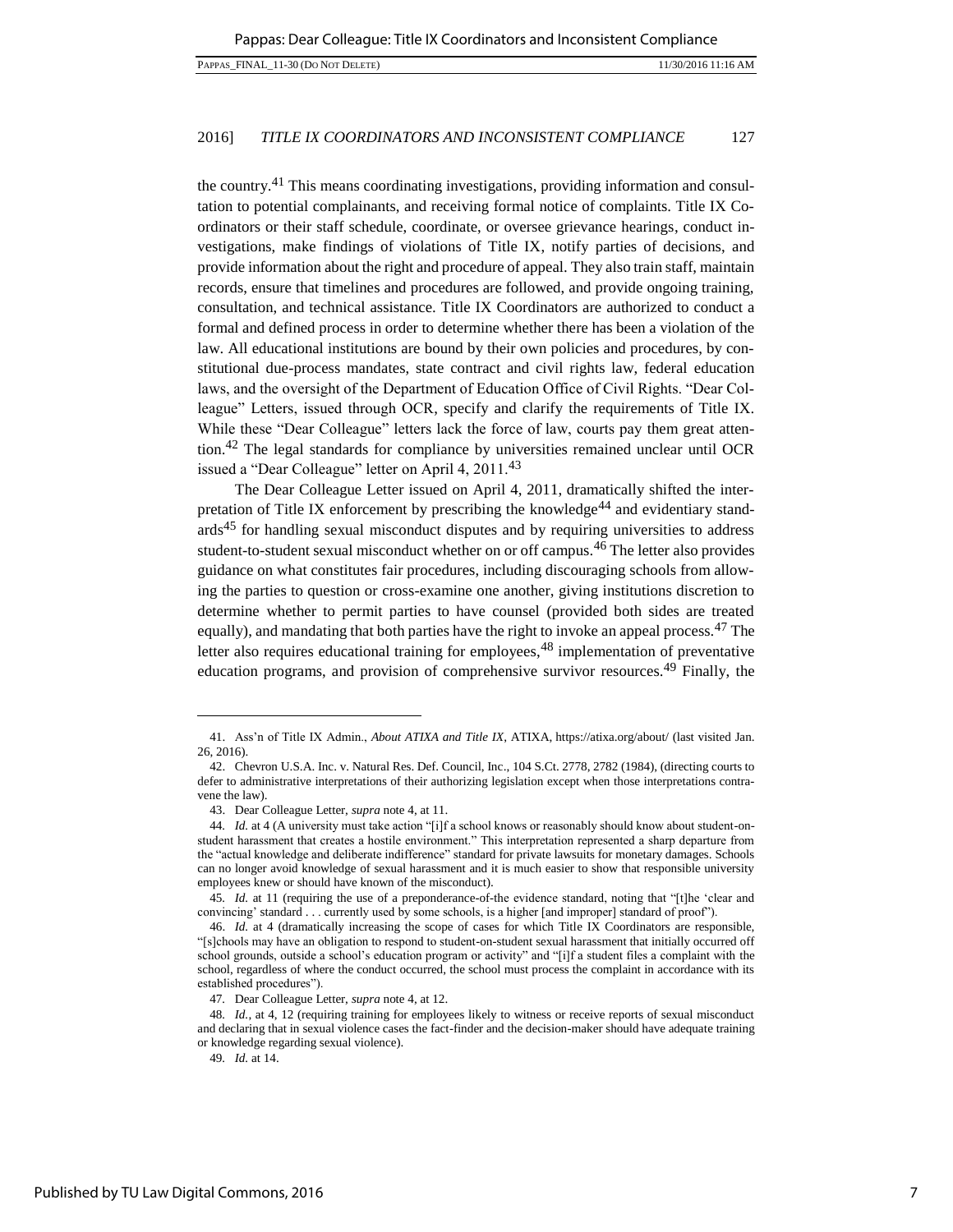l

128 *TULSA LAW REVIEW* [Vol. 52:121

2011 Dear Colleague Letter affirms the requirement that universities are required to employ a Title IX Coordinator and clarifies that Title IX coordinators should not have other job responsibilities that may create a conflict of interest.<sup>50</sup>

OCR released a Q&A document in 2014 to further provide clarification on what constitutes compliance with Title IX. Title VII,  $51$  the 2013 reauthorization of VAWA (Pub. L. 113-4),<sup>52</sup> the Clery Act,<sup>53</sup> FERPA,<sup>54</sup> due process rights,<sup>55</sup> and administrative law all add additional legal requirements. Further, survivors may enforce their rights via private action initiated against their schools.<sup>56</sup>

In concert with the new law, federal administrators made it clear that preventing and handling campus sexual assaults must be a university priority. In January 2014, President Obama pledged to develop a coordinated federal response to combat campus sexual assault.<sup>57</sup> President Obama created a White House Task Force on Protecting Students From

53. The Jeanne Clery Disclosure of Campus Security Policy and Campus Crime Statistics Act ("Clery Act") is a federal statute that requires all colleges and universities that participate in federal financial aid programs to keep and disclose information about crime on and near their respective campuses. 20 U.S.C. § 1092(f). Schools must publish policies designed to prevent sexual violence and respond to it once it occurs, 20 U.S.C. § 1092 (f)(8)(A)(2008))), that include specific information about: 1) reporting (20 U.S.C. § 1092 (f)(8)(B)(iii)(2008)); 2) the survivor's right to notify law enforcement and receive school assistance in doing so (20 U.S.C. § 1092  $(f)(8)(B)(v)(2008)$ ; 3) instructions to survivors as how to preserve evidence of sexual violence (20 U.S.C. § 1092 (f)(8)(B)(iii)(2008)); 4) information about options and assistance for changing living and educational arrangement (20 USC §1092 (f)(8)(B)(vii)(2008)); and 5) disciplinary procedures that explicitly treat accuser and accused equally in terms of having others present at hearings and to know disciplinary outcomes (20 U.S.C. § 1092  $(f)(8)(B)(iv)(2008)).$ 

<sup>50</sup>*. Id.* at 7 (noting that "serving as the Title IX coordinator and a disciplinary hearing board member or general counsel may create a conflict of interest").

<sup>51.</sup> Title VII of the Civil Rights Act of 1964, 42 U.S.C. § 2000e-2(a)(2006) (prohibiting employers from discriminating in the terms and conditions of employment based upon "race, color, religion, sex, or national origin").

<sup>52.</sup> The 2013 reauthorization of the Violence Against Women Act (VAWA, Pub. L. 113-4) specifically included the Campus Sexual Violence Elimination Act in Section 303 (Grants to Combat Violent Crimes on Campuses) and Section 304 (Campus Sexual Violence, Domestic Violence, Dating Violence, and Stalking Education and Prevention). Originally signed into law in 1994 as Title IV, sec. 40001-40703 of the Violent Crime Control and Law Enforcement Act, the Violence Against Women Act (VAWA) provided \$1.6 billion toward investigation and prosecution of violent crimes against women, imposed automatic and mandatory restitution on those convicted, and allowed civil redress in cases prosecutors chose to leave unprosecuted. Reauthorized by Congress initially in 2000 and 2005, the Act also established an Office on Violence Against Women (OVAW) within the Department of Justice. OVAW administers grant programs to reduce domestic violence, dating violence, sexual assault, and stalking on campus. In 2014, federal regulations were issued (34 CFR Part 668) clarifying the 2013 VAWA reauthorization. Specifically, they require institutions to maintain statistics (including numbers of unfounded crime reports), to educate incoming students and new employees, to engage in ongoing awareness campaigns, to describe disciplinary proceedings in detail, to detail a list of possible sanctions, and to indicate the range of protective measures the institution may offer.

<sup>54.</sup> The Family Educational Rights and Privacy Act (FERPA) (20 U.S.C. § 1232g; 34 CFR Part 99) protects against the unauthorized disclosure of confidential student education records. It grants parents of minor-aged students and students 18 and older the right to access educational records, to challenge the records' contents, and to have control over disclosure of personally identifiable information in the records. Applying to all schools receiving federal funds, Congress has modified FERPA nine times, most significantly with the passage of the Clery Act.

<sup>55.</sup> U.S. CONST. amend. V (stating "[n]o person shall be held. . . nor shall be deprived of life, liberty, or property, without due process of law"); U.S. CONST. amend. IV, §1 (binding the states to the same language).

<sup>56.</sup> Davis v. Monroe Cnty. Bd. of Educ., 119 S. Ct. 1661, 1666 (1999) (holding a private damages action for sexual harassment may proceed on Title IX grounds only where the funding recipient acts with deliberate indifference to known acts of harassment and the harassment is "so severe, pervasive, and objectively offensive that it effectively bars the survivor's access to an educational opportunity or benefit").

<sup>57.</sup> Libby Sander, *Obama Promises Government Wide Scrutiny of Campus-Rape Issue*, CHRON. HIGHER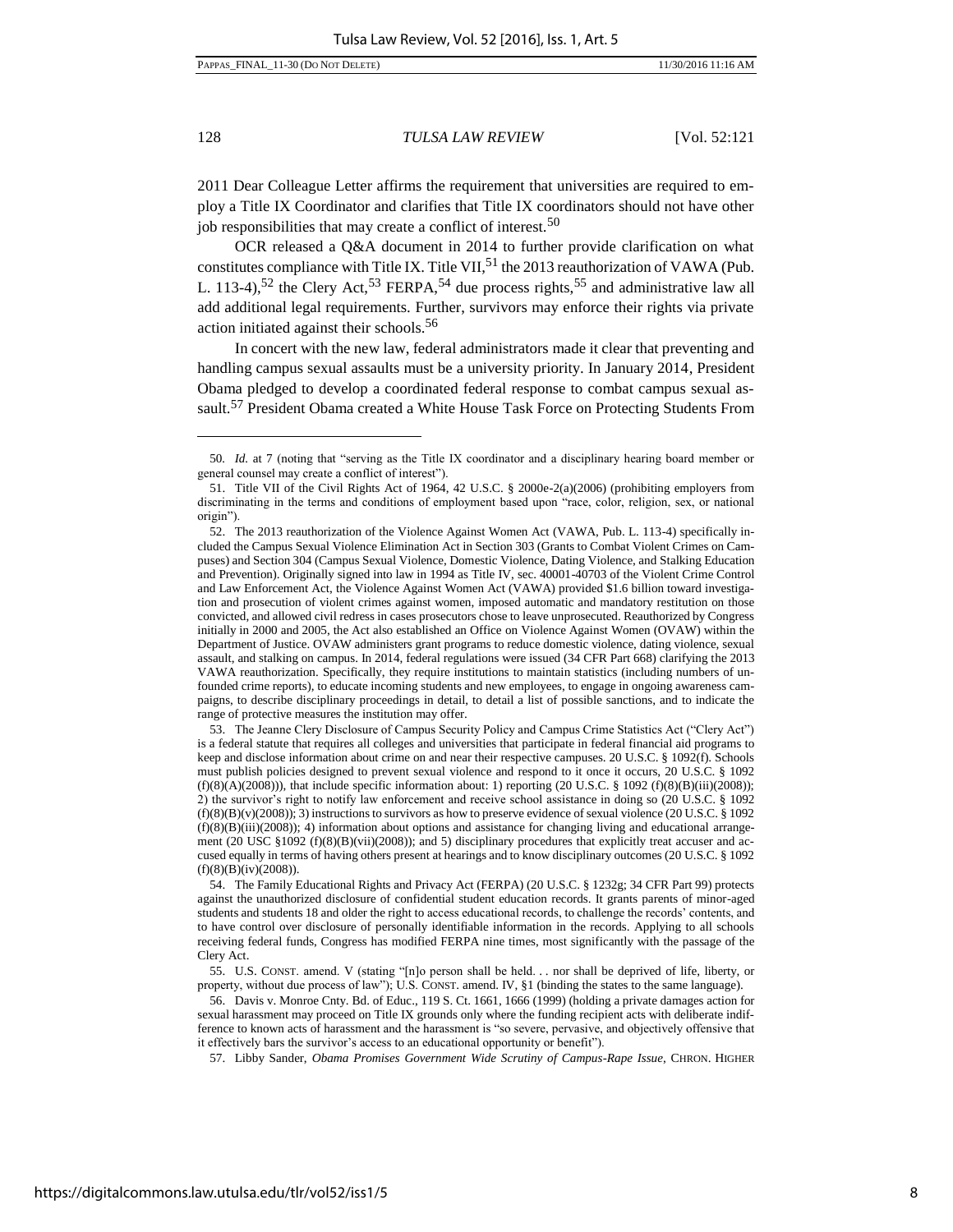Sexual Assault, designed to provide colleges with information on best practices, ensure compliance with legal obligations, increase the transparency of federal enforcement, increase the public's awareness of individual colleges' compliance with the law, and facilitate coordination among federal agencies.<sup>58</sup> The White House Task Force (WHTF) issued its first report, *Not Alone*, in April 2014, and created a website, notalone.gov, to provide resources for schools and students.<sup>59</sup> The task force report recommends campus climate surveys,  $60$  actively engaging with men, and actively creating campus bystander programs to change campus cultures.<sup>61</sup> The report also recommends giving survivors more control over the process by ensuring a place to go for confidential advice and support.<sup>62</sup> Finally, it recommends training for officials in how to address the trauma that attends sexual assault. $63$ 

Since OCR began tracking sexual misconduct Title IX complaints in 2009, the number of complaints has risen exponentially, from 11 cases in 2009 to 33 cases in April of 2014.64 As of November 1, 2014, more than eighty colleges were under federal investigation for possible violations of Title IX.<sup>65</sup> Despite this trend, an analysis of Title IX complaints filed with the Department of Education from 2003 to 2013 found that fewer than one in ten led to a formal agreement to change campus policies.66 As of October 17, 2016, there are 279 open federal Title IX investigations underway.<sup>67</sup>

Increased attention to sexual misconduct has also led to a proliferation of complaints and lawsuits. In January of 2013, student Andrea Pino, two other students, an alumna, and a former administrator made a federal complaint against the University of North Carolina at Chapel Hill accusing the university of negligently handling its responses to rape.68 Students elsewhere filed similar complaints against universities like Amherst, Berkeley, Dartmouth, Occidental, Swarthmore, and Vanderbilt.<sup>69</sup> In 2014, the University of Connecticut announced it would pay nearly \$1.3 million to settle a federal lawsuit filed by five current and former female undergraduate students claiming the university had mishandled their sexual assault complaints.<sup>70</sup> In January 2016, Florida State agreed to pay \$950,000 to settle

EDUC., Jan. 31, 2014.

<sup>58</sup>*. Id.*

<sup>59.</sup> THE FIRST REPORT OF THE WHITE HOUSE TASK FORCE TO PROTECT STUDENTS FROM SEXUAL ASSAULT, NOT ALONE (2014), *available at* [http://www.whitehouse.gov/sites/default/files/docs/report\\_0.pdf.](http://www.whitehouse.gov/sites/default/files/docs/report_0.pdf)

<sup>60</sup>*. Id.* at 8.

<sup>61</sup>*. Id.* at 2.

<sup>62</sup>*. Id.* at 17.

<sup>63</sup>*. Id.* at 3-4.

<sup>64.</sup> Jonah Newman & Libby Sander, *A Promise Unfulfilled*, CHRON. OF HIGHER EDUC., May 9, 2014, at A24.

<sup>65.</sup> Max Lewontin, *Final Federal Rules on Sexual Violence Emphasize Training*, CHRON. HIGHER EDUC., Oct. 31, 2014, at A4.

<sup>66.</sup> Newman & Sander, *supra* note 64.

<sup>67.</sup> *Campus Sexual Assault Under Investigation,* CHRONICLE FOR HIGHER EDUCATION, [http://projects.chron](http://projects.chronicle.com/titleix/)[icle.com/titleix/ \(](http://projects.chronicle.com/titleix/)last visited Oct. 17, 2016) (listing 279 open federal investigations).

<sup>68.</sup> Libby Sander, *Anti-Rape Activist*, CHRON. HIGHER EDUC., Dec. 13, 2013, at A20.

<sup>69</sup>*. Id.* 

<sup>70.</sup> Monica Vendituoli, *UConn Will Pay \$1.3-Million to Settle 5 Women's Sexual-Assault Lawsuit*, CHRON. HIGHER EDUC., Aug. 1, 2014, at A4.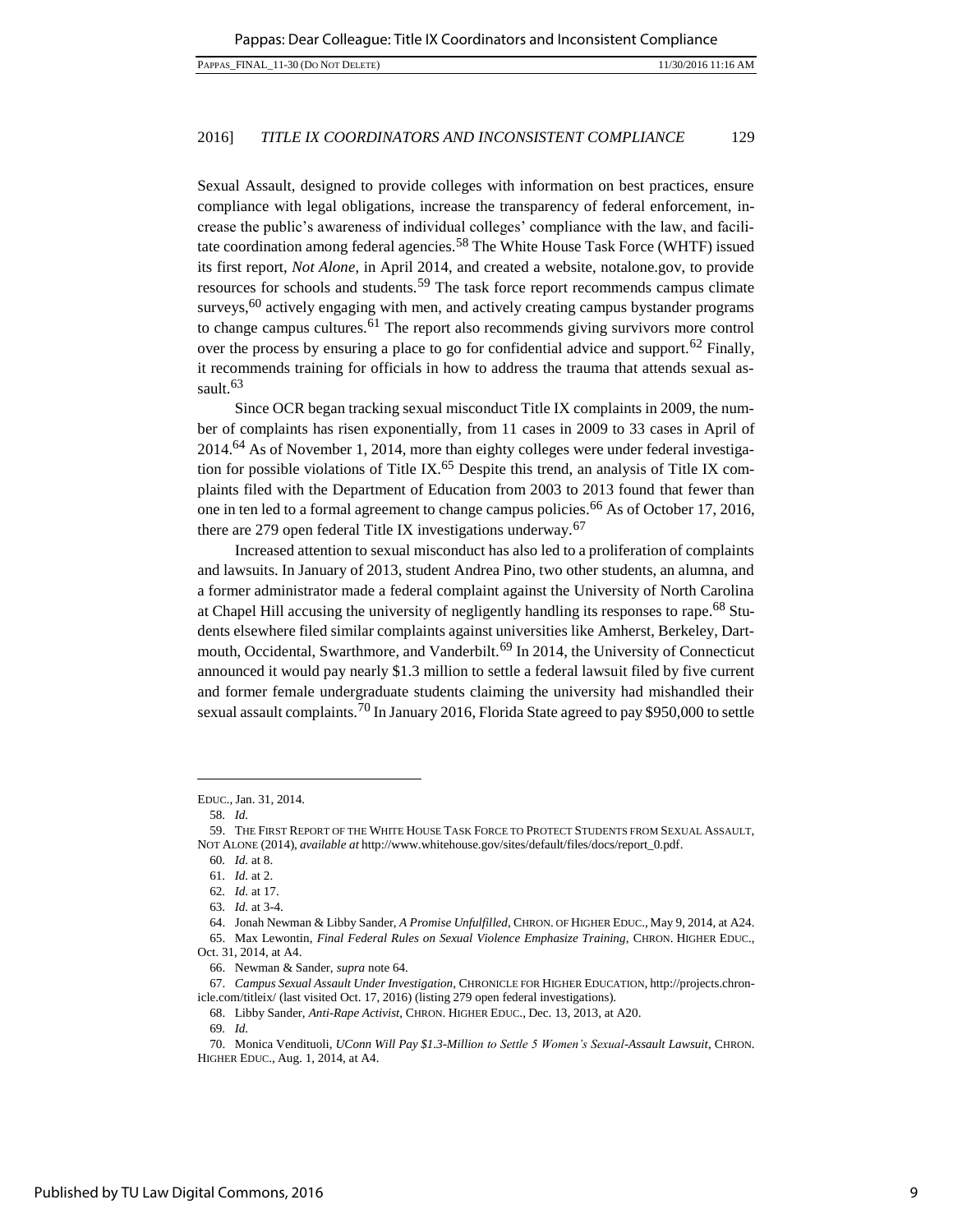a federal lawsuit with a former student who brought an accusation against quarterback Jameis Winston.<sup>71</sup>

Students accused of sexual misconduct are also filing complaints. Daniel Kopin, a former student at Brown University, sent a letter to the U.S. Education Department's Office for Civil Rights, sharing his side of a sexual encounter that resulted in his suspension.<sup>72</sup> In June 2013, Peter Yu sued Vassar College, arguing that the college denied him due process throughout the sexual misconduct disciplinary process and had discriminated against him because of his sex.<sup>73</sup> Specifically, Yu claimed officials did not properly advise him of grievance policies and did not allow him legal representation at the disciplinary hearing.<sup>74</sup> Similar complaints were filed against St. Joseph's University in July 2013, and a federal lawsuit was filed against Xavier University in August 2013, claiming that the university conducted a fundamentally unfair hearing.<sup>75</sup> These three lawsuits all share several common allegations: campus officials withheld key evidence in hearings, they were hasty to rush to judgment, and a general presumption of guilt prevailed.<sup>76</sup> In 2015, Middlebury College, the University of Southern California, and UC-San Diego were all ordered to reinstate expelled students.<sup>77</sup> Nearly fifty lawsuits by accused students are in process, an increase from roughly twelve in 2013.78 In sum, young men are as unhappy with the outcome of college investigations as their accusers, and both sides often find the process unfair.<sup>79</sup>

Attorneys representing both survivors and the accused report they are seeing an uptick in cases. Brett Sokolow, president of the National Center for Higher Education Risk Management (which also oversees ATIXA, the Association of Title IX Administrators) notes receiving nearly sixty calls from accused students and their parents, of which he is now representing roughly a dozen.<sup>80</sup> Another attorney, Andrew Miltenberg, reported receiving fifteen calls each month in 2014.<sup>81</sup>

In a June 2016 report issued by the American Association of University Professors (AAUP), incorrect OCR interpretation and overzealous administrative implementation were described as the cause of undue restrictions on teaching, research, speech, academic freedom, and due process.<sup>82</sup> The AAUP argued that both the university response

<sup>71.</sup> Rachel Axon, *Florida State Agrees to Pay Winston Accuser \$950,000 to Settle Suit*, USA TODAY, (January 25, 2016), [http://www.usatoday.com/story/sports/ncaaf/2016/01/25/florida-state-settles-title-ix-lawsuit-er](http://www.usatoday.com/story/sports/ncaaf/2016/01/25/florida-state-settles-title-ix-lawsuit-erica-kinsman-jameis-winston/79299304/)[ica-kinsman-jameis-winston/79299304/](http://www.usatoday.com/story/sports/ncaaf/2016/01/25/florida-state-settles-title-ix-lawsuit-erica-kinsman-jameis-winston/79299304/) (last visited Feb 15, 2016).

<sup>72.</sup> Libby Sander, *Opening New Front in Campus-Rape Debate, Brown Student Tells Education Dept. His Side*, CHRON. HIGHER EDUC. (June 12, 2014), http://chronicle.com/article/Opening-New-Front-in/147047.

<sup>73.</sup> Libby Sander, *3 Students, Accused of Sexual Misconduct, Sue their Colleges*, CHRON. HIGHER EDUC., Sept. 30, 2013, at A14.

<sup>74</sup>*. Id.* 

<sup>75</sup>*. Id.*

<sup>76</sup>*. Id.* 

<sup>77.</sup> Tovia Smith, *For Students Accused of Campus Rape, Legal Victories Win Back Rights*, (Jan. 4, 2016), [http://www.npr.org/2015/10/15/446083439/for-students-accused-of-campus-rape-legal-victories-win-back](http://www.npr.org/2015/10/15/446083439/for-students-accused-of-campus-rape-legal-victories-win-back-rights)[rights.](http://www.npr.org/2015/10/15/446083439/for-students-accused-of-campus-rape-legal-victories-win-back-rights)

<sup>78</sup>*. Id.* 

<sup>79.</sup> Robin Wilson, *On New Front in Rape Debate, Student Tells Education Department His Side*, CHRON. HIGHER EDUC., June 20, 2014, at A11.

<sup>80.</sup> Robin Wilson, *Presumed Guilty*, CHRON. HIGHER EDUC., Sept. 5, 2014, at A38.

<sup>81</sup>*. Id.* 

<sup>82.</sup> *The History, Uses, and Abuses of Title IX*, American Association of University Professors, June, 2016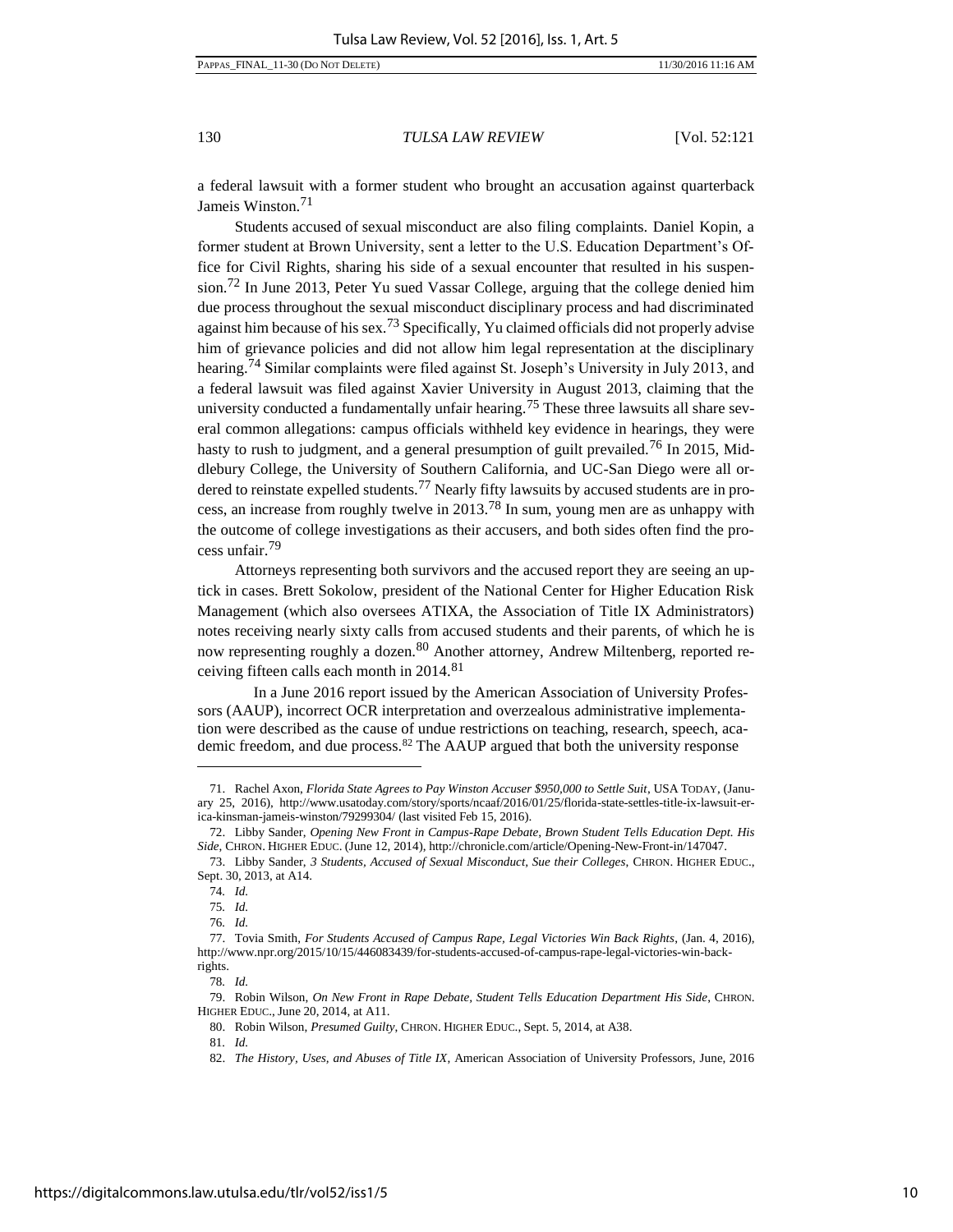and the criminal justice system serve "neither survivors nor alleged perpetrators with any notable degree of fairness."<sup>83</sup> The core due process arguments advanced include 1) a lack of a hearing with 2) the right to confrontation and cross examination, and 3) incorrect use of the preponderance of evidence standard of proof.<sup>84</sup>

An additional criticism against current Title IX enforcement is that the "Dear Colleague" Letters are not merely interpretive, but instead promulgate new rules and requirements in violation of the Administrative Procedure Act.<sup>85</sup> Considered interpretive rules, the "Dear Colleague" letters are defined by the Supreme Court as those "issued by an agency to advise the public of the agency's construction of the statutes and rules it administers" that otherwise "do not have the force and effect of law."<sup>86</sup> Despite lacking the force of law, courts pay them great attention. $87$  Recent letters from Oklahoma Senator James Lankford to the U.S. Department of Education challenges the legitimacy of recent "Dear Colleague" letters by arguing they create substantive changes and require the use of APA rulemaking procedures.<sup>88</sup>

Title IX Coordinators currently address campus sexual misconduct in an uncertain, legalized environment characterized by growing complaints, liability pressure, and legalized directives from the Department of Education's OCR. With the election of Donald Trump, federal oversight of how colleges and universities handle sexual assault will likely subside or disappear.<sup>89</sup> The Republican Platform notes that sexual assault should be "investigated by civil authorities and prosecuted in a courtroom, not a faculty lounge."<sup>90</sup> Despite facing less enforcement from the federal government, universities and colleges will likely still follow the letter and spirit of Title IX as Title IX and the accompanying regulations will still be obligatory.<sup>91</sup>

<sup>(</sup>Describing the use of role playing exercises in a Deviance in U.S. Society course and other content that could trigger victims at 82-85; Mandating reporting requirements in sexual harassment research activities at 85; describing freedom of speech issues with anonymous technology apps and student publications at 86-87), https://www.aaup.org/file/TitleIXreport.pdf (last visited Sept. 29, 2016)[hereinafter AAUP]

<sup>83.</sup> *Id.* at 58.

<sup>84.</sup> *Id*.

<sup>85.</sup> Letter from James Lankford, Chairman, Subcommittee on Regulatory Affairs and Federal Management, to John B. King, Jr., Acting Secretary, U.S. Department of Education (Jan. 7, 2016) (citing Administrative Procedure Act (APA), Pub. L. No. 79–404, 60 Stat. 237 §553 (1946).

<sup>86.</sup> Perez v. Mortgage Bankers Ass'n, 135 S. Ct. 1199, 1204 (2015).

<sup>87.</sup> Chevron U.S.A. Inc. v. Natural Res. Def. Council, Inc., 104 S. Ct. 2778, 2782 (1984) (directing courts to defer to administrative interpretations of their authorizing legislation except when those interpretations contravene the law).

<sup>88.</sup> Letter from James Lankford, Chairman, Subcommittee on Regulatory Affairs and Federal Management, to John B. King, Jr., Acting Secretary, U.S. Department of Education (Jan. 7, 2016); Letter from James Lankford, Chairman, Subcommittee on Regulatory Affairs and Federal Management, to John B. King, Jr., Acting Secretary, U.S. Department of Education (Mar. 4, 2016).

<sup>89.</sup> Robin Wilson, *Trump Administration May Back Away form Title IX, but Campuses Won't*, CHRONICLE OF HIGHER EDUCATION (Nov. 11, 2016), http://www.chronicle.com/article/Trump-Administration-May-Back/238382?el-

qTrackId=ffbf39ad426d40b9a0c8bc988b4af3c5&elq=1a834a475d714e53817f10d78bfa4245&elqaid=11452&elqat=1&elqCampaignId=4477.

<sup>90.</sup> Jake New, *Campus Sexual Assault in a Trump Era*, INSIDE HIGHER ED (Nov. 10, 2016), https://www.insidehighered.com/news/2016/11/10/trump-and-gop-likely-try-scale-back-title-ix-enforcement-sexual-assault.

<sup>91.</sup> Wilson, *supra* note 89.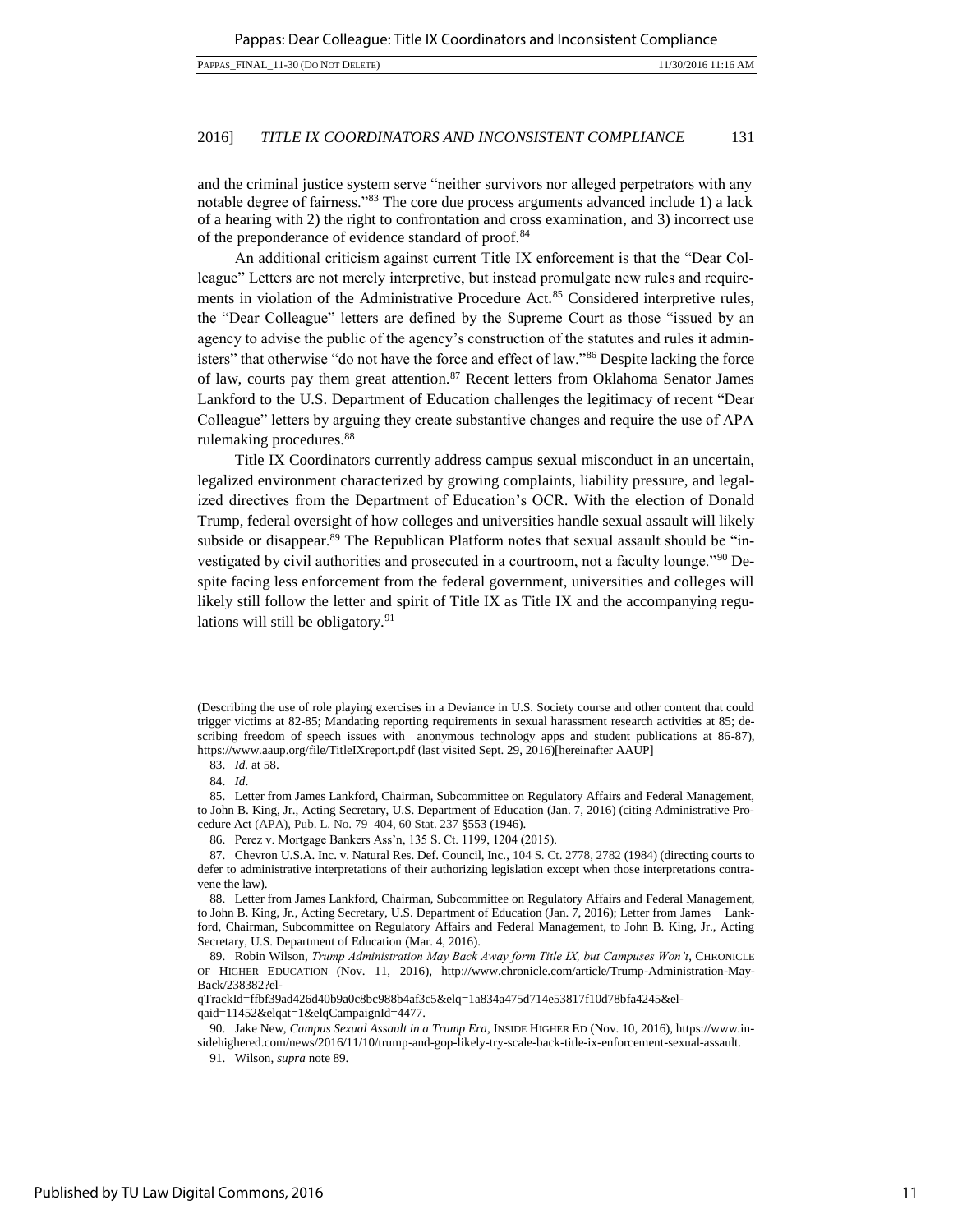# IV. TITLE IX MODELS AND [PROCESSES](#page-1-0)

The archetypal Title IX Coordinator's legal authority includes the power to investigate, make recommendations, and enforce both the law and university rules. Under the ATIXA Statement of Ethics and Title IX Coordinator Competencies, the coordinator must "consult[] with relevant policy-making bodies and senior personnel for the purpose of advising, clarifying and identifying necessary action to eliminate sex and/or gender-based discrimination in all educational programs and activities."92 Further, the model Coordinator must have the "[a]bility to recommend and/or effect changes to policies, to revise practices and to implement equitable procedures across many departments."<sup>93</sup> Additionally, the archetypal Coordinator is expected "to manage a caseload of civil rights grievances to a prompt, effective and equitable remedy."94 When issuing investigative reports, the report should include an assessment of credibility, the weight of the evidence, and conclusions and findings.<sup>95</sup>

The archetypal Title IX Coordinator has the authority to enforce Title IX and to investigate, determine violations, issue recommendations, and make interim accommodations. The authority is founded on law and law-based policy. As a result, the Title IX Coordinator archetype operates a formal office for handling disputes that in many respects is similar to a police investigator or prosecutor. Like the police investigator or a prosecutor, the Title IX Coordinator archetype uses a formal process designed to identify, via formal investigation, whether the facts indicate compliance with Title IX law. First, this section describes the formal processes utilized by Title IX Coordinators, including the Hearing, Investigation, and Hybrid models. Next, the section describes how Title IX Coordinators adhere to the archetype. Finally, the section describes Title IX Coordinators departing from the standard model.

#### *A. Title IX "Hearing" Model*

The Association for Student Conduct Administration identifies "Hearing" and "Investigation" models for resolving allegations of sexual misconduct.<sup>96</sup> In the Hearing Model, an investigation takes place prior to a hearing to determine whether there is enough information to substantiate a complaint, to provide separation between the investigation and adjudication functions, and to allow a trained professional to complete the fact-finding work for the hearing body.<sup>97</sup> The Title IX Coordinator in a Hearing Model may act as an

<sup>92.</sup> ASSOCIATION FOR TITLE IX ADMINISTRATORS, STATEMENT OF ETHICS AND TITLE IX COORDINATOR COMPETENCIES 5 (2012), https://www.atixa.org/documents/ATIXA%20StatementofEthics.TitleIXCoordinator Competencies.doc.

<sup>93</sup>*. Id.* at 6.

<sup>94</sup>*. Id.* 

<sup>95.</sup> Belinda Guthrie, *ATIXA Tip of the Week*, ATIXA TIP OF THE WEEK NEWSLETTER (Jan. 9, 2014), [https://www.atixa.org/wordpress/wp-content/uploads/2012/01/ATIXA-Tip-of-the-Week-01\\_09\\_14.pdf.](https://www.atixa.org/wordpress/wp-content/uploads/2012/01/ATIXA-Tip-of-the-Week-01_09_14.pdf) 

<sup>96.</sup> ASSOCIATION FOR STUDENT CONDUCT ADMINISTRATION, STUDENT CONDUCT ADMINISTRATION & TITLE IX: GOLD STANDARD PRACTICES FOR RESOLUTION OF ALLEGATIONS OF SEXUAL MISCONDUCT ON COLLEGE CAMPUSES 15-16 (2014), http://www.myacpa.org/sites/default/files/ASCA%202014%20Gold%20Standard%20Report.pdf.

<sup>97</sup>*. Id.* at 15.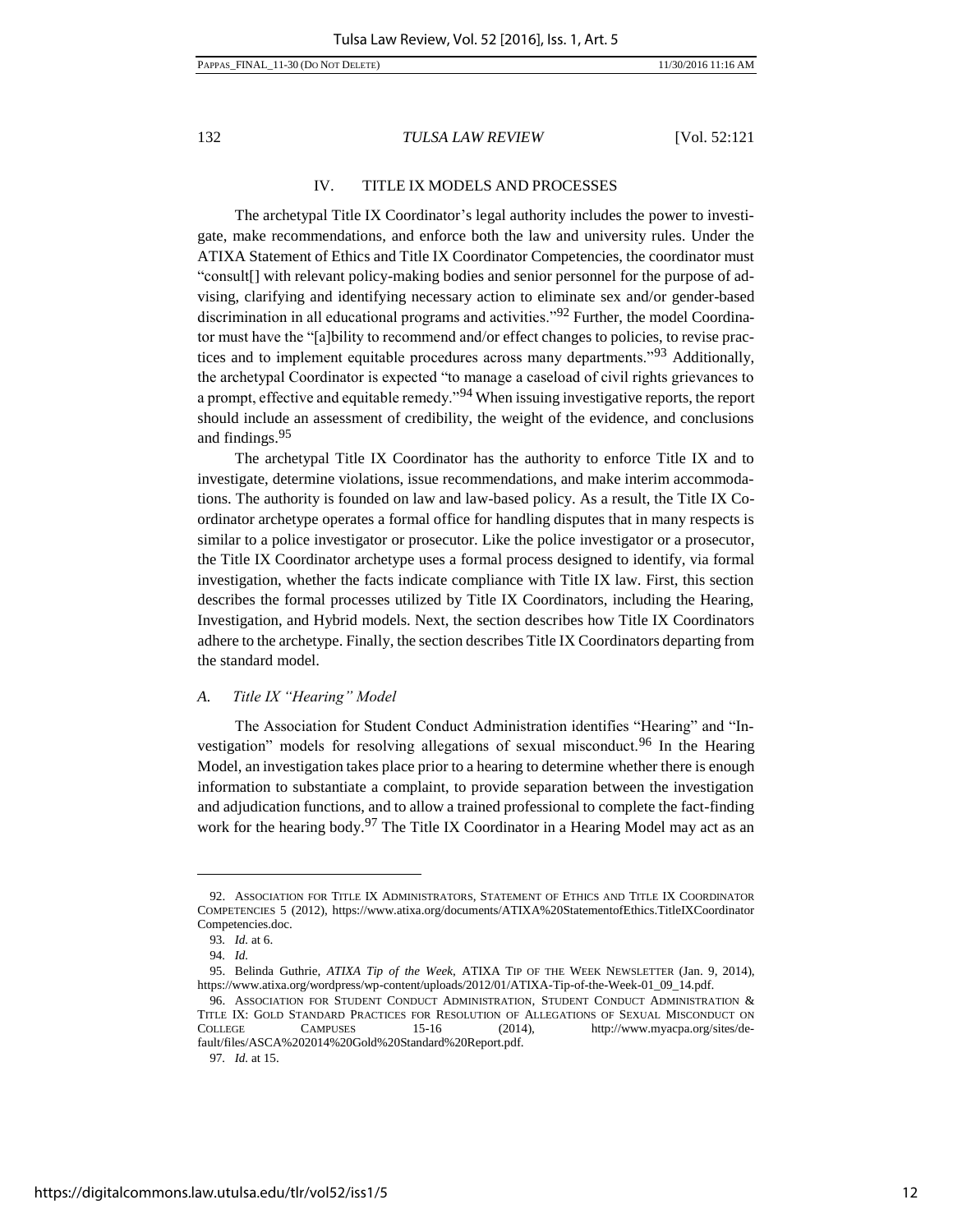investigator and present his or her findings of fact to the hearing body.98 Additionally, the Title IX Coordinator may act as an advisor to the hearing body regarding correct procedures, as logistical support to coordinate schedules, and as a complainant initiating complaints on behalf of the college.<sup>99</sup> The hearing body may be administrative and involve only one adjudicator or a combined panel of at least three members comprising faculty, staff, or students.100 The key aspect of the hearing model is that the panel or administrator, not the Title IX Coordinator, makes the initial determination.

As an example, Pennsylvania State University follows a Hearing Model for resolving allegations of sexual misconduct.<sup>101</sup> Each case is assigned to a case manager, who investigates to determine if the information acquired reasonably supports a Code of Conduct violation and then recommends charges and sanctions.<sup>102</sup> If the alleged perpetrator contests the charges, the matter is forwarded to a hearing after which either side may appeal.<sup>103</sup> Likewise, Harvard Law School's process previously utilized a traditional hearing model in which the Title IX investigation determines whether there is enough information to proceed to a hearing.104 The Harvard Law School procedures have been updated to mirror the investigation model adopted by the broader university and are in force on an interim basis, but not without dispute.<sup>105</sup> Last October 28, members of the Harvard Law School Faculty signed a letter objecting to the policy and procedures enacted by Harvard in July of 2014.<sup>106</sup> They argue the procedures "lack the most basic elements of fairness and due process," most notably the lack of an adversarial hearing.<sup>107</sup> The absence of an adversarial hearing is one of the key features of the Investigation Model.

#### *B. Title IX Investigation Model*

Under an Investigation Model, a complaint is assigned to an investigator who interviews the victim and determines interim actions or remedies.108 The alleged perpetrator is

<sup>98</sup>*. Id.* 

<sup>99</sup>*. Id.* 

<sup>100</sup>*. Id.* 

<sup>101.</sup> OFFICE OF STUDENT CONDUCT, CODE OF CONDUCT & STUDENT CONDUCT PROCEDURES (University of Pennsylvania ed, 2016), *available at* http://studentaffairs.psu.edu/conduct/Procedures.shtml.

<sup>102</sup>*. Id.* at 20.

<sup>103</sup>*. Id.* at 21-22.

<sup>104.</sup> *HLS Sexual Harassment Resources and Procedures for Students*, HARVARD LAW SCHOOL (Dec. 18, 2014), http://hls.harvard.edu/content/uploads/2015/07/HLSTitleIXProcedures150629.pdf.

<sup>105.</sup> *Title IX Information*, HARVARD LAW SCHOOL, http://hls.harvard.edu/about/title-ix-information/ (last visited April 1, 2015), includes both sets of procedures. Under the heading "HLS Students and Faculty" the website notes "HLS has amended its Guidelines Related to Sexual Harassment on an interim basis to align them with the new University policy." A link leads to the interim policy conforming to the investigation model used by the broader university. Further down the page, under the heading "HLS Students," the website states, "the following procedures for complaints against students have been adopted by the HLS faculty, and have been submitted to the U.S. Department of Education for review." A link to the HLS Sexual Harassment Resources and Procedures includes the opportunity for an adversarial hearing after an investigation determines there is enough evidence to proceed.

<sup>106</sup>*. Rethink Harvard's Sexual Harassment Policy*, BOS. GLOBE (Oct. 15, 2014), [http://www.bos](http://www.bostonglobe.com/opinion/2014/10/14/rethink-harvard-sexual-harassment-policy/HFDDiZN7nU2UwuUuWMnqbM/story.html)[tonglobe.com/opinion/2014/10/14/rethink-harvard-sexual-harassment-pol-](http://www.bostonglobe.com/opinion/2014/10/14/rethink-harvard-sexual-harassment-policy/HFDDiZN7nU2UwuUuWMnqbM/story.html)

[icy/HFDDiZN7nU2UwuUuWMnqbM/story.html.](http://www.bostonglobe.com/opinion/2014/10/14/rethink-harvard-sexual-harassment-policy/HFDDiZN7nU2UwuUuWMnqbM/story.html) 

<sup>107</sup>*. Id.* 

<sup>108.</sup> ASSOCIATION FOR STUDENT CONDUCT ADMINISTRATION, *supra* note 96, at 16.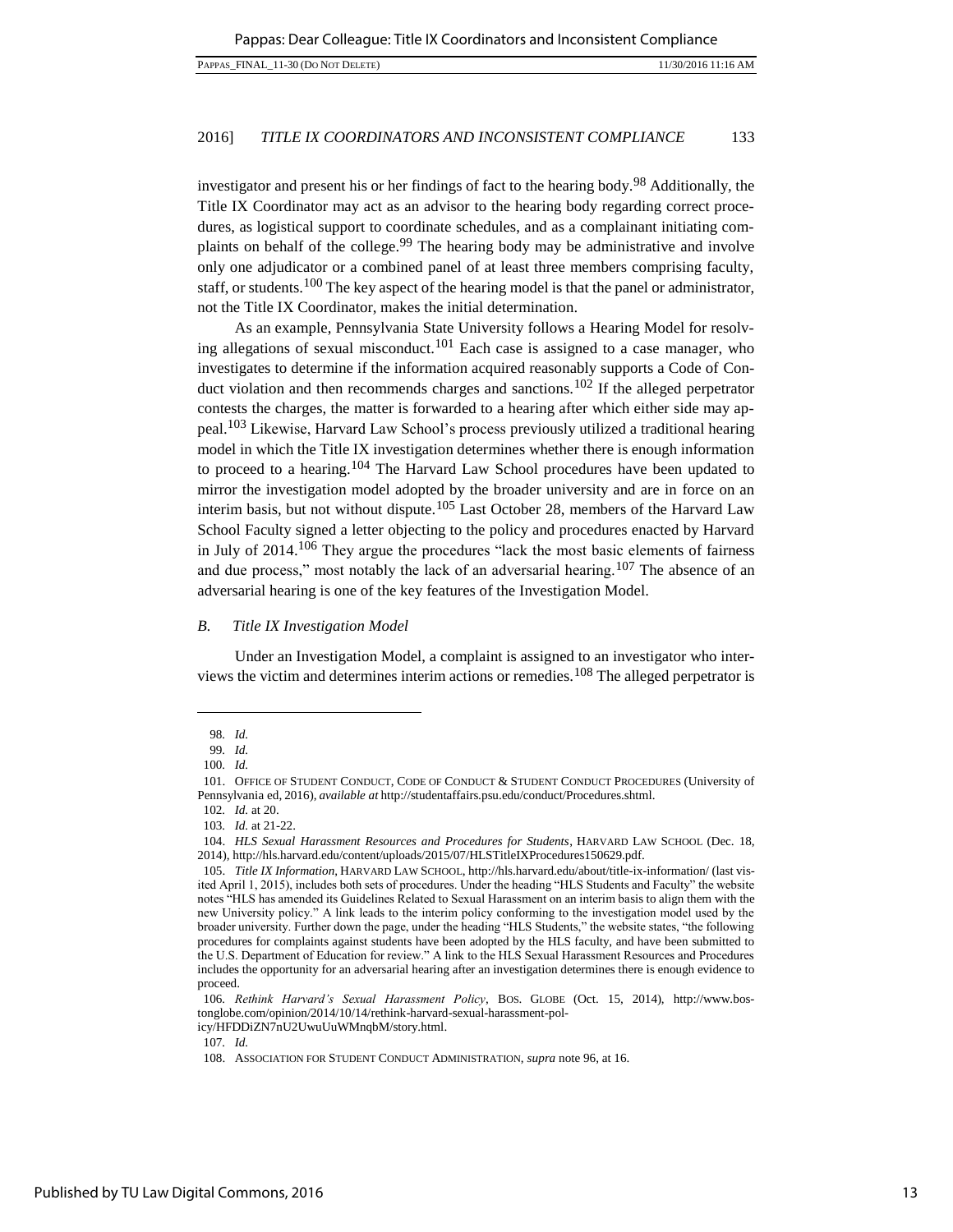then informed of the complaint and both sides have the opportunity to meet with the investigator and provide information regarding the complaint.<sup>109</sup> Witnesses may be interviewed and the investigator drafts a summary of the information, which both victim and alleged perpetrator may review.<sup>110</sup> An investigation report is created and forwarded to an adjudicator to issue findings and sanctions.<sup>111</sup> At Pennsylvania State University, both hearing and investigation options are available. An "Investigative Model" follows the same process as the Hearing Model, only the investigator's findings are forwarded to a Title IX Decision Panel that reviews the information and makes a decision without utilizing a hearing.112 Appeals are available under either model, but only on grounds of stated procedures not being followed; the existence of new, unavailable evidence; and unfair sanctions outside of the normal ranges.<sup>113</sup> As illustrated by Pennsylvania State's procedures, the main difference between the Investigation and Hearing models is the right to have a hearing. In both circumstances the investigator issues a report with factual findings and conclusions.

# *C. Title IX Hybrid Model*

A third approach is to use a "Hybrid" of hearing and investigation models, and this is the approach recommended by ATIXA's Model Investigation Process. The Hybrid Model uses an approach in which the investigator makes a determination, but the accused is entitled to a hearing if they reject the findings in whole or in part.<sup>114</sup> This is the approach utilized for students at the University of Kansas.<sup>115</sup>

<span id="page-14-0"></span>For nearly every University included in this study, the standard model is a hybrid in which the investigator makes interim findings that may then be appealed to a hearing overseen by an administrator or a panel. It is not always easy to discern the difference between a hybrid model and the hearing model, especially because the difference rests on whether the investigative report includes formal outcomes and whether the hearing is the first determination or an appeal. Regardless of the model, Title IX Coordinators act similar to a police investigator or a prosecutor. The next section describes the Title IX process from complaint through appeal along with the standard derivations for the Hybrid model most commonly observed in this study.

<sup>109</sup>*. Id.* 

<sup>110</sup>*. Id.* 

<sup>111</sup>*. Id.* 

<sup>112.</sup> OFFICE OF STUDENT CONDUCT, *supra* note 101, at 23-24.

<sup>113</sup>*. Id.* at 31.

<sup>114.</sup> ASSOCIATION FOR TITLE IX ADMINISTRATORS, THE 2013 ATIXA CAMPUS TITLE IX COORDINATOR AND ADMINISTRATOR TRAINING & CERTIFICATION COURSE MATERIALS 40 (2013) [hereinafter MODEL INVESTIGATION PROCESS], *available at* [https://www.atixa.org/wordpress/wp-content/uploads/2013/09/Title-IX-](https://www.atixa.org/wordpress/wp-content/uploads/2013/09/Title-IX-Coordinator-Certification-Course-Materials.doc)[Coordinator-Certification-Course-Materials.doc.](https://www.atixa.org/wordpress/wp-content/uploads/2013/09/Title-IX-Coordinator-Certification-Course-Materials.doc) 

<sup>115.</sup> *Discrimination Complaint Resolution Process, Investigation Procedures*, UNIVERSITY OF KANSAS (2015)[, http://policy.ku.edu/IOA/discrimination-complaint-resolution#Procedure.](http://policy.ku.edu/IOA/discrimination-complaint-resolution#Procedure)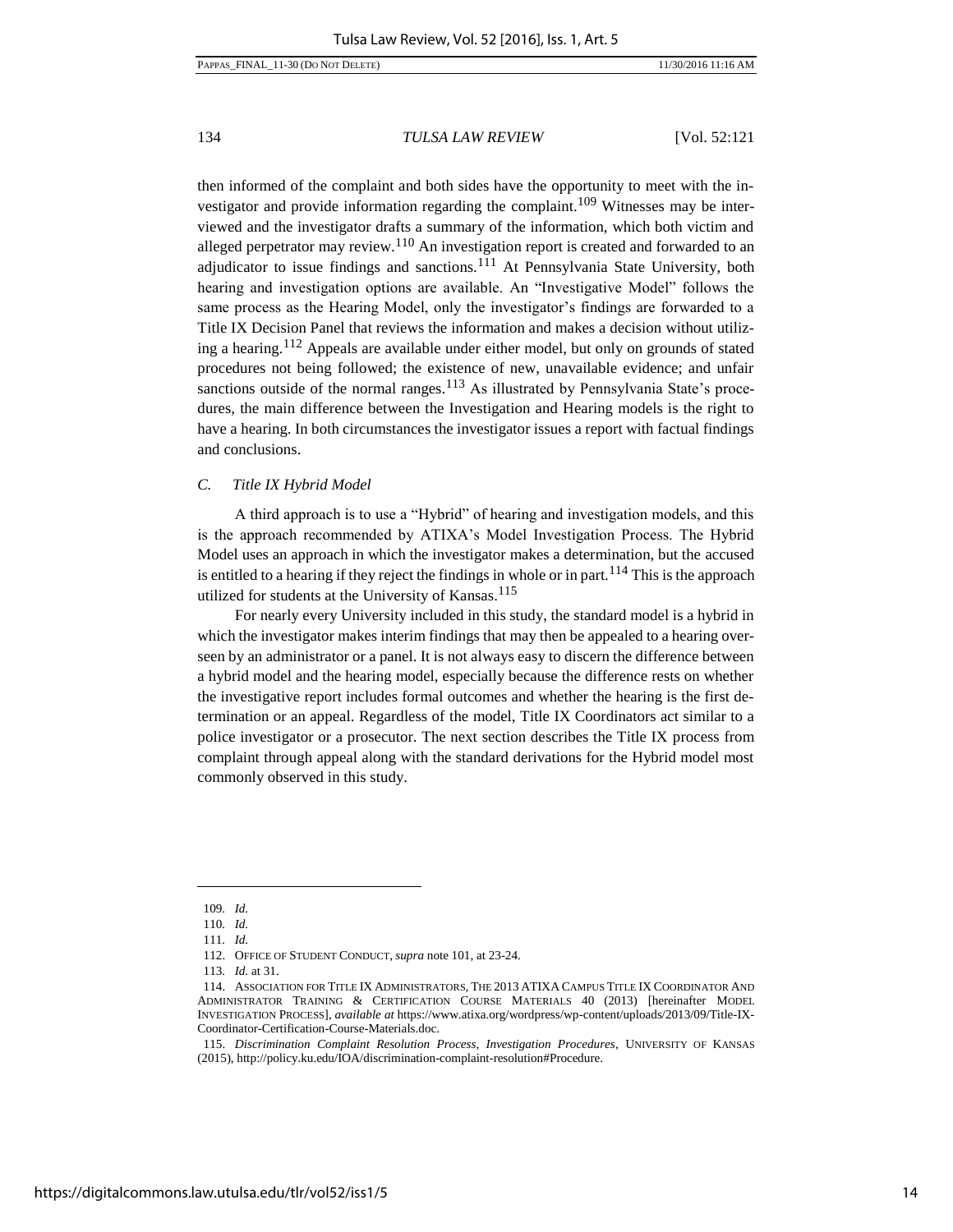## *D. Title IX Processes*

University sexual misconduct policies, per Title IX requirements, define and prohibit sexual misconduct and specify Title IX complaint procedures. These policies describe where complaints may be made, and they often require different campus groups (faculty, staff, students, etc.) to use specific offices for making reports.<sup>116</sup> Common to all institutions studied, a complaint may be brought directly to the University's Title IX Coordinator or to any deputy coordinators. Complaint procedures typically indicate which community members are required to report, including supervisors, managers, and any employees designated as mandatory reporters.<sup>117</sup> For individuals who do not want to make a report, but want to speak with someone confidentially, some processes recommend that complainants should take their complaints to university counseling services or (less frequently) the university ombuds office.<sup>118</sup>

After a complaint is received, grievance procedures are used for carrying out the investigation and resolution of the complaint. Complaints are initially investigated under the oversight of the university's Title IX Coordinator. The ATIXA 2013 Training Manual describes a Model Investigation Process that places the Title IX Coordinator archetype as the centralized receptacle for complaints and also the locus of complaint handling, whether formal or informal.<sup>119</sup> The Model requires the Coordinator or his or her investigator to conduct an immediate initial investigation to determine if there is reasonable cause to charge the accused individual, meet with the complainant to finalize the complaint, and prepare the notice of charges.<sup>120</sup>

Interim measures, such as changes to class or housing assignments for students or work assignments for employees, may be taken to promote safety.<sup>121</sup> These changes depend on a variety of factors, including but not limited to the severity of the alleged misconduct.<sup>122</sup> Most policies provide for confidentiality to the extent allowed by law,<sup>123</sup> prohibit retaliation,  $124$  and allow the institution to investigate incidents of which it has become aware without a formal complaint.<sup>125</sup> Institutions typically will conduct an investigation and proceed with further adjudication on the basis of that information, even without the cooperation of the individuals involved.<sup>126</sup>

<sup>116.</sup> ASSOCIATION FOR STUDENT CONDUCT ADMINISTRATION, *supra* note 96, at 25.

<sup>117</sup>*. Id.* 

<sup>118</sup>*. See*, *e.g.*, OFFICE OF THE PRESIDENT, *University Policy on Relationship Violence & Sexual Misconduct,*  MICHIGAN STATE UNIVERSITY 18 (2015), https://www.hr.msu.edu/documents/uwidepolproc/RVSM\_Policy.htm 119. MODEL INVESTIGATION PROCESS, *supra* note 114, at 39.

<sup>120</sup>*. Id.* 

<sup>121</sup>*. Id.* at 46.

<sup>122.</sup> OFFICE FOR CIVIL RIGHTS, U.S. DEP'T OF EDUC., REVISED SEXUAL HARASSMENT GUIDANCE: HARASSMENT OF STUDENTS BY SCHOOL EMPLOYEES, OTHER STUDENTS, OR THIRD PARTIES (2001), *in* ASSOCIATION FOR TITLE IX ADMINISTRATORS, THE 2013 ATIXA CAMPUS TITLE IX COORDINATOR AND ADMINISTRATOR TRAINING & CERTIFICATION COURSE MATERIALS 281, 293 (2013), *available at* [https://www.atixa.org/wordpress/wp-content/uploads/2013/09/Title-IX-Coordinator-Certification-Course-](https://www.atixa.org/wordpress/wp-content/uploads/2013/09/Title-IX-Coordinator-Certification-Course-Materials.doc)[Materials.doc.](https://www.atixa.org/wordpress/wp-content/uploads/2013/09/Title-IX-Coordinator-Certification-Course-Materials.doc) 

<sup>123</sup>*. See*, *e.g.*, OFFICE OF THE PRESIDENT, *supra* note 118, at 14.

<sup>124</sup>*. See*, *e.g.*, *id.* at 21.

<sup>125</sup>*. See*, *e.g.*, *id.* at 25.

<sup>126</sup>*. See*, *e.g.*, *id.* at 14.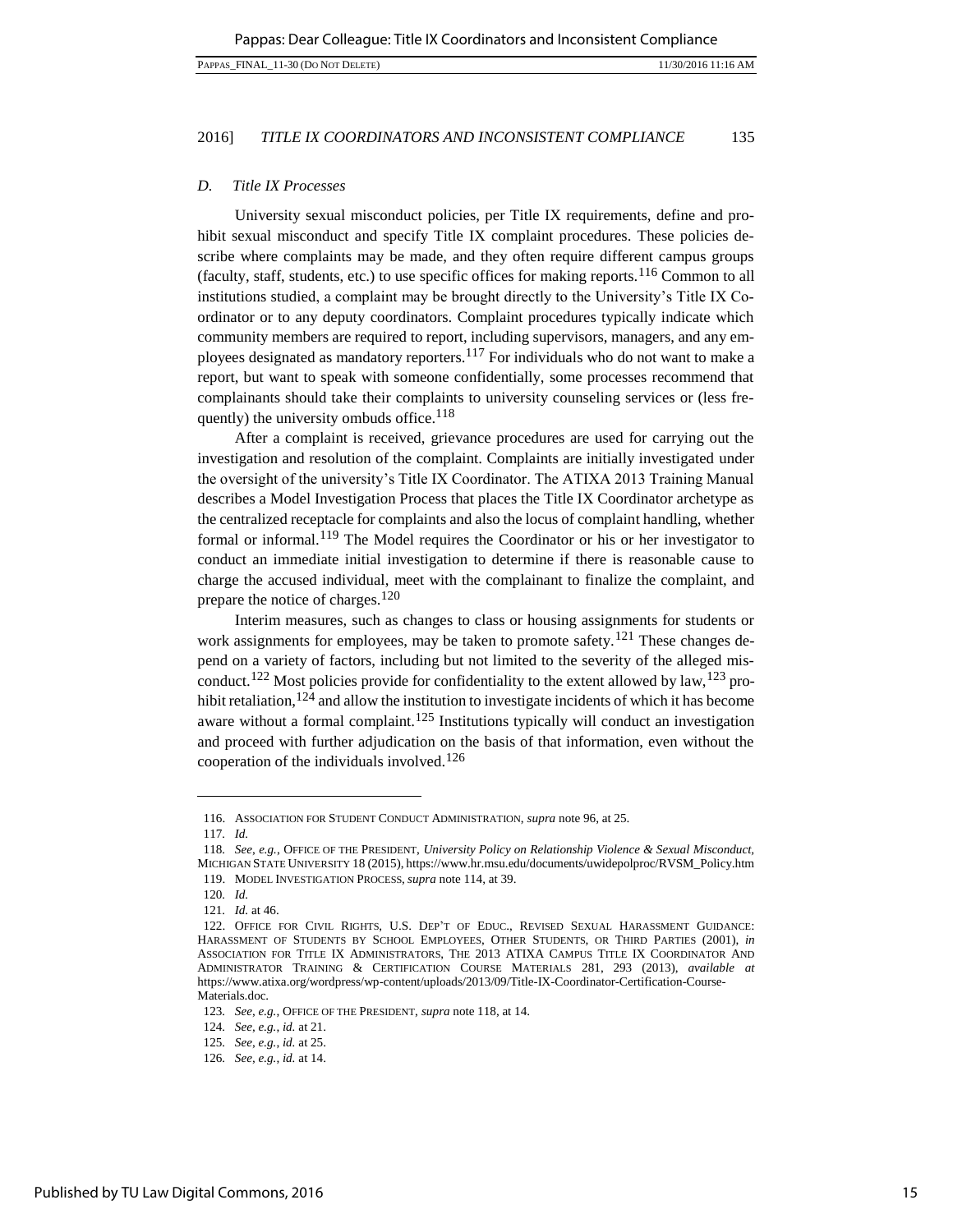#### PAPPAS\_FINAL\_11-30 (DO NOT DELETE) 11/30/2016 11:16 AM

136 *TULSA LAW REVIEW* [Vol. 52:121

Every sexual misconduct complaint should be investigated without exception.<sup>127</sup> There is a preference for official complaints. Where survivors are reluctant to make formal complaints or seek to withdraw a formal complaint, Title IX Coordinators should honor that request but try "to persuade (not coerce) the alleged victim to reconsider."<sup>128</sup>

# *E. Notice*

After finalizing the complaint and the notice of charges, the Title IX Coordinators or their staff will then "[c]ommence a thorough, reliable and impartial investigation by developing a strategic investigation plan, including a witness list, evidence list, intended timeframe, and order of interviews for all witnesses and the accused individual, who may be given notice prior to or at the time of the interview."<sup>129</sup> Brett Sokolow describes notice as one area in which this investigation model provides an advantage over a hearing model. In a hearing model, a complaint is received and then the accused is promptly given notice of the complaint. Sokolow notes:

[The accused] then have time to fabricate a story and find friends to swear to it before they respond. This does not allow notice to be strategic. It should be. In an investigation model, we often interview the accused person last. We don't want any party to taint the witness pool by playing on loyalties. It is not just the parties who lie to us, but their partisans as well. Getting statements from witnesses in advance of interviewing the accused student minimizes the potential for coordination of stories, and also gives us the ability to share conflicting accounts with the accused person once we have collected them.<sup>130</sup>

ATIXA's Investigation Protocol Checklist notes that in some circumstances it may be best to notify the accused immediately after receiving a formal complaint, but in others "interviewing witnesses and accumulating evidence first may be the best practice."131 The checklist recommends that investigators "[s]trategize notifying the accused student of the complaint" by "[o]nly inform[ing] the accused student of the purpose of the meeting in advance if doing so will support your strategy, or if asked."<sup>132</sup> Specifically the checklist notes:

Sometimes, unanticipated interviews can be unfair. In other cases, unanticipated interviews could be an important advantage. They should be used with discretion. If your goal is to build rapport and trust with the accused student, unanticipated interviews may undermine

<sup>127.</sup> W. Scott Lewis, et al., NCHERM  $10^{TH}$  ANNIVERSARY WHITE PAPER (2010), *in* ASSOCIATION FOR TITLE IX ADMINISTRATORS, THE 2013 ATIXA CAMPUS TITLE IX COORDINATOR AND ADMINISTRATOR TRAINING & CERTIFICATION COURSE MATERIALS 139 (2013), *available at* [https://www.atixa.org/wordpress/wp-content/up](https://www.atixa.org/wordpress/wp-content/uploads/2013/09/Title-IX-Coordinator-Certification-Course-Materials.doc)[loads/2013/09/Title-IX-Coordinator-Certification-Course-Materials.doc.](https://www.atixa.org/wordpress/wp-content/uploads/2013/09/Title-IX-Coordinator-Certification-Course-Materials.doc) 

<sup>128.</sup> ASSOCIATION FOR TITLE IX ADMINISTRATORS, THE 2013 ATIXA CAMPUS TITLE IX COORDINATOR AND ADMINISTRATOR TRAINING & CERTIFICATION COURSE MATERIALS 53-54 (2013) [hereinafter INVESTIGATION PROTOCOL CHECKLIST], *available at* [https://www.atixa.org/wordpress/wp-content/uploads/2013/09/Title-IX-](https://www.atixa.org/wordpress/wp-content/uploads/2013/09/Title-IX-Coordinator-Certification-Course-Materials.doc)[Coordinator-Certification-Course-Materials.doc.](https://www.atixa.org/wordpress/wp-content/uploads/2013/09/Title-IX-Coordinator-Certification-Course-Materials.doc) 

<sup>129.</sup> MODEL INVESTIGATION PROCESS, *supra* note 114, at 39.

<sup>130. 130.</sup>Brett A. Sokolow, CIVIL RIGHTS INVESTIGATION MODEL, *in* ASSOCIATION FOR TITLE IX ADMINISTRATORS, THE 2013 ATIXA CAMPUS TITLE IX COORDINATOR AND ADMINISTRATOR TRAINING & CERTIFICATION COURSE MATERIALS 58, 64 (2013), [https://www.atixa.org/wordpress/wp-content/up](https://www.atixa.org/wordpress/wp-content/uploads/2013/09/Title-IX-Coordinator-Certification-Course-Materials.doc)[loads/2013/09/Title-IX-Coordinator-Certification-Course-Materials.doc.](https://www.atixa.org/wordpress/wp-content/uploads/2013/09/Title-IX-Coordinator-Certification-Course-Materials.doc) 

<sup>131.</sup> INVESTIGATION PROTOCOL CHECKLIST, *supra* note 128, at 55.

<sup>132</sup>*. Id.*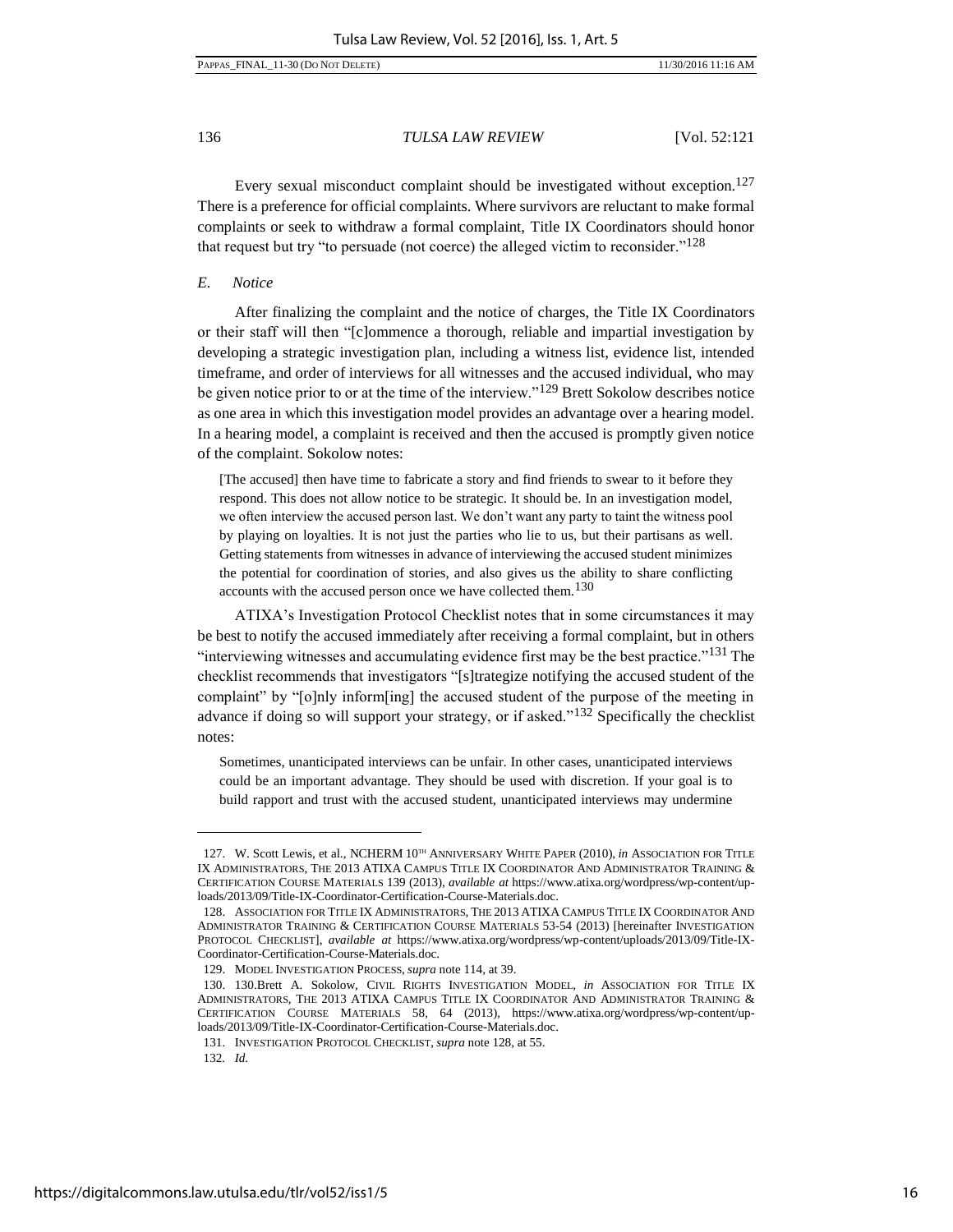that. Unanticipated interviews can be used when appropriate for interviewing witnesses, or for follow-ups with the complainant to test veracity or accuracy of descriptions.<sup>133</sup>

Notice is thus a strategic tool the Title IX investigator archetype has as they proceed with an investigation.

# *F. Informal Avenues*

Grievance processes may specify that the Title IX Coordinator, at his or her discretion, may meet with both sides (if they both agree) in an attempt to resolve the issue.<sup>134</sup> There must be appropriate involvement by university personnel, for example, a trained counselor, mediator, or a teacher or administrator.<sup>135</sup> Participants must be notified that at any time they can end the informal process and begin a formal complaint process.<sup>136</sup> Even with voluntary agreement of both sides, mediation is not appropriate for use in resolving complaints of sexual violence, and grievance procedures should state that mediation will not be used for such complaints.<sup>137</sup>

# *G. Investigation*

In terms of investigation techniques, Daniel Swinton notes that the goals of questioning the parties and any witnesses goes beyond "learn[ing] the truth of what happened" to also include learning background information, establishing a timeline, understanding each party's perceptions, gathering sufficient information to determine facts and their relative importance, trying to determine what happened, ascertaining appropriate remedies, and learning whether there are other, related events requiring investigation.<sup>138</sup> OCR's 2014 Q&A document (2014) notes that "[i]n all cases, a school's Title IX investigation must be adequate, reliable, impartial, and prompt and include the opportunity for both parties to present witnesses and other evidence."<sup>139</sup>

Without unreasonable delay, the Title IX investigation must be completed, and the Title IX Coordinator will make a finding of a policy violation if the preponderance of the evidence supports such a finding.<sup>140</sup> ATIXA's Investigation Tips suggests the investigator "[s]tate a conclusion resulting from [the] investigation, if possible."141 According to ATIXA Advisory Board member Belinda Guthrie, "[t]he investigation report is one of the most important aspects of your Title IX investigation."<sup>142</sup> A comprehensive investigative

<sup>133</sup>*. Id.* 

<sup>134.</sup> Dear Colleague Letter, *supra* not[e 4,](#page-2-0) at 8.

<sup>135</sup>*. Id.* 

<sup>136</sup>*. Id.* 

<sup>137</sup>*. Id.* 

<sup>138.</sup> Daniel C. Swinton, *When Investigating a Case of Sexual Harassment, What are the Main Goals of Questioning the Parties and Any Witnesses?*, ATIXA TIP OF THE WEEK, Aug. 15, 2013, (on file with author). 139. ASSISTANT SECRETARY FOR CIVIL RIGHTS, QUESTIONS AND ANSWERS ON TITLE IX AND SEXUAL

VIOLENCE 25 (Apr. 29, 2014), http://www2.ed.gov/about/offices/list/ocr/docs/qa-201404-title-ix.pdf

<sup>140.</sup> MODEL INVESTIGATION PROCESS, *supra* note 114, at 39.

<sup>141.</sup> ASSOCIATION FOR TITLE IX ADMINISTRATORS, THE 2013 ATIXA CAMPUS TITLE IX COORDINATOR AND ADMINISTRATOR TRAINING & CERTIFICATION COURSE MATERIALS, INVESTIGATION TIPS 51 (2013), [https://www.atixa.org/wordpress/wp-content/uploads/2013/09/Title-IX-Coordinator-Certification-Course-](https://www.atixa.org/wordpress/wp-content/uploads/2013/09/Title-IX-Coordinator-Certification-Course-Materials.doc)[Materials.doc.](https://www.atixa.org/wordpress/wp-content/uploads/2013/09/Title-IX-Coordinator-Certification-Course-Materials.doc) 

<sup>142.</sup> Guthrie, *supra* note 95.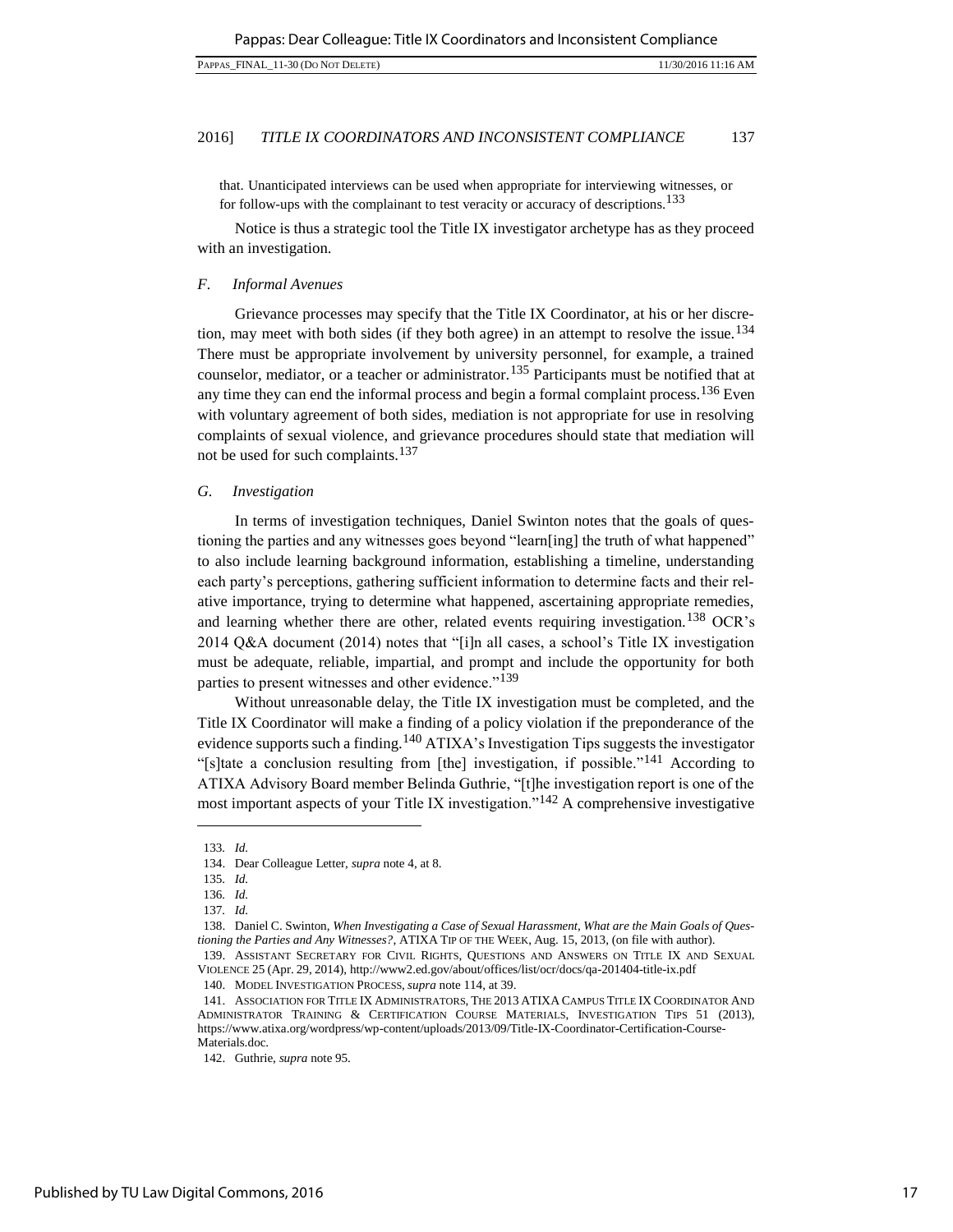report should summarize the nature of the complaint, the investigation, interviews with the parties and relevant witnesses, information collected, a timeline of events, and the investigator's assessment of credibility, the weight of the evidence and conclusions and findings.<sup>143</sup> The 2013 ATIXA Training Manual recommends the investigator's statement of findings (1) "List the evidence and what it shows;" (2) "Assess credibility;" (3) "Make a determination as to whether the evidence (facts, opinions, circumstances) establishes a violation of policy is more likely than not to have occurred;" and (4) "Cite concretely the reasons for this conclusion in a written report."<sup>144</sup>

#### *H. Post-Investigation*

Following the investigation, Title IX Coordinators may take multiple different routes. Most Title IX Coordinators interviewed for this study had the authority to make determinations of Title IX violations and to make recommendations regarding potential sanctions. These recommendations go to either an administrator tasked with reviewing and confirming the Title IX Coordinator's report and issuing sanctions,  $145$  or to a hearing board or panel reviewing the Title IX Coordinator's report and issuing appropriate sanctions.<sup>146</sup> Where the administrator reviews the Title IX Coordinator's recommendations and determines sanctions, often the respondent has the ability to appeal the result to a hearing board or panel.<sup>147</sup> Or, where the Title IX Coordinator's recommendations trigger a hearing to determine whether a violation of Title IX occurred and to issue any resulting sanction, that determination can often be appealed to an administrator.<sup>148</sup> In some situations, responsibilities are divided as a panel or board determines the existence of fault and then an administrator or the Title IX Coordinator determines the appropriate sanctions.<sup>149</sup>

These findings are then presented to the accused, who may accept the findings in total, accept the findings in part, or reject all findings.150 Finally, the Title IX Coordinator or their staff shares the findings and updates the complainant on the status and outcome of

<sup>143</sup>*. Id.* 

<sup>144.</sup> INVESTIGATION PROTOCOL CHECKLIST, *supra* note 128, at 57.

<sup>145.</sup> *Discrimination Complaint Handling and Resolution Process: Resolution*, UNIVERSITY OF KANSAS (2015), https://policy.ku.edu/IOA/sexual-harassment-sexual-violence-procedures#resolution ("the Title IX Coordinator will provide a written report of the investigation findings and recommendations to the appropriate administrators within the University, who will determine the appropriate action to be taken in light of the investigation findings and recommendations").

<sup>146.</sup> OFFICE OF THE PRESIDENT, *University Policy on Relationship Violence & Sexual Misconduct: Appendix H, Student Conduct Review Panel Procedures*, MICHIGAN STATE UNIVERSITY 1 (2015) [hereinafter *Appendix H, Student Conduct Review Panel Procedures*], [https://www.hr.msu.edu/documents/uwidepolproc/AppH\\_Discipli](https://www.hr.msu.edu/documents/uwidepolproc/AppH_DisciplinaryProcess.pdf)[naryProcess.pdf.](https://www.hr.msu.edu/documents/uwidepolproc/AppH_DisciplinaryProcess.pdf) 

<sup>147.</sup> *Discrimination Complaint Handling and Resolution Process: Disciplinary Action and Appeals*, UNIVERSITY OF KANSAS (2015), [https://policy.ku.edu/IOA/sexual-harassment-sexual-violence](https://policy.ku.edu/IOA/sexual-harassment-sexual-violence-procedures#disciplinary)[procedures#disciplinary](https://policy.ku.edu/IOA/sexual-harassment-sexual-violence-procedures#disciplinary) ("A student may request a hearing in accordance with the Code of Student Rights and Responsibilities.").

<sup>148.</sup> OFFICE OF STUDENT CONDUCT *supra* note 101 ("Cases resulting in sanctions of Suspension to Expulsion after a hearing may be appealed to the Student Conduct Appeals Officer by the respondent within five (5) business days of receiving official notification of the results of the hearing. Such appeals shall be in writing and shall be delivered to the Senior Director or his designee.").

<sup>149.</sup> UNIVERSITY OF MICHIGAN, DRAFT: STUDENT SEXUAL MISCONDUCT POLICY- REVISED POLICY 23 (2015), https://drive.google.com/file/d/0B7xw\_aoH8oKzUWxtYjZpX1FiVlU/view?usp=sharing.

<sup>150.</sup> MODEL INVESTIGATION PROCESS, *supra* note 114, at 39.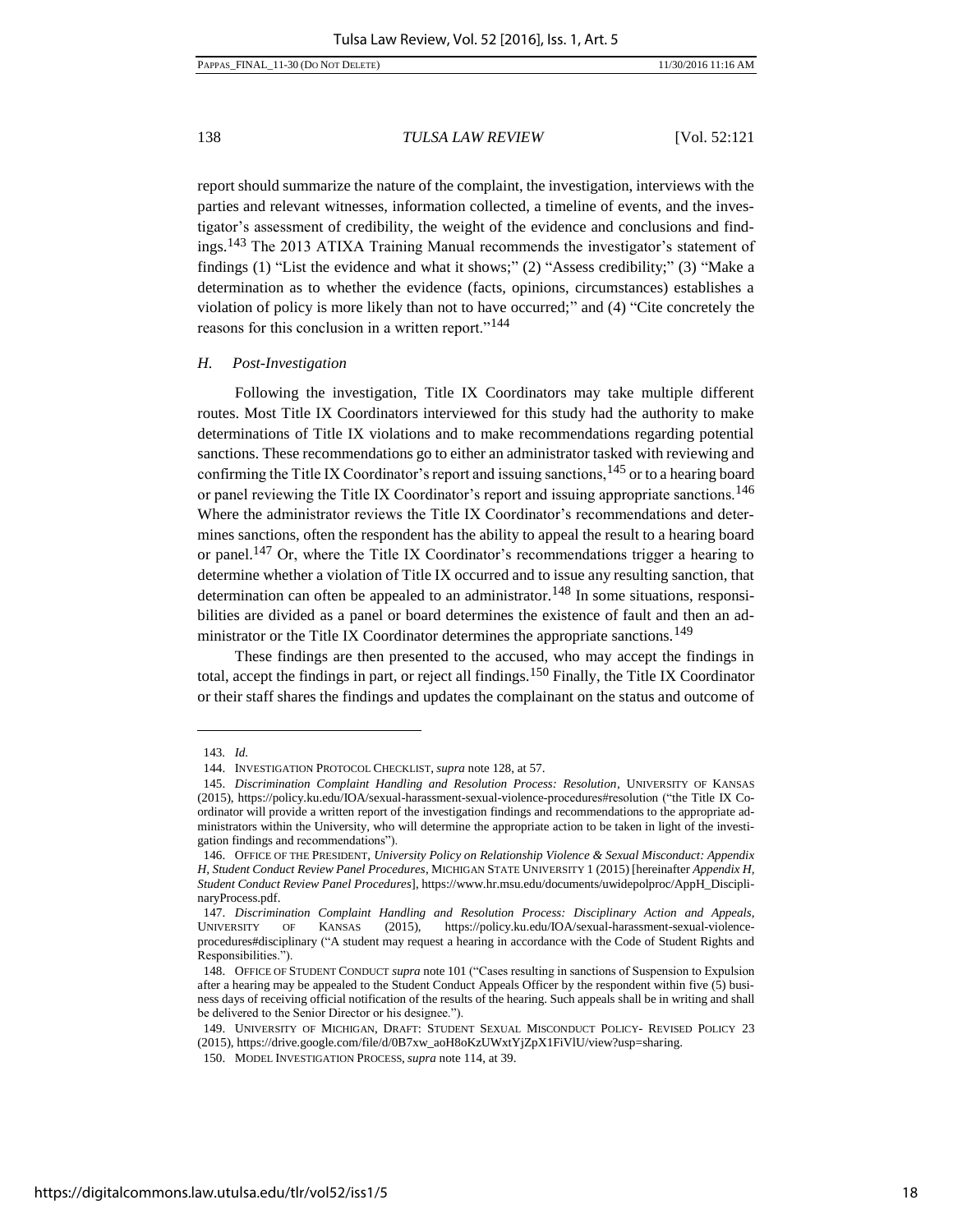the investigation.<sup>151</sup> If the accused accepts the finding of a policy violation, "[a student conduct office for students, or an administrative or human resources office for faculty or staff] will impose appropriate sanctions for the violation, after consultation with the Title IX Coordinator."<sup>152</sup>

If the accused rejects the findings (in whole or in part), it is typical in universities using a hybrid model described to offer a hearing to determine whether it was more likely or not that the accused individual is in violation. The findings of the investigation will be admitted at the hearing, and the investigator may give evidence, but neither is binding on the deciders of fact.<sup>153</sup>

If the complaint goes to a hearing, a panel or board comprised of students, faculty, and staff will seek to establish (depending on the processes used above): (1) whether or not there is a violation of Title IX or university policy; (2) what is the appropriate sanction for the violation; or (3) whether the Title IX Coordinator's or the administrator's findings or sanctions were in error.<sup>154</sup> Often, the Title IX Coordinator in such situations assumes the role of the complainant, and the survivor is allowed to decide whether or how much she or he will cooperate in the process (as co-complainant, witness, or not participating at all).155 In some situations observed in this study, the Title IX Coordinator serves no role, or serves as an impartial witness in the conduct hearing, testifying about the results of the investigation.<sup>156</sup>

There is significant ambiguity regarding whether the Title IX Coordinator's role is to make a judgment as if he or she were a judge, or a charge as if they were a prosecutor or grand jury.157 The 2011 Dear Colleague Letter prescribes a preponderance of the evidence burden of proof, requiring the alleged conduct to be more likely than not to have occurred.<sup>158</sup> In some situations, the standard used during a hearing is whether the Title IX Coordinator's judgment was arbitrary or capricious, meaning it was without reasonable basis in fact.<sup>159</sup> This deferential standard of review used in the review of discretionary administrative decisions generally upholds a Title IX Coordinator's determination and indicates that the "hearing" is really an appeal from a judgment. Using different standards at different stages is met with conflicting or ambiguous OCR guidance. On one hand, OCR

<sup>151</sup>*. Id.* 

<sup>152</sup>*. Id.* 

<sup>153</sup>*. Id.* at 40.

<sup>154.</sup> ASSOCIATION FOR STUDENT CONDUCT ADMINISTRATION, *supra* note 96, at 15.

<sup>155.</sup> ASSOCIATION FOR TITLE IX ADMINISTRATORS, THE 2013 ATIXA CAMPUS TITLE IX COORDINATOR AND ADMINISTRATOR TRAINING & CERTIFICATION COURSE MATERIALS 79 (2013), [https://www.atixa.org/word](https://www.atixa.org/wordpress/wp-content/uploads/2013/09/Title-IX-Coordinator-Certification-Course-Materials.doc)[press/wp-content/uploads/2013/09/Title-IX-Coordinator-Certification-Course-Materials.doc](https://www.atixa.org/wordpress/wp-content/uploads/2013/09/Title-IX-Coordinator-Certification-Course-Materials.doc) ("At some colleges, the college presents the complaint against the accused, and the alleged victim is merely a witness . . . . Many victims find it empowering to be more than witnesses at the hearing, and colleges should not take away that important healing opportunity.").

<sup>156</sup>*. See infra* notes 198, 244, and accompanying text.

<sup>157.</sup> Dear Colleague Letter, *supra* not[e 4,](#page-2-0) at 11.

<sup>158</sup>*. Id.* 

<sup>159</sup>*. Appendix H, Student Conduct Review Panel Procedures*, *supra* note 146, at 2 ("The written challenge must allege that the OIE finding was arbitrary and capricious or resulted from procedural error. A finding is arbitrary and capricious when the application of the policy has no reasonable basis in fact.").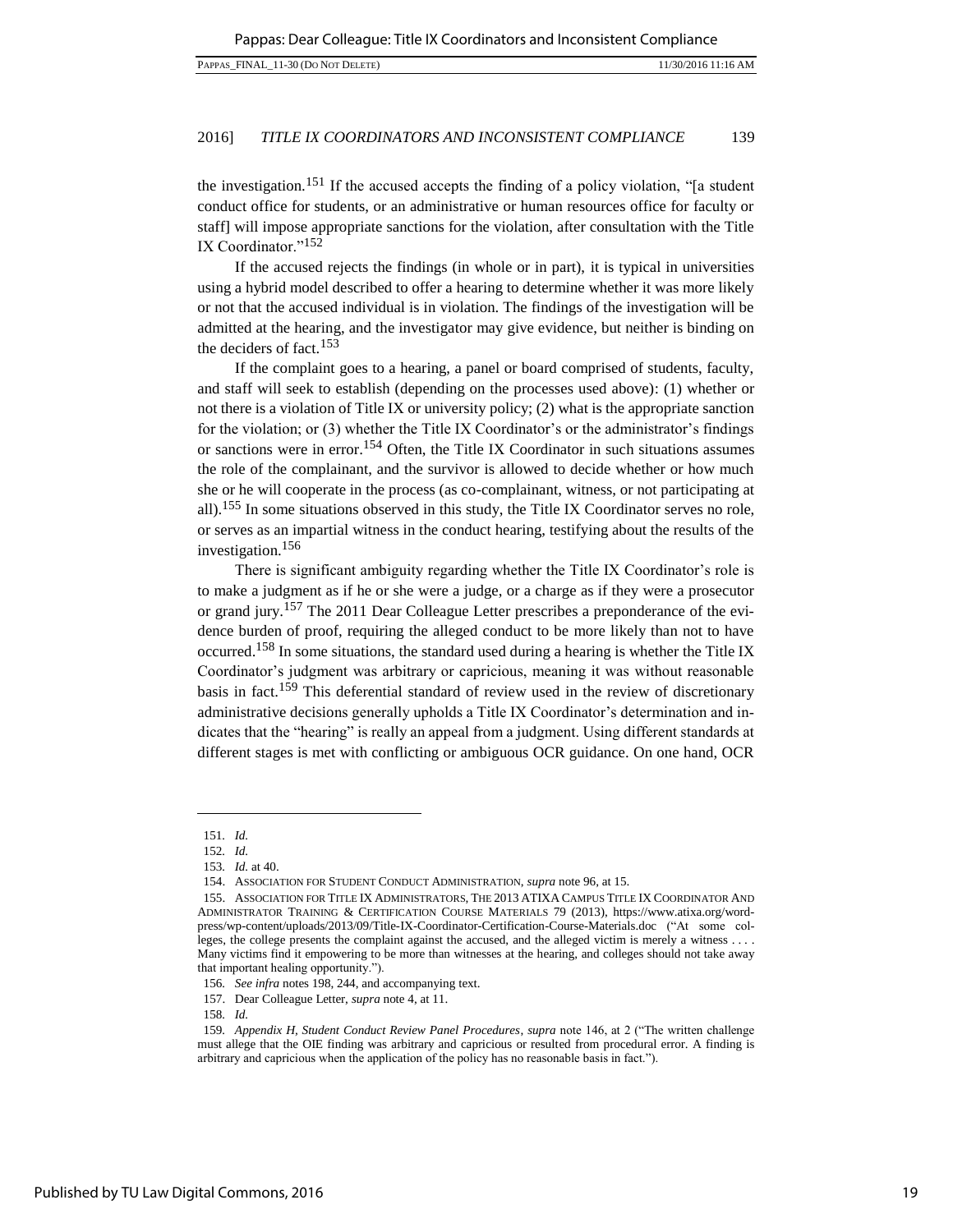PAPPAS\_FINAL\_11-30 (DO NOT DELETE) 11/30/2016 11:16 AM

140 *TULSA LAW REVIEW* [Vol. 52:121

requires that universities use a preponderance-of-the-evidence standard for all proceedings.<sup>160</sup> On the other hand, OCR also provides universities with the "flexibility to determine the type of review it will apply to appeals."161 The OCR guidance states the type of review used on appeal shall be applied uniformly regardless of which side files the appeal.<sup>162</sup>

Much of the ambiguity in the Title IX Coordinator's role corresponds to uncertainty in what constitutes compliance. The 2011 Dear Colleague Letter requires that Title IX Coordinators not have job responsibilities that create a conflict of interest (such as a disciplinary hearing board member or general counsel).<sup>163</sup> This prescription resulted in efforts to more clearly separate investigative and adjudicatory functions. Motivated by liability concerns, at least one major education insurer recommends universities handling student-perpetrated sexual assault to not place conclusions in the investigators report, as these conclusions may be seen as a judgment that is not within the authority of investigators to make.<sup>164</sup> As a result, a minority of Title IX Coordinators in this study were limited to investigating and determining whether sufficient evidence (or probable cause) existed to trigger a hearing to determine Title IX violations and punishment.

The investigative/adjudicatory division of roles is not a requirement of Title IX or OCR, and Title IX Coordinators at many institutions make "judgments" regarding outcomes despite either conducting or directing the investigation. The OCR Q&A provides that the Title IX Coordinator does not necessarily have to be the person who conducts the investigation.<sup>165</sup> If the Title IX Coordinator does conduct the investigation, there must not be a conflict of interest.166 Specific examples of a conflict of interest include where the Title IX Coordinator is also the Athletic Director, Dean of Students, or "serves on the judicial/hearing board or to whom an appeal might be made."<sup>167</sup> This conflict of interest definition suggests that Title IX does not bar the Coordinator from making the initial determination of guilt or innocence, as long as they do not oversee the appeal.

Further, an investigation is broadly defined by OCR as including the investigation, any hearing, the decision-making process used to determine if the conduct occurred, and what subsequent actions will be taken.<sup>168</sup> While this "investigation" must include the equal opportunity for both parties to present witnesses and other evidence, the OCR Q&A document states that "Title IX does not necessarily require a hearing[,]" but there may be additional "legal rights or requirements under the U.S. Constitution, the Clery Act, or other federal, state, or local laws."<sup>169</sup>

<sup>160.</sup> ASSISTANT SECRETARY FOR CIVIL RIGHTS, *supra* note 139, at 26.

<sup>161</sup>*. Id.* at 37.

<sup>162</sup>*. Id.*

<sup>163.</sup> Dear Colleague Letter, *supra* not[e 4,](#page-2-0) at 7.

<sup>164.</sup> ALYSSA KEEHAN, SENIOR RISK COUNSEL, UNITED EDUCATORS POWERPOINT PRESENTATION: AN OVERVIEW OF UE'S STUDENT SEX ASSAULT CLAIMS (2012).

<sup>165.</sup> ASSISTANT SECRETARY FOR CIVIL RIGHTS, *supra* note 139, at 25.

<sup>166</sup>*. Id.*

<sup>167</sup>*. Id.* at 12.

<sup>168</sup>*. Id.* at 24-25.

<sup>169</sup>*. Id.* at 25, n.28.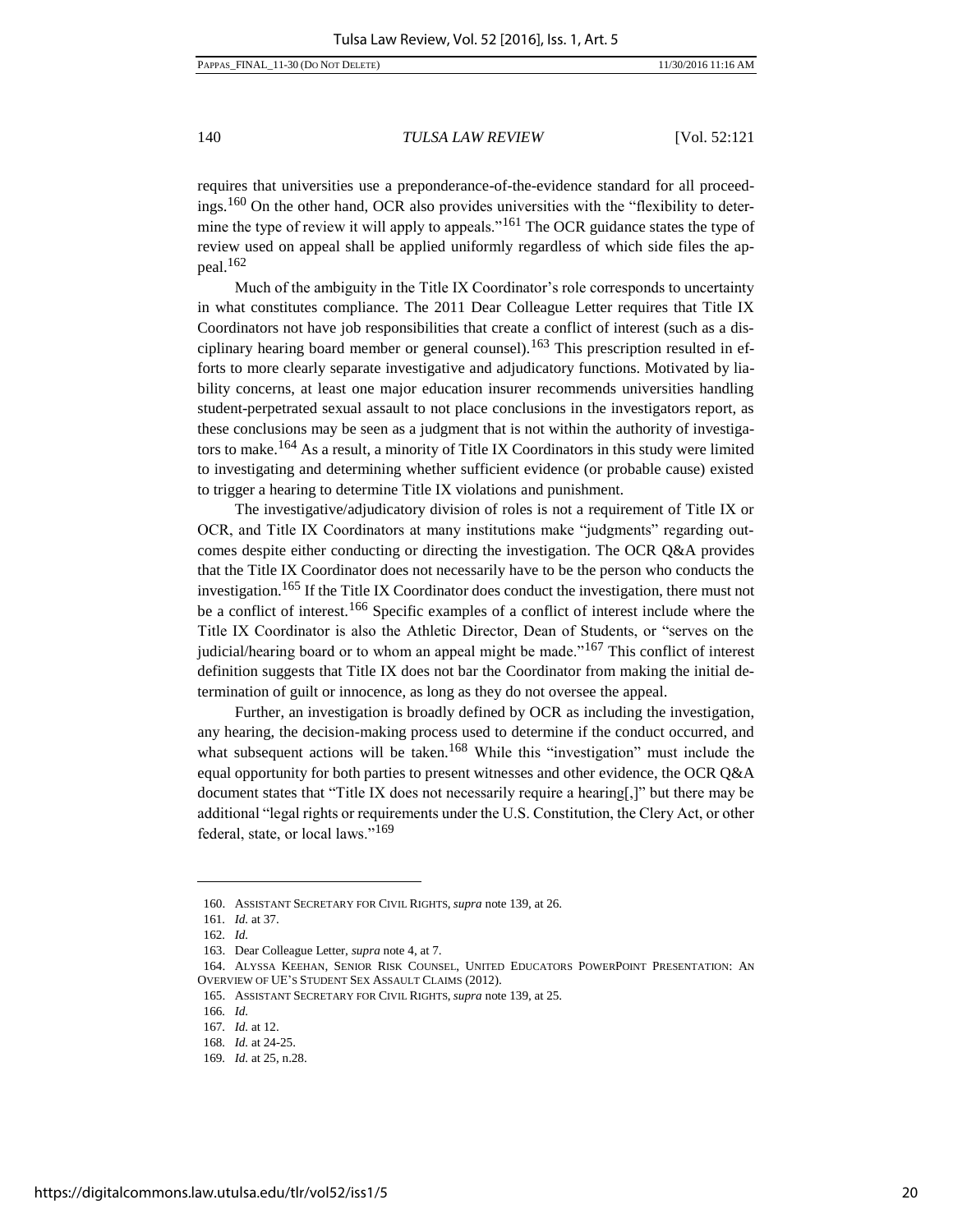If a hearing is provided, OCR does not require universities to allow cross-examination of either side or their witnesses.<sup>170</sup> If schools allow for cross-examination of witnesses, both sides must have equal opportunity to do so.<sup>171</sup> During a hearing on alleged sexual violence, OCR "strongly discourages a school from allowing the parties to personally question or cross-examine each other" as it "may perpetuate a hostile environment."<sup>172</sup> OCR prohibits "[q]uestioning about the complainant's sexual history with anyone other than the alleged perpetrator" and notes, "the mere fact of a current or previous consensual dating or sexual relationship . . . does not itself imply consent or preclude . . . sexual violence."<sup>173</sup> The Office of Civil Rights does not require that schools allow parties to include their lawyers in this process, but if they do permit legal representation, both sides must have the same opportunity and their counsel shall be equally constrained or allowed to participate.<sup>174</sup> The ATIXA 2013 Training Manual, Statement of Rights, indicates that survivors and accused students have "[t]he right to have the university compel the presence of student, faculty and staff witnesses, and the opportunity [if desired] to ask questions, directly or indirectly, of witnesses [including the accused student], and the right to challenge documentary evidence."<sup>175</sup>

These prescriptions indicate that a Title IX Coordinator's investigation providing opportunity for the presentation of witnesses and evidence, without an adversarial hearing providing for confrontation of those witnesses, satisfies Title IX requirements of what constitutes a fair and balanced process.

Additionally, there is no requirement that universities provide an appeal, but "[i]f the school provides for an appeal, it must do so equally for both parties."<sup>176</sup> OCR recommends universities use an appeals process "where procedural error or previously unavailable relevant evidence could significantly impact the outcome of a case or where a sanction is substantially disproportionate to the findings."177 OCR leaves the design of the appeals process to the university "as long as the entire grievance process, including any appeals, provides prompt and equitable resolutions of sexual violence complaints, and the school takes steps to protect the complainant in the educational setting during the process."<sup>178</sup> According to the ATIXA Model, the appealing party must demonstrate either (1) a procedural or substantive error significantly impacted the hearing's outcome; (2) there is new evidence, unavailable during the original hearing or investigation, that could substantially impact either the finding or sanction; or (3) sanctions were disproportionate to the severity

l

177*. Id.* at 37.

<sup>170</sup>*.* ASSISTANT SECRETARY FOR CIVIL RIGHTS, *supra* note 139, at 31.

<sup>171</sup>*. Id.*

<sup>172</sup>*. Id.*

<sup>173</sup>*. Id.*

<sup>174.</sup> Dear Colleague Letter, *supra* not[e 4,](#page-2-0) at 12; ASSISTANT SECRETARY FOR CIVIL RIGHTS, *supra* note 139, at 26.

<sup>175.</sup> ASSOCIATION FOR TITLE IX ADMINISTRATORS, THE 2013 ATIXA CAMPUS TITLE IX COORDINATOR AND ADMINISTRATOR TRAINING & CERTIFICATION COURSE MATERIALS, STATEMENT OF RIGHTS 47, 49 (2013), *available at* [https://www.atixa.org/wordpress/wp-content/uploads/2013/09/Title-IX-Coordinator-](https://www.atixa.org/wordpress/wp-content/uploads/2013/09/Title-IX-Coordinator-Certification-Course-Materials.doc)[Certification-Course-Materials.doc.](https://www.atixa.org/wordpress/wp-content/uploads/2013/09/Title-IX-Coordinator-Certification-Course-Materials.doc)

<sup>176.</sup> ASSISTANT SECRETARY FOR CIVIL RIGHTS, *supra* note 139, at 26.

<sup>178</sup>*. Id.*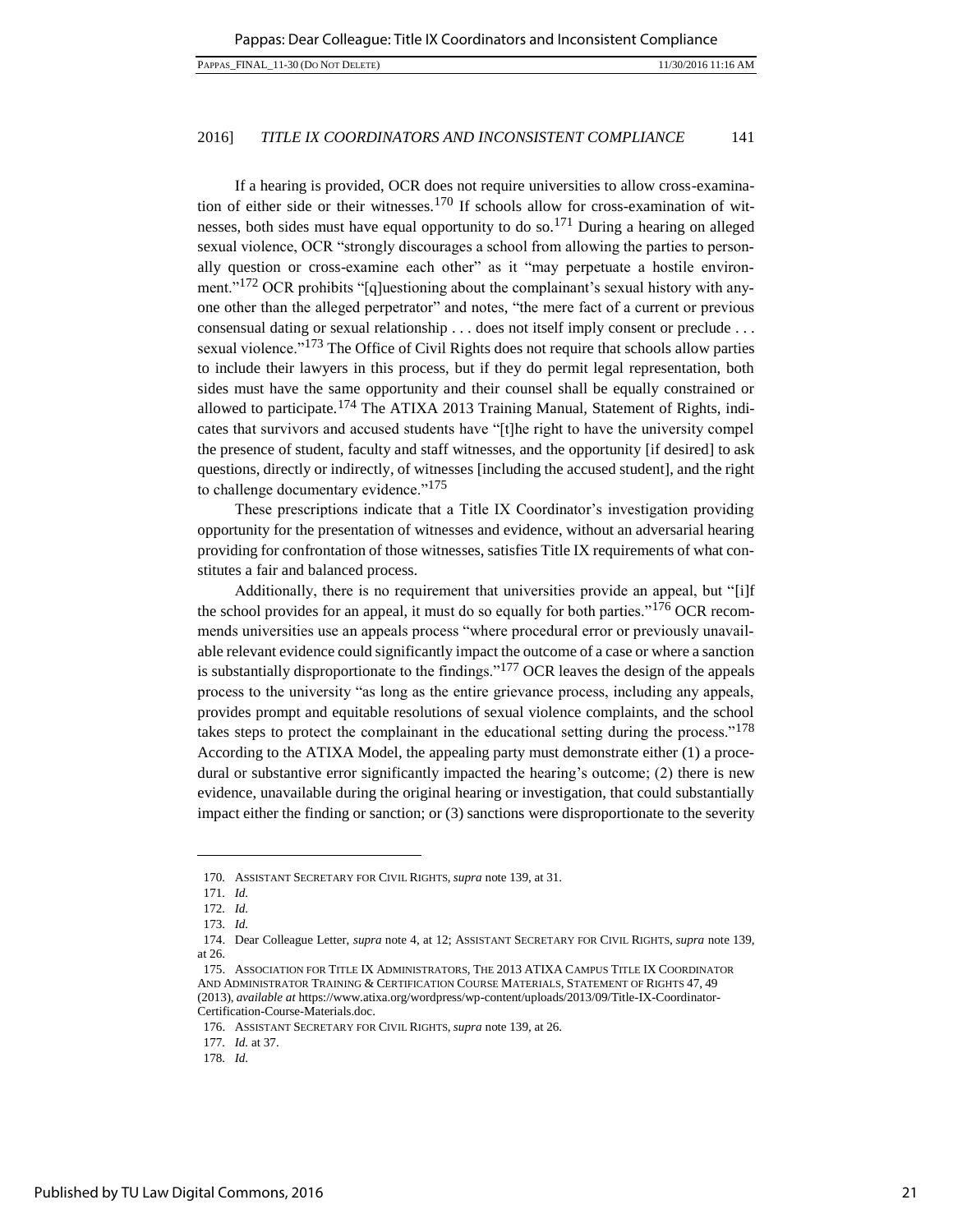of the violation.<sup>179</sup> The decision of the appeals committee or officer is final.<sup>180</sup> Following the process, a prompt and effective remedy must be instituted to "end the discrimination, prevent its recurrence and address its effects."<sup>181</sup>

While OCR and Title IX do not confer the right to an adversarial hearing, or an appeal, the 2014 Q&A document further clarifies the interplay between due process and Title IX:

The rights established under Title IX must be interpreted consistently with any federally guaranteed due process rights. Procedures that ensure the Title IX rights of the complainant, while at the same time according any federally guaranteed due process to both parties involved, will lead to sound and supportable decisions. Of course, a school should ensure that steps to accord any due process rights do not restrict or unnecessarily delay the protections provided by Title IX to the complainant.<sup>182</sup>

The ambiguity regarding the Title IX Coordinators' role in the process is evidence of the informality that creeps into an ostensibly formal process within a bureaucratic organization. The 2011 Dear Colleague Letter<sup>183</sup> and 2014 Q&A document<sup>184</sup> provide evidence of the legalizing and formalizing pressures experienced by Title IX Coordinators.

<span id="page-22-0"></span>Outside of the University's process, complaints may be filed under Title IX with the U.S. Department of Education's Office for Civil Rights (OCR).<sup>185</sup> The OCR process requires that the complaint must be filed with OCR within 180 days of the date of the alleged discrimination.<sup>186</sup> If the complaint is also processed through the university's grievance process, an OCR complaint must be filed within 60 days of the last act of the institutional grievance process.187 OCR will wait for the conclusion of the institutional process prior to commencing its own investigation.<sup>188</sup> Once a complaint letter is received, an investigation is conducted to determine if there has been a violation of Title IX.<sup>189</sup> If so, OCR will attempt to obtain voluntary compliance and negotiate remedies.<sup>190</sup> Enforcement action, such as court action by the Department of Justice before an Administrative Law judge to determine federal funding, may be initiated if OCR is unable to obtain voluntary compliance.<sup>191</sup> Such action has never been taken.<sup>192</sup> Individuals can file a claim in court and do

l

191*. Id.* at 3.

<sup>179.</sup> MODEL INVESTIGATION PROCESS, *supra* not[e 1144](#page-14-0), at 41.

<sup>180</sup>*. Id.* at 42.

<sup>181</sup>*. Id.* at 37.

<sup>182.</sup> ASSISTANT SECRETARY FOR CIVIL RIGHTS, *supra* note 139, at 13.

<sup>183.</sup> Dear Colleague Letter, *supra* not[e 4.](#page-2-0)

<sup>184.</sup> ASSISTANT SECRETARY FOR CIVIL RIGHTS, *supra* note 139.

<sup>185.</sup> OFFICE FOR CIVIL RIGHTS, OCR COMPLAINT PROCESSING PROCEDURES, U.S. DEPARTMENT OF

EDUCATION 1, *available at* [http://www2.ed.gov/about/offices/list/ocr/docs/complaints-how.pdf \(](http://www2.ed.gov/about/offices/list/ocr/docs/complaints-how.pdf)last visited Feb. 11, 2016).

<sup>186</sup>*. Id.* 

<sup>187</sup>*. Id.* at 4.

<sup>188</sup>*. Id.* 

<sup>189</sup>*. Id.* at 1.

<sup>190</sup>*.* OFFICE FOR CIVIL RIGHTS, OCR COMPLAINT PROCESSING PROCEDURES, U.S. DEPARTMENT OF EDUCATION at 2-3.

<sup>192.</sup> *See, e.g*., Kristin Jones, *Lax Enforcement of Title IX in Campus Sexual Assault Cases*, CTR. PUB. INTEGRITY (Feb. 25, 2000), http://www.publicintegrity.org/2010/02/25/4374/lax-enforcement-title-ix-campussexual-assault-cases-0.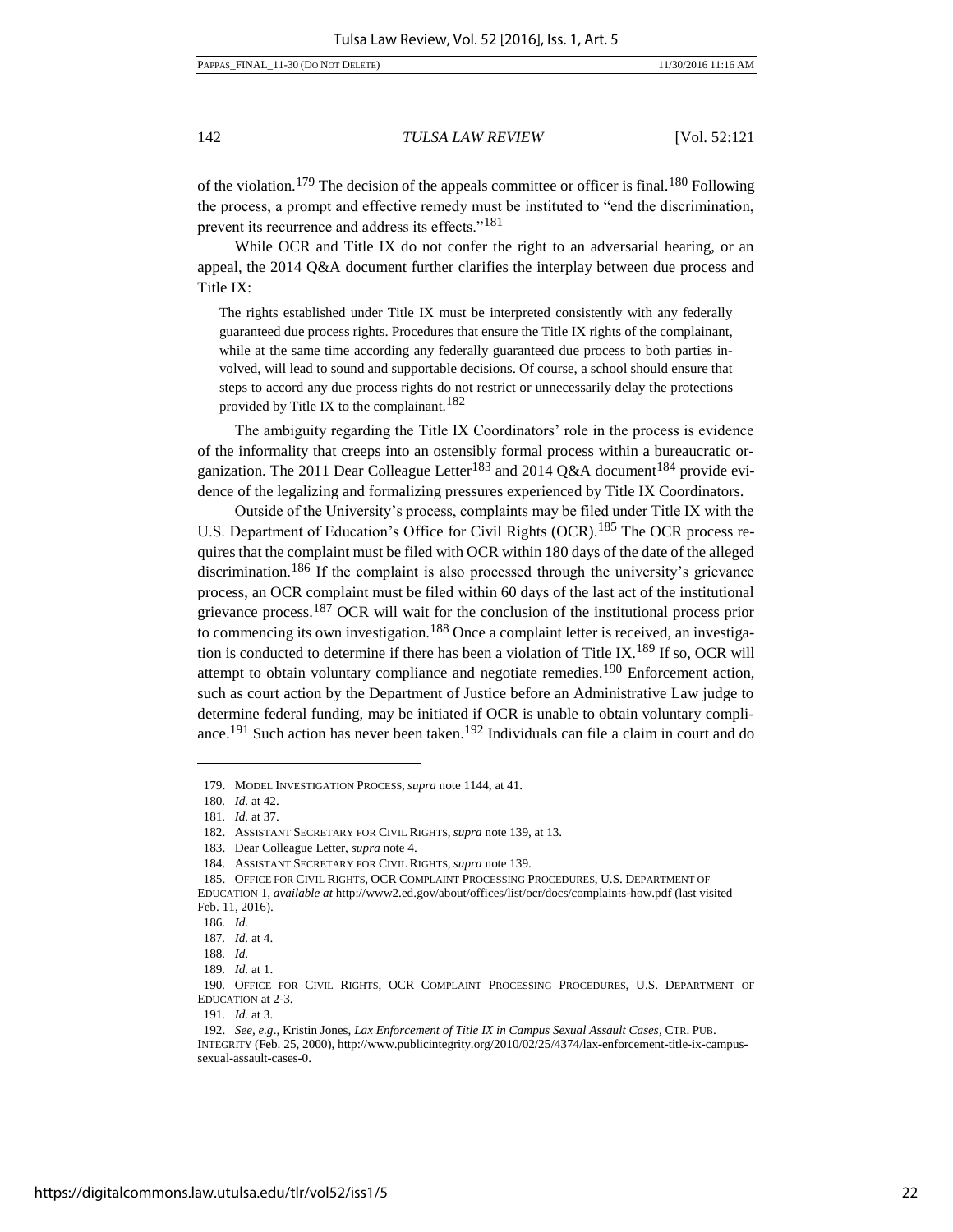not need to first file a complaint with OCR.<sup>193</sup> If court action is commenced, OCR will not continue to pursue the complaint.<sup>194</sup>

The process described above is modeled on a police-prosecutor model in which an investigator investigates and determines the existence of violations of law and policy and makes a recommendation as to the appropriate sanction. The archetypal Title IX process often includes the ability to accept the findings or to seek a hearing, followed by a potential appeal to an upper level administrator. In sum, Title IX Coordinators are an essentially *legal* compliance office within a university. They are charged by university administrations with enforcing the university's legal obligations regarding illegal discrimination and sexual misconduct among students and employees. In carrying out these responsibilities, Coordinators oversee a law-like process of investigation and adjudication. As is typical of organizational compliance officers, there is likely to be a considerable degree of slippage for the requirements of the formal law. Nonetheless, the basic point is that the Coordinator's duties are modeled on the formal legal process. The next section describes how Title IX Coordinators between 2011 and 2014 evidenced adherence and departure from the formal archetype.

# V. [ADHERENCE](#page-1-0) TO AND DEPARTURE FROM THE ARCHETYPE

Title IX Coordinators adhering to the archetype use a formal process in which they enforce mandatory reporting requirements and compel certain individuals' participation, conduct at least an initial investigation of every complaint, and issue an investigative report. Coordinators adhering to the archetype are consistent in their policy for providing notice to respondents and for ensuring appropriate hearing protocols are followed. These departures from the archetypal model often do not meet standards of legal compliance or risk exposing the university community to further sexual misconduct. Title IX Coordinators who adhere or depart from the archetype do so along a spectrum from complete adherence to complete departure.

# *A. Enforcement of Mandatory Reporting and Participation Requirements*

# 1. Adherence

Title IX Coordinators who adhere to the archetype enforce mandatory reporting requirements to notify the Title IX office of any suspected sexual improprieties. For example, a Coordinator described mandatory reporters as "[a]nybody with any information [including an Ombuds], on anything associated with discrimination [or] sexual misconduct [or required by law] it's required that they report it."<sup>195</sup> Title IX Coordinators described these reporting requirements as necessary for an effective institutional response:

If [a complainant] start[s] at the police department, [the police] have a connection and work very closely with us to make sure we get the information we need once that person makes

<sup>193.</sup> Office for Civil Rights, *Questions and Answers on OCR's Complaint Process*, U.S. DEPARTMENT OF EDUCATION, [http://www2.ed.gov/about/offices/list/ocr/qa-complaints.html \(](http://www2.ed.gov/about/offices/list/ocr/qa-complaints.html)last visited Feb. 11, 2016).

<sup>194.</sup> OFFICE FOR CIVIL RIGHTS, *supra* not[e 1854](#page-22-0) at 1-2.

<sup>195.</sup> T4A8:28-30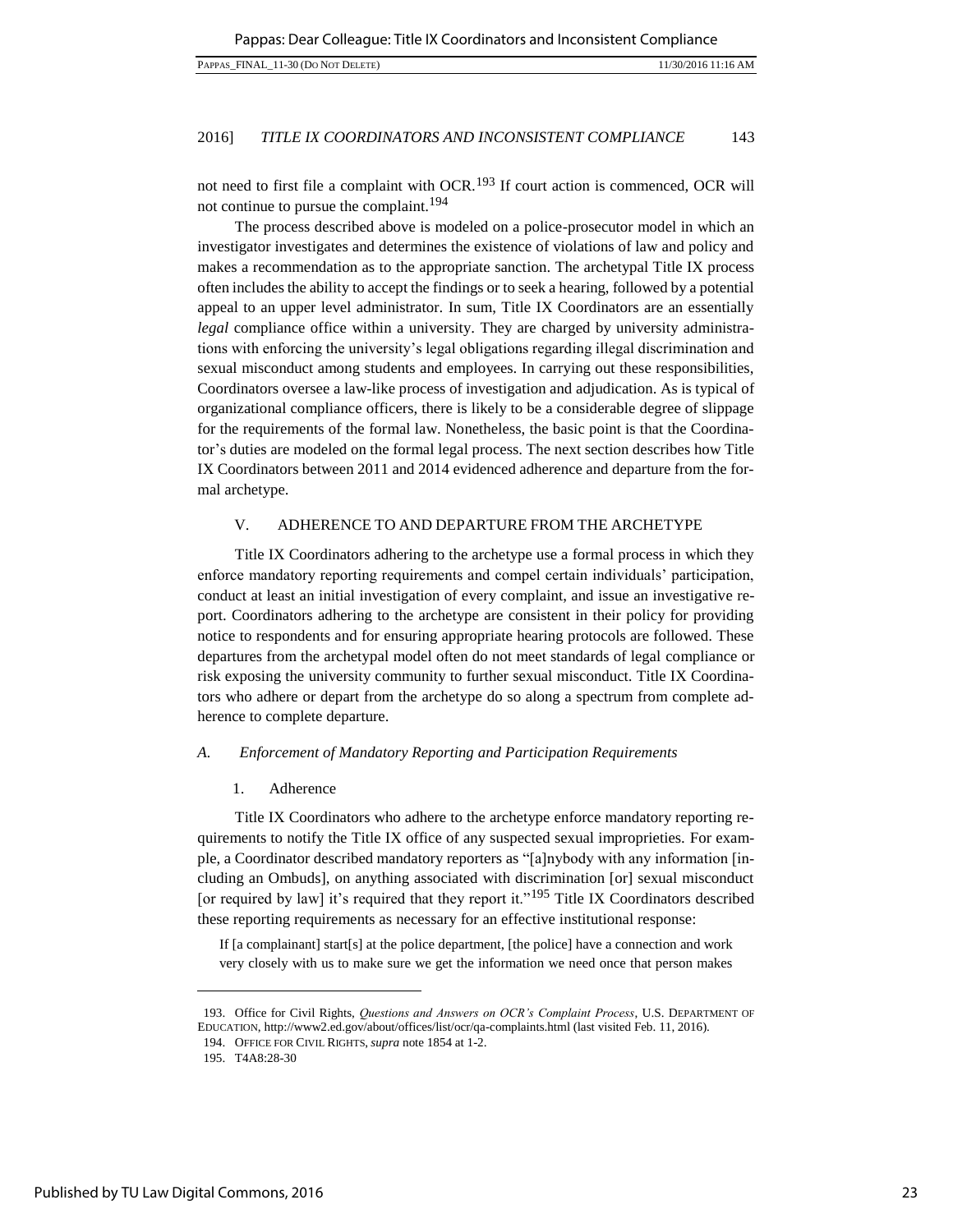contact with them…[and the] dean of students does the same [for the police]. So we have a very good collaborative working relationship that all of us at some point will be notified of a concern so that we can all do what we need to do to resolve it.<sup>196</sup>

There is an expectation that all complaints, even those made at other offices, will funnel to the Title IX Coordinator.<sup>197</sup> Title IX Coordinators often expect even non-mandatory reporters to encourage official reporting. For example:

We've got a student counseling center where there are psychologists. One of the things they do is encourage them to bring it forward to my office for official processing so that . . . I don't know what they tell them, but I assume they tell them [to] "protect other women as well."<sup>198</sup>

Multiple Title IX Coordinators, adhering to the archetype, described the complainant's participation in a hearing as voluntary: "[The Complainant and Respondent] have the opportunity to appear. It is not a requirement, but if [the complainant] doesn't come, and we don't have any other way of getting the evidence in, that case might fall apart." <sup>199</sup>

Survivors are never required to participate, but witnesses and other individuals may be compelled to provide information. Policies requiring participation are often used by Title IX Coordinators to gain cooperation, as indicated by a Coordinator:

We have in our policy that failure to cooperate with an investigation can [result in] disciplinary action. And that is in there for people who either falsify information[or] flat out refuse to cooperate with an investigation . . . .So if someone [has] information, [and] I know they have information, [and] they refuse to cooperate or come in and don't provide full cooperation and I  $[can]$  prove  $[it]$ , then you're going to be disciplined for it. In other words  $\dots$  this is a responsibility. . . . to make sure the process works. So if you're not going to be part of the process, then we're going to have to deal with that. I don't want to have to deal with the discipline, I just want . . . you cooperating and giving me the information and giving me true and accurate information. Then you're done. I'm giving you the word that no one is going to know what you told me until and unless it is subpoenaed. I rarely [have that happen as] . . . most attorneys . . . want to do their own depositions and everything. . . . We're going to protect your information, but you're going to give me that information. If you don't give me the information, and you're just refusing to do that, I'm going to discipline you because you're not going to put a spoke in the wheel of this process.<sup>200</sup>

Another Coordinator echoed, "if a person is named in any way in an investigation, yes, they are required to participate in the process  $\ldots$ <sup>201</sup> Where an attorney advises their client not to share information, Coordinators do their best to gain their cooperation. Coordinators adhering to the archetype do not need to allow attorneys to be present for interviews as long as the policy is consistent for both respondent and complainant. Thus, ". . . the attorney was basically told 'this person either cooperates in the investigation or I go

<sup>196.</sup> T13A10:12-18

<sup>197.</sup> E.g., "[The Ombuds Office] pretty consistently will refer any complaints that they get that are about discrimination or harassment to us." T3A7:20-21

<sup>198.</sup> T12A6:8-11

<sup>199.</sup> T9A12:31-35

<sup>200.</sup> T10A12:1-22.

<sup>201.</sup> T13A8:10-11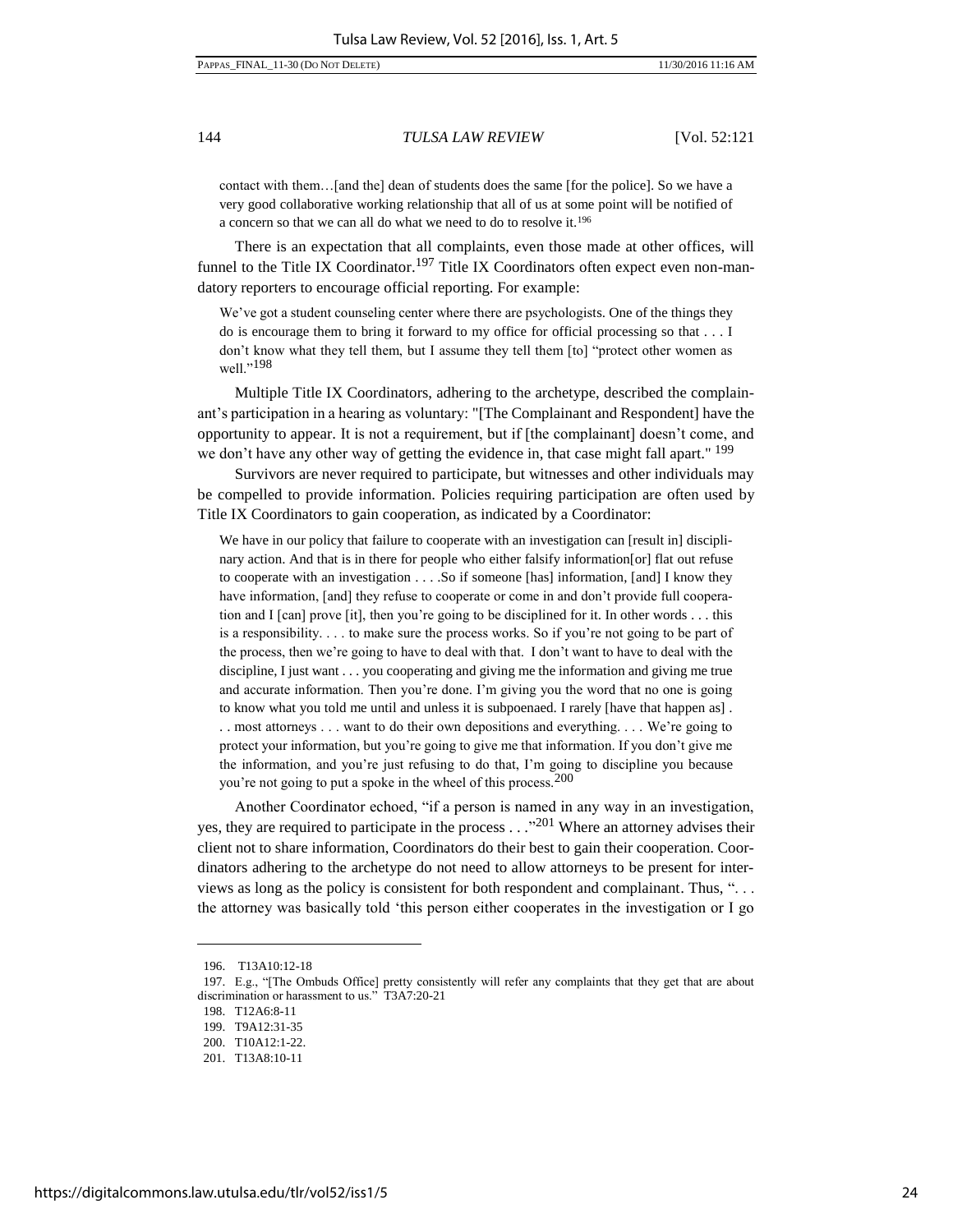on the basis of what I have. My advice is allow your client to talk to me. Oh, by the way, you're not entitled to be in the interview.'"<sup>202</sup>

#### 2. Departure

Title IX Coordinators frequently depart from the archetype's formality by relaxing the formality of reporting requirements. Specifically, departure occurs when Coordinators do not ask for specific information about a complaint, do not require other offices to have the Title IX Coordinator's permission before handling complaints, or do not have or enforce a policy requiring others to report incidents. For example, one Coordinator described their relationship with the Ombuds by saying, "I think it's a close relationship and [the Ombuds] will call and say 'can I run something by you without any identifying information,' and then they'll go back to their visitors and share information."<sup>203</sup>

Another Coordinator likewise indicated a less stringent reporting arrangement with informal offices:

[Other offices] may not have the teeth that we have, but it's critical for students to have that first place to go. Students don't sign up to be infused in the formalized process of a grievance structure, that's not why they're here. They're here to study and to learn and to have the greatest four years of their life, so it's important to have those touch points that can redirect them if they need to be redirected.<sup>204</sup>

Coordinators also depart from the archetype by not documenting visitors' statements:

We have a complaint form, but . . . I am loathe to require that they complete it until we talk. And . . . I'm also loathe to tape record, because it changes the tenor of a meeting when you put that thing between the two of you, and [on that point] the general counsel and I [disagree].<sup>205</sup>

In sum, while many Title IX Coordinators enforce mandatory reporting requirements, others depart from the archetype by relaxing the requirements relating to reporting.

# *B. Consistent Practice of Providing Notice to Respondents & Explaining Process to Both Sides*

1. Adherence

Title IX Coordinators adhering to the archetype use clearly defined formal processes to allow survivors and alleged perpetrators to know what to expect.

The more formal the more you have a very, very clearly defined investigative process, the more you've figured out exactly what your intro to anybody you meet with is about confidentiality, outcomes, what you will be able to share, what you won't, the more you set all that up and have frankly a very legally sound final written report on the back end, the more I think people at least know what to expect when they come to your office and that it's not

<sup>202.</sup> T2B15:7-10

<sup>203.</sup> T8A8:43-45

<sup>204.</sup> T10A13:39-44

<sup>205.</sup> T12A6:37-42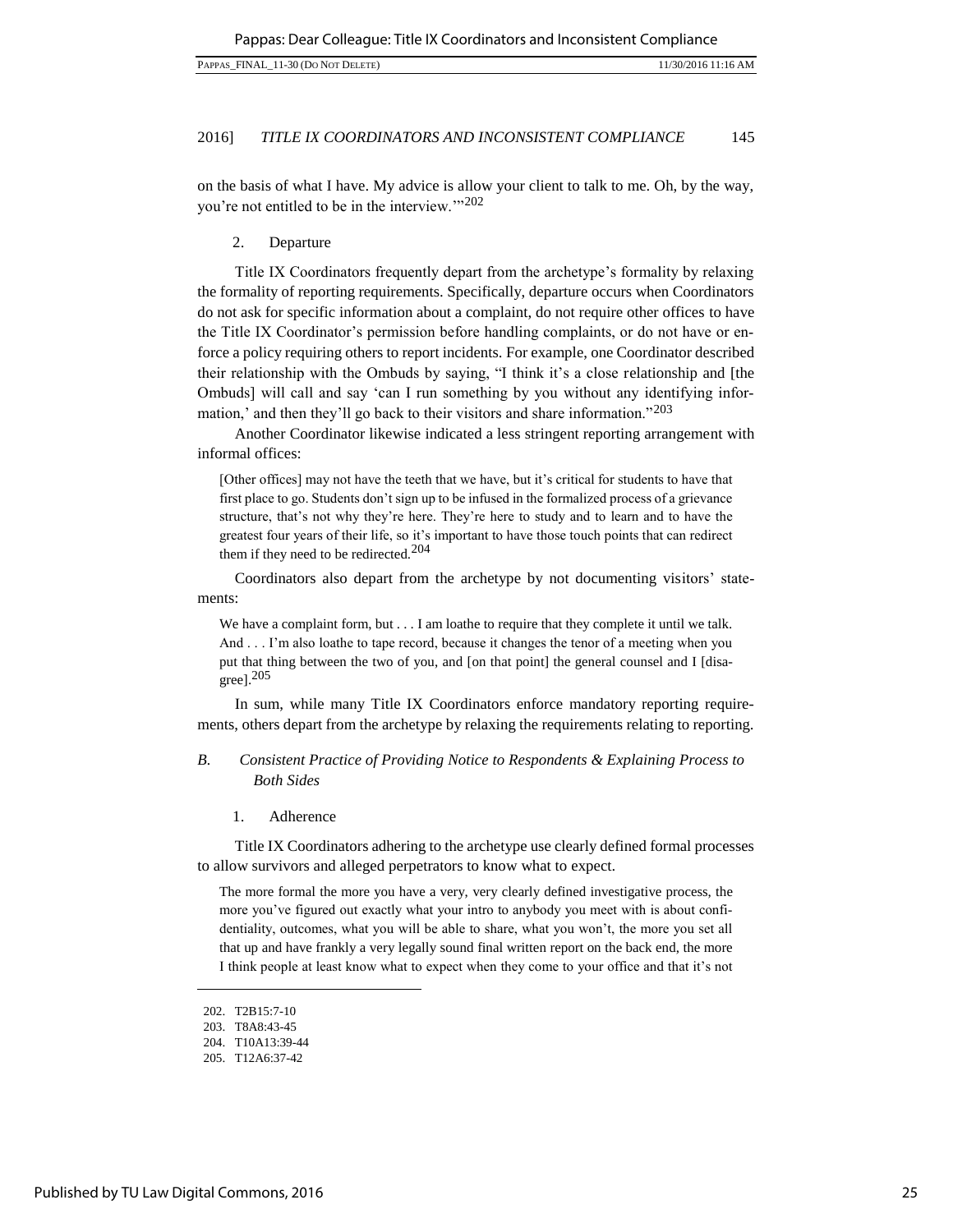going to be all over the board. I do think, so in that sense having a very clearly defined formal process resulting in a formal report at the end does set you up for less legal challenges, less procedural challenges, etc., on the back end. Which, frankly, all goes to your reputation of the office on the campus. It all comes back to that.<sup>206</sup>

The Coordinator continued:

If we're interviewing the complainant at that point we let them basically tell their story, but we make sure it's done in the context of they have full notice of what to expect, because it is true that once we know who the respondent is and what happened, we're going to have to move forward. . . I think [notice is] very critical to being fair to the complainant who often doesn't want to tell their story, doesn't want to be brought into a length[y] process, so we make sure they know what they're getting into before they talk to us. I actually think it goes to our credibility on campus. It would be hard to do this job if you didn't… I think that's what builds the trust. $207$ 

This is echoed by another Title IX Coordinator:

[W]e've got a checklist that we use that covers all of this, and that checklist, we go through the process with them, we make sure that they understand that if it is a sexual assault or a rape that they have the option to pursue both the administrative process and the criminal process. We explain to them the difference, which is a big thing. I think that's probably been the biggest area that we've made some difference in terms of the educational knowledge of our students and faculty, but if you're raped you can, there is a university process that can do things on campus that the police, the criminal prosecution can't do. . . . [W]e tell them the names of all the resources that there are [available, including counseling]. . . . We talk to them about our complaint resolution process, what it looks like. Make sure that they understand what their rights are. . . . We have a [similar] checklist that we go through with the respondent.<sup>208</sup>

Coordinators who follow the archetype always provide notice to the respondent after receiving the initial complaint. The following Coordinators described a norm of talking to the respondent within a few days of receiving the complaint:

Usually [I discuss the situation with the respondent] within the first few days of getting the complaint in.  $[I'm not gathering information ahead of that] \dots what we typically do is we$ talk to the complainant and respondent first, we give them both the opportunity to get whatever documentary evidence they think we should look at, and we also tell them "please let us know what other witnesses we need to talk to."209

Some Coordinators even go line by line through the complaint with the Respondent:

Once we get [confirmation that the written complaint we sent is correct] back [from the complainant] we talk with the alleged offender and we go through the same thing. "Here's my name, this is what we do, we've received a complaint." We usually send it to them in writing, they make an appointment to come see us. And then we talk about it. "Here's what we have, let's go point by point," and we get their response. If they respond in a way with evidence [that indicates] "yeah, I said it," . . . That ends the investigation. If they're defending

<sup>206.</sup> T1B13:3-15

<sup>207.</sup> T1A9:20-34.

<sup>208.</sup> T9A9:27-44

<sup>209.</sup> T9A12:7-13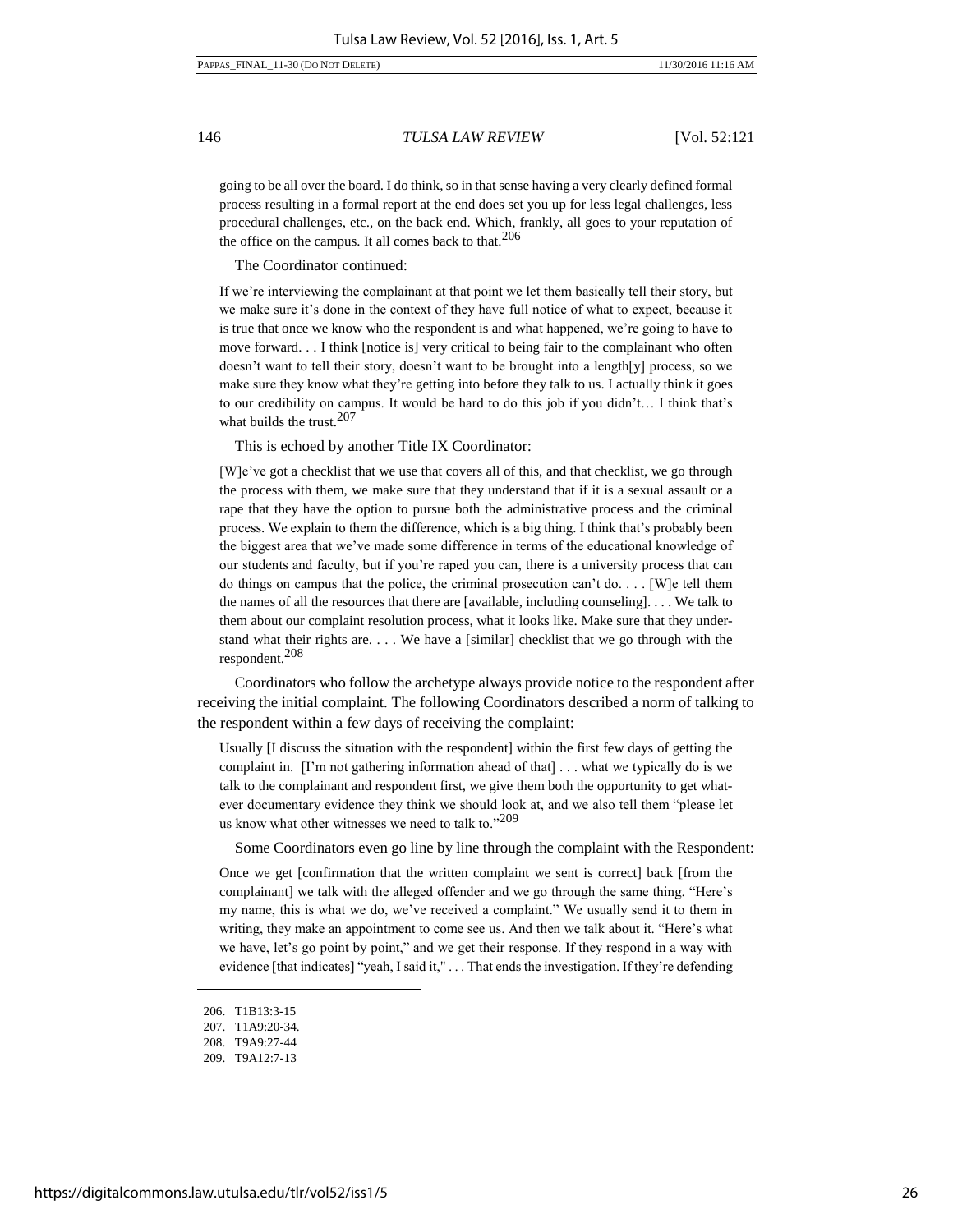it and we need to have more information to determine whether or not it's more reasonable or not to think the probably did it or didn't do it, we then ask them for witnesses to talk with and then we have our witness list. $210$ 

Coordinators described the reasons for treating the complainant and respondent equally:

[[Respondents] want to have their day and they want to be heard and you've got to treat them respectfully, you can't just go in the door and say "you did this," no, you've got to give people the respect and listen to them and work through that.<sup>211</sup>

I think that respondents deserve the same kind of, I think it helps keep everybody safer if we were able to give notice to a respondent or share the outcome in the same way we do with a complainant.<sup>212</sup>

Another Coordinator described waiting to provide notice:

[Respondents] often feel ambushed, and sometimes we do ambush them because we frequently ask questions that we already know the answers to and how they answer the question is important. We may already know the facts, but they don't know that we know that, so when we confront them with conflicting information they get pissed off because we ambushed them, . . . in many instances, . . . people who are not accustomed to having their authority challenged.<sup>213</sup>

The impact of this tactic is further described by the same Coordinator:

Well, people file complaints on us. They allege that they were mistreated in the investigation. They allege that we were biased. They allege that we spoke to them harshly. They allege that we harassed them, all kinds of things. . . . And then sometimes, short of that, they'll complain to our bosses that an investigation was unfair or that we individually spoke to them harshly or something was unfair . . . [b]ecause we ask them questions that make them uncomfortable.<sup>214</sup>

Coordinators described needing the complainant to make a direct report in order to appropriately provide respondents with notice, as indicated by a Coordinator who observed:

It saves a step. If I get [a complaint] through a third person I have to go back to the [alleged victim] and say "we got this complaint, talk to me." We have to then make them comfortable to do that before I can even get out the gate to go and talk to the alleged offender. When we don't do it that way and you put yourself in this predicament [where I am calling a respondent to say] "you know what, we got a complaint by somebody" [and they will respond] "Oh really, who?" [and all I can say is] "I can't really tell you that right now." [They will want to know] "Well, what did they say I did?" [Respondents] don't have to answer any questions because I'm basically violating your due process [rights]..<sup>215</sup>

<sup>210.</sup> T10A8:21-30

<sup>211.</sup> T6A14:44-46

<sup>212.</sup> T8A14:43-15:1

<sup>213.</sup> T7B8:22-33

<sup>214.</sup> T7B4:32-34; 7:22-24

<sup>215.</sup> T10A7:5-13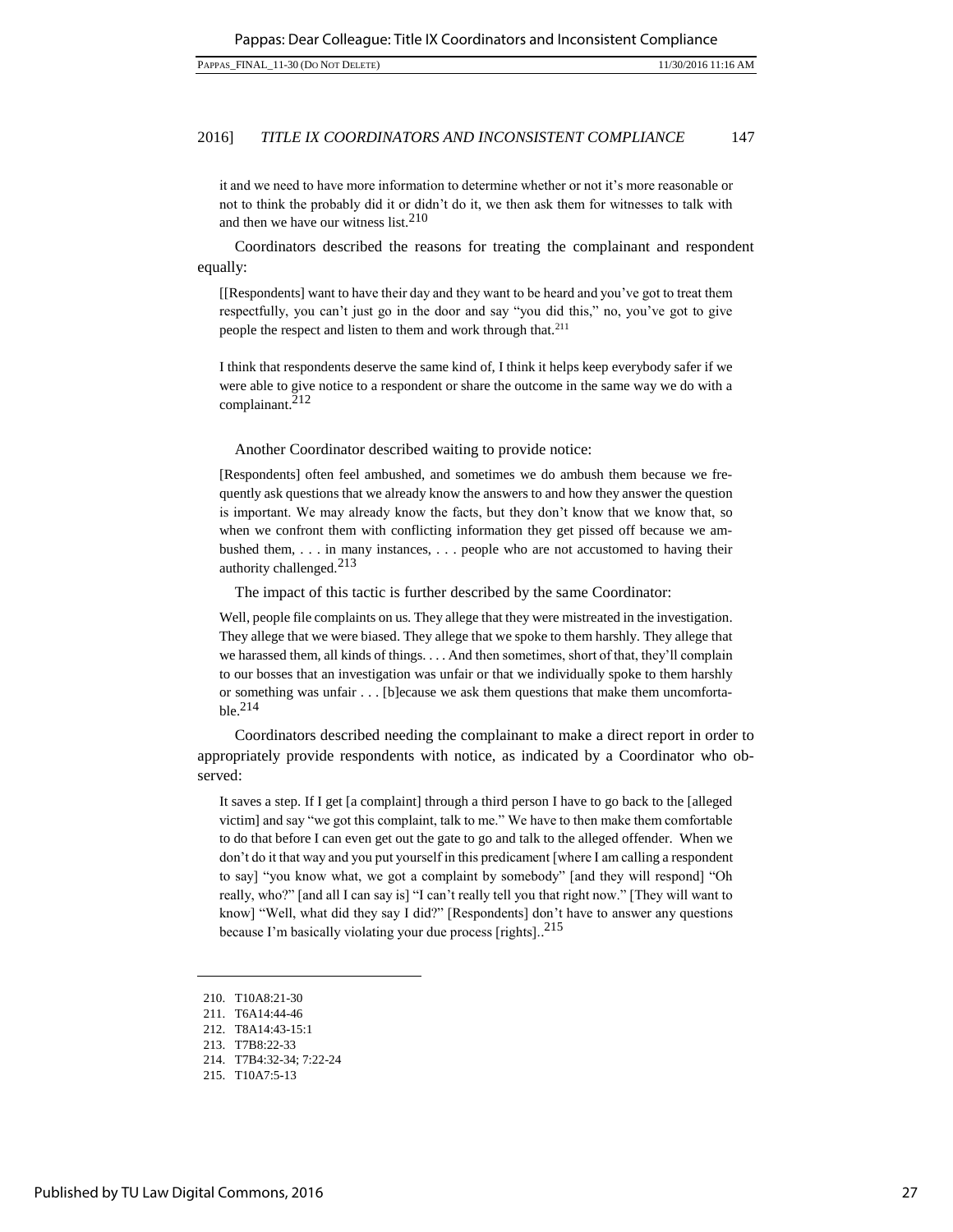#### PAPPAS\_FINAL\_11-30 (DO NOT DELETE) 11/30/2016 11:16 AM

148 *TULSA LAW REVIEW* [Vol. 52:121

Coordinators providing notice frequently select the timing of that notice on a caseby-case basis. For example, a Coordinator described typically interviewing the respondent immediately after the complainant:

So I usually, not always, but usually interview the alleged harasser or discriminator next. Give them a copy of the policy, explain to them that we are impartial and have not reached any conclusions, but this person has come forward and made a complaint about you. We want to get your side of the story. I try not to give away too much at first because I really would like to hear what they had to say before I drill down to the nuts and bolts of "here's what she said you did." I get there eventually, but I start with "tell me how it is you came to know X. What happened on such and such or when you all were at such and such restaurant or this event" or something like that and get them to sort of ramble.<sup>216</sup>

2. Departure

Alternatively, many Coordinators depart in the other direction by failing to consistently provide notice to respondents in an effort to gain better information and serve organizational interests in compliance. For example:

We typically start with the complainant. Then we allow that person to tell their story, identify any evidence and witnesses. We will then interview their witnesses. . . . And then we'll go through the same process with the respondent.  $217$ 

Coordinators also described ambushing respondents by speaking with the respondent last:

[Respondents] often feel ambushed, and sometimes we do ambush them because we frequently ask questions that we already know the answers to and how they answer the question is important. We may already know the facts, but they don't know that we know that, so when we confront them with conflicting information they get pissed off because we ambushed them, . . . in many instances, . . . people who are not accustomed to having their authority challenged.<sup>218</sup>

Other Coordinators described why and when they will not immediately notify the respondent:

Sometimes, I will immediately notify the respondent that there is a complaint. Sometimes, I don't immediately notify the respondent. Sometimes, I talk to some of the persons who may have witnessed what took place before I approach the respondent. We certainly won't take any action until the respondent receives notification of the complaint. Sometimes, getting information from other witnesses helps to inform how we approach the respondent. So, and I know some investigators say we need to notify the respondent early on in this process, let them know that they have a complaint, and then we start talking to the witnesses. I do that sometimes, sometimes I don't. Because sometimes gathering that information helps me in terms of how I approach the respondent to get some truthful answers . . . . If I have enough information then maybe I can know what questions to ask to make sure I get the right, the truthful response.<sup>219</sup>

<sup>216.</sup> T12A8:31-39

<sup>217.</sup> T2A11:16-26

<sup>218.</sup> T7B8:22-33 (Quote is used in 2 places, see note 204)

<sup>219.</sup> T13A10:27-40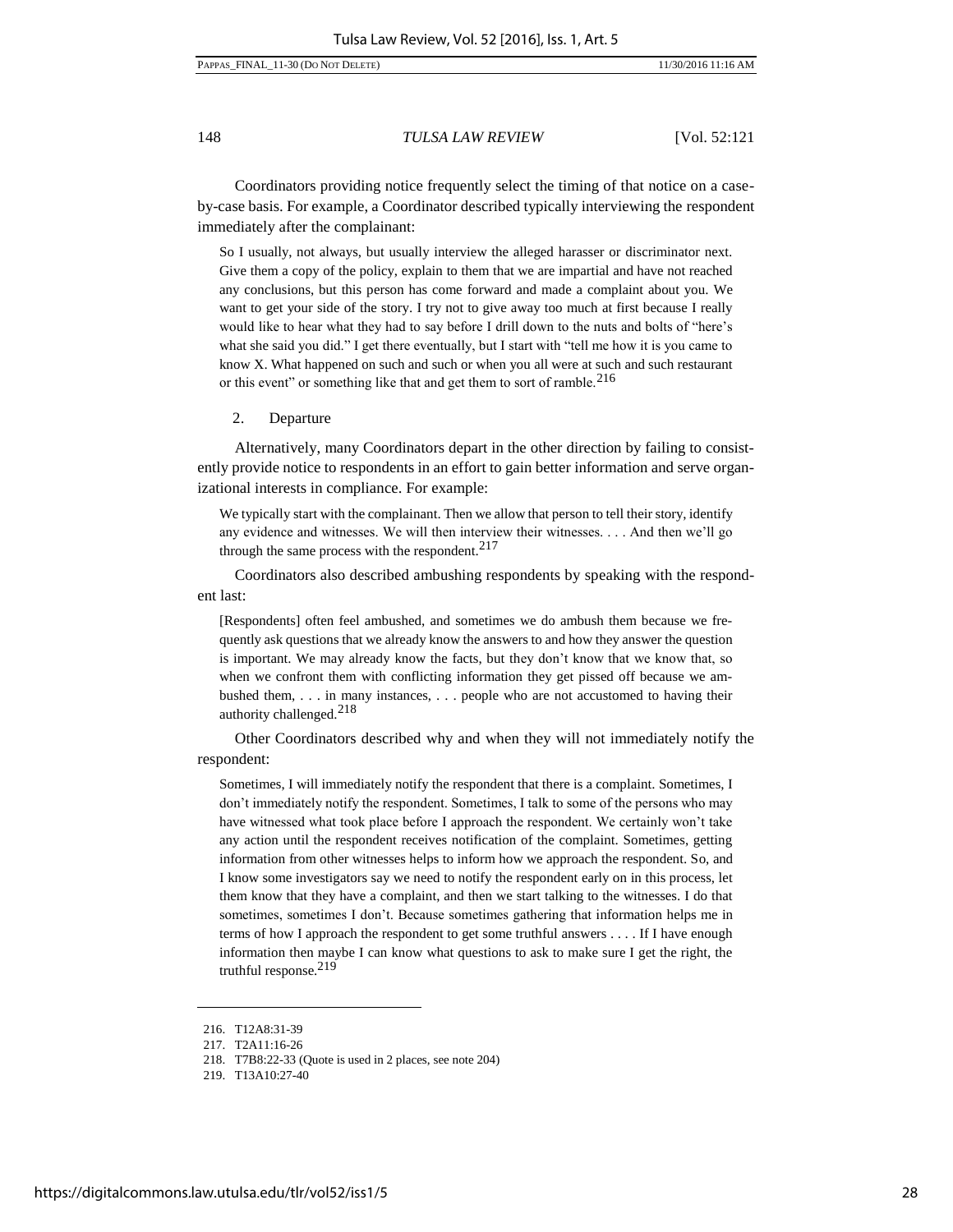As a result, often Coordinators relax their commitment to formality in order to encourage people to share information and cooperate. For example:

Often they [give] us . . . resistance at first, but through careful conversation with them and offering the resources we have on campus and trying to work with them . . . one of the first conversations we have is "what outcome are you looking for? What do you want to see happen here?" So that they get to play a role and have some control about how we proceed. It's through that gentle process that we often can [convince them to] go forward. I don't think it's because the students have heard of [our reputation], I think it's more that we sort of have to coax them along. $220$ 

In sum, Title IX Coordinators were frequently observed to depart from the archetype by failing to consistently provide notice to respondents.

# *C. Initially Investigate Every Complaint, Ensure Documentation, Issue an Investigative Report*

# 1. Adherence

Title IX Coordinators who adhere to the archetype use a police/prosecutor model in which every complaint, without exception, must receive an initial investigation to determine if further steps are needed. This initial investigation begins within the initial interview as Coordinators question the complainants to determine whether further action is needed. For example:

Then if [the visitor] starts to ramble I will then say "let's get back on track, why are you here? What happened to make you come here." And then they will explain "well, I was not selected to go to a conference that I've always gone to, and this person, I heard it was because of the color of my skin or I believe it was."[I will then ask]"okay, why do you believe it was?" And during that time I ask "give me specific evidence that it is on the basis of your race, or give me specific evidence that you're being sexually harassed." We really try to make sure we're in the world of [compliance]. As a result of that, either I can tell right then or there or the person will admit "I really don't think it's discrimination, I'm just not being treated well." Then we know it's not the [compliance] world. If they say "it's because my counterpart is a white female, she did the same thing I did, but she's being treated better, she was being treated better in this regard, this regard, this regard" then we could say "it looks like there's enough to at least do an investigation to prove or not prove your case." Then I explain to them the investigation process.<sup>221</sup>

In most instances observed in this study, the investigation culminates with Title IX Coordinators' reports. The reports include a recommendation regarding guilt and also potential sanctions. In some situations, the report goes to a panel or to an administrator who makes the ultimate determination regarding guilt and sanctions. As one Coordinator described this process, ". . . [A] final report is drafted for my review or for my boss's review if I'm doing the investigation, and then recommendations are sent out with the findings."<sup>222</sup>

<sup>220.</sup> T1B8:4-13

<sup>221.</sup> T10A7:36-8:7

<sup>222.</sup> T10A8:45-9:2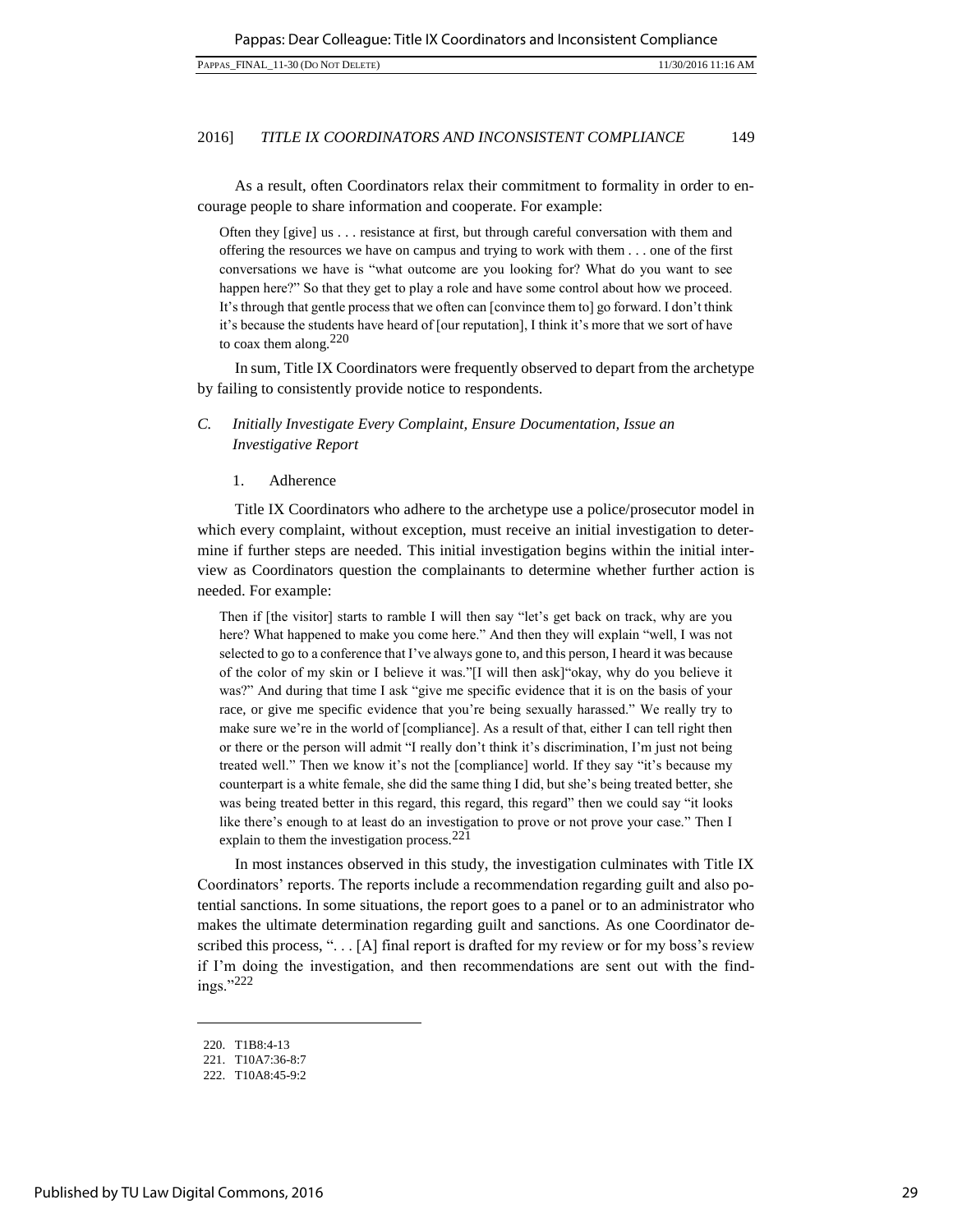In other situations, the Title IX Coordinator's report determines whether there is a Title IX violation, and a panel or administrator determines the appropriate sanctions. A Coordinator described that situation, "for students, the hearing board determines [punishment]. . . . Again, it's all about consistency. We just want to make sure for certain violations we're consistent in terms of how we implement those." $223$ 

Alternatively, the Title IX Coordinator's report serves as an indictment, stating probable cause to proceed with charges, with the case then proceeding to a more formal hearing. For example:

. . . [S]o what we wind up doing is writing a summary of the investigation and providing findings of fact to the student conduct office with a recommendation, and it's only a recommendation, as to whether further proceedings are warranted or not. And then that office decides whether they will engage their disciplinary proceedings or not. But we do an initial set of findings, of fact, without a conclusion as to whether a policy has been violated or not. [We become the investigative arm of the student conduct office] but we work together because we basically attend the same interviews and we produce a memo. They're actually free to disregard it, but that doesn't usually happen.<sup>224</sup>

#### 2. Departure

Many coordinators use informal mechanisms in order to serve organizational interests in preventing litigation. Such approaches contravene the requirements of investigating, documenting, and reporting. One Coordinator, for example, stated "what I do is not advocate, I look at the interests of the university as a whole, so we want to get issues resolved, taken care of, redressed at the lowest level possible."225 Another, describing a change in university policy regarding Title IX, echoed:

I had previously been advised not to go near that by [the general counsel's] office. We had a change of president here who didn't like all the investigative reports we were turning out because whenever we had findings of discrimination or sexual harassment, those reports, they always become attachment A to the lawsuit against the institution. Now I've been given the green light to sort of identify cases that maybe can reach an informal resolution without having to go through a full investigation. Now that informal resolution sometimes also means can we bump somebody out of the institution on the base of which you already know without having to go through a full investigation. That's usually what that means, because we're not looking to coerce anybody, [but just] give them an opportunity to resign.<sup>226</sup>

S/he continued:

Especially if we discover early on that there is serious evidence of serious misconduct, [the administration] may not want us to go to a full report because maybe they're going to negotiate a departure of somebody, and it will not be necessary to produce a full blown report. That happens and that's why it's necessary to be in touch with supervisors and the like.<sup>227</sup>

<sup>223.</sup> T13A15:24-29

<sup>224.</sup> T7A7:3-17

<sup>225.</sup> T4A15:22-24

<sup>226.</sup> T7A12:34-13:7

<sup>227.</sup> T7A3:42-4:3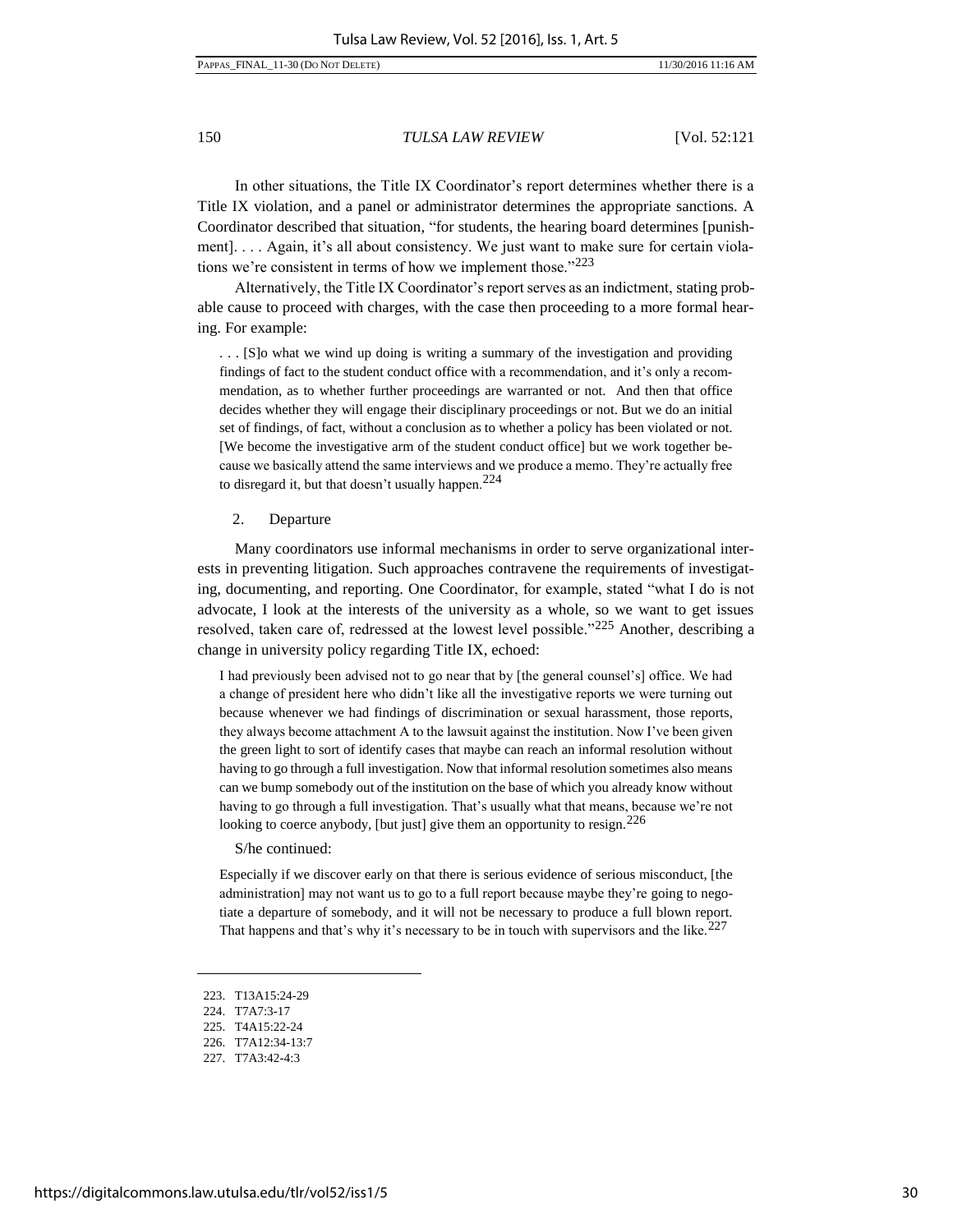Many Coordinators described examples of their use of informal mechanisms. In one situation, an apology was unsuccessful but was seen as a means of resolving the issue:

[And now the instructor became] determined that he was also going to sue [the] students for defamation of character. [Everyone] got lawyers. All of this could have been avoided had he said "I'm Sorry," [but I couldn't make that happen].<sup>228</sup>

In addition to using informal mechanisms, Coordinators described not utilizing formal process tools such as an intake form or recording the conversation, to the dismay of the general counsel:

We have a complaint form, but . . . I am loathe to require that they complete it until we talk. And . . . I'm also loathe to tape record, because it changes the tenor of a meeting when you put that thing between the two of you, and[on that point] the general counsel and I [disagree]. $229$ 

The same Coordinator described why it is important not to require the complainant to complete an intake form:

I was trained differently. If you have a potential victim, you don't know their state. You make the process as easy for them as you can without cheating. Still, I do it for the other side too. I interviewed the young man or whoever it is, I take notes, we assume that they're telling the truth until we hear otherwise. The same kind of thing. I just was not trained that way. . . People like doing that. They really enjoy the process and it's very cathartic for them and all that. Or they're just sort of Type A kind of people who like that sort of [formality, they] want this to be [an] official thing. That's fine! But we don't ever require it.<sup>230</sup>

Coordinators also depart from the archetype to avoid the formal requirement of investigating and reporting within sixty days. For example, a Coordinator expressed "sometimes the handling of some [cases] takes longer than others, so you try to handle them within 60 days or less, and I don't look at the 60 days, I just want to handle them." $^{231}$ Many Coordinators indicated an incorrect understanding of the time limitations to complete an investigation and issue findings: "[W]e allow ourselves now 120 days to complete all of this. So it's 90 days for the investigation, 30 days for the report." $^{232}$ 

Title IX Coordinators who conform to the archetype use a formal investigative procedure that begins with mandatory reporting, continues with formal investigative techniques that mirror those of police and prosecutor, and concludes with an investigative report that is similar to an indictment (along with recommendations for resolution of the complaint). Title IX Coordinators departing from the archetype prefer informal resolution, and relax the investigative procedures.

<sup>228.</sup> T11B7:8-13

<sup>229.</sup> T12A6:37-42 (Quote is relevant in two places, *see also* note 195)

<sup>230.</sup> T12B7:42-8:14

<sup>231.</sup> T4A15:18-20

<sup>232.</sup> T2B10:17-19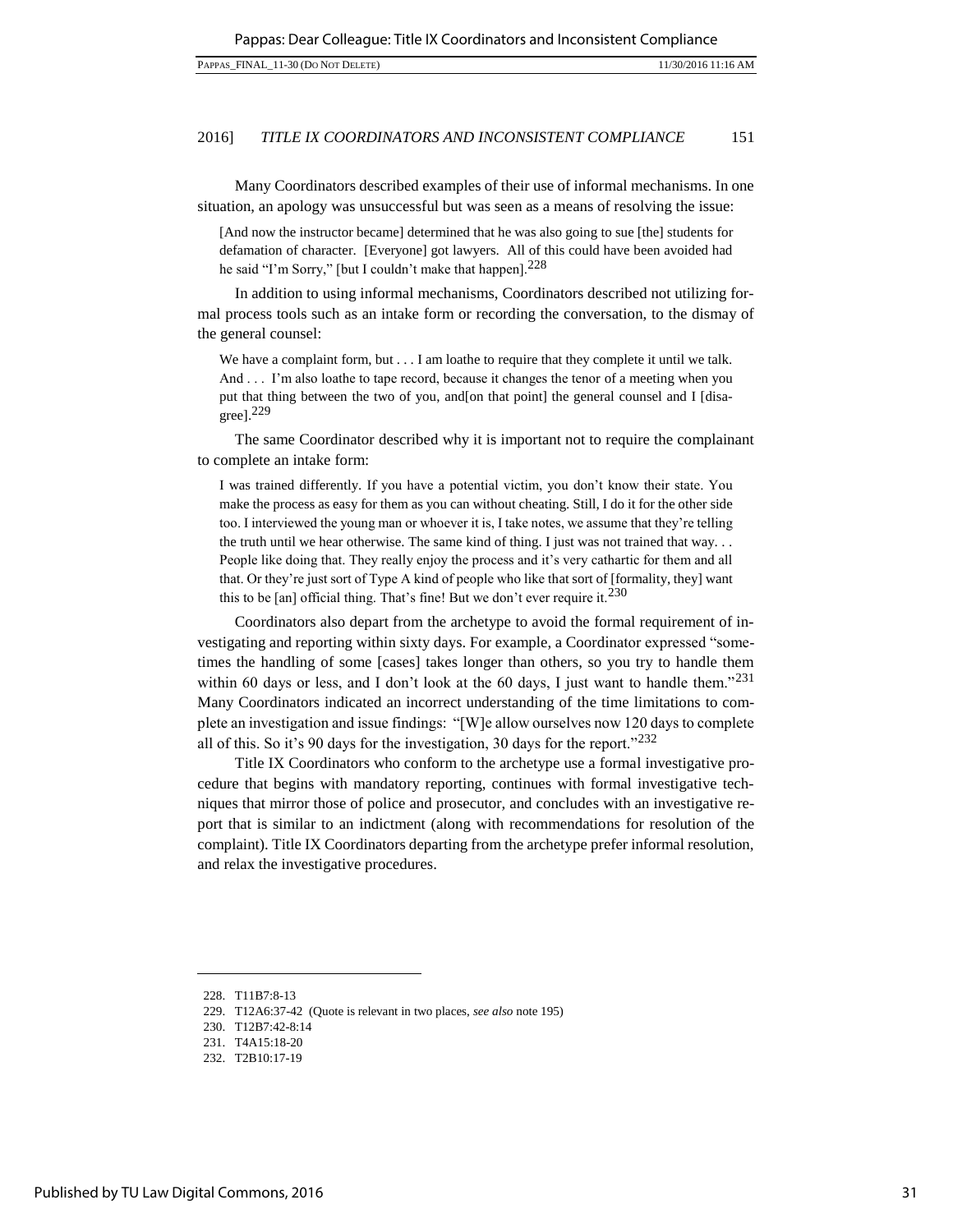*D. Maintain the Role's Impartiality*

#### 1. Adherence

If the Title IX Coordinator does conduct the investigation, OCR requires taking steps to guard against a conflict of interest in this role.<sup>233</sup> Specific examples of a conflict of interests include where the Title IX Coordinator is also the Athletic Director, Dean of Students, or "serves on the judicial/hearing board or to whom an appeal might be made."<sup>234</sup> This conflict of interest definition suggests that Title IX does not bar the Coordinator from making the initial determination of guilt or innocence, as long as they do not oversee the appeal. In many instances observed in this study, the Title IX Coordinator does not personally investigate, but it is done by a staff member in the Title IX compliance or other office in order to provide some separation between the investigative and adjudicatory functions.

Title IX Coordinators who follow the archetypal model do, however, advocate for the goals of law and policy:

So we try to blend this sense of reasonableness, some sense of advocacy for right, for the policy, with protection and due process for the alleged perpetrator, [the] alleged defender. You have to have all that in front of you in making a decision. That's why I say it's not a pure advocacy role, because a pure advocacy role is different. And that's not what we do. We have that at the university, [but] that's not my role.<sup>235</sup>

Often Title IX Coordinators following the archetypal model must navigate others' differing assumptions about their role:

[There is an] immediate conclusion that [the process is] going to be a heavy-handed, legalistic process and that all [I am] interested in [doing] is protecting the university . . . and so people don't have a lot of trust coming into [the] process. This may be the first time they've had this experience, they've never had to visit [my] office before or have reason to enquire about [my] office. Then they find out [I am] a lawyer and that adds a dimension to it "oh my gosh . . ." I think it's also the culture of an office and the culture [that I] try to create is to reassure both parties and witnesses that [I am] objective and [I am] not pre-judging, and that takes a lot of work to get people to understand.<sup>236</sup>

Another Coordinator noted:

I think some people perceive us as being an arm of the regent or an arm of the administration, and I don't think that's a fair perception at all. I think we are [here] to promote and enforce Title IX on the campus, but I think some people see us as we're just keeping the campus safe from lawsuits.<sup>237</sup>

Coordinators who adhere to the archetype see their office as an impartial mechanism for investigating and preventing sexual misconduct, not necessarily to provide options or maintain confidential communications. For example, a Coordinator says he tells visitors:

<sup>233.</sup> ASSISTANT SECRETARY FOR CIVIL RIGHTS, *supra* note 139, at 25.

<sup>234</sup>*. Id.* at 12.

<sup>235.</sup> T10A3:38-43

<sup>236.</sup> T2B19:1-13

<sup>237.</sup> T1A16:12-16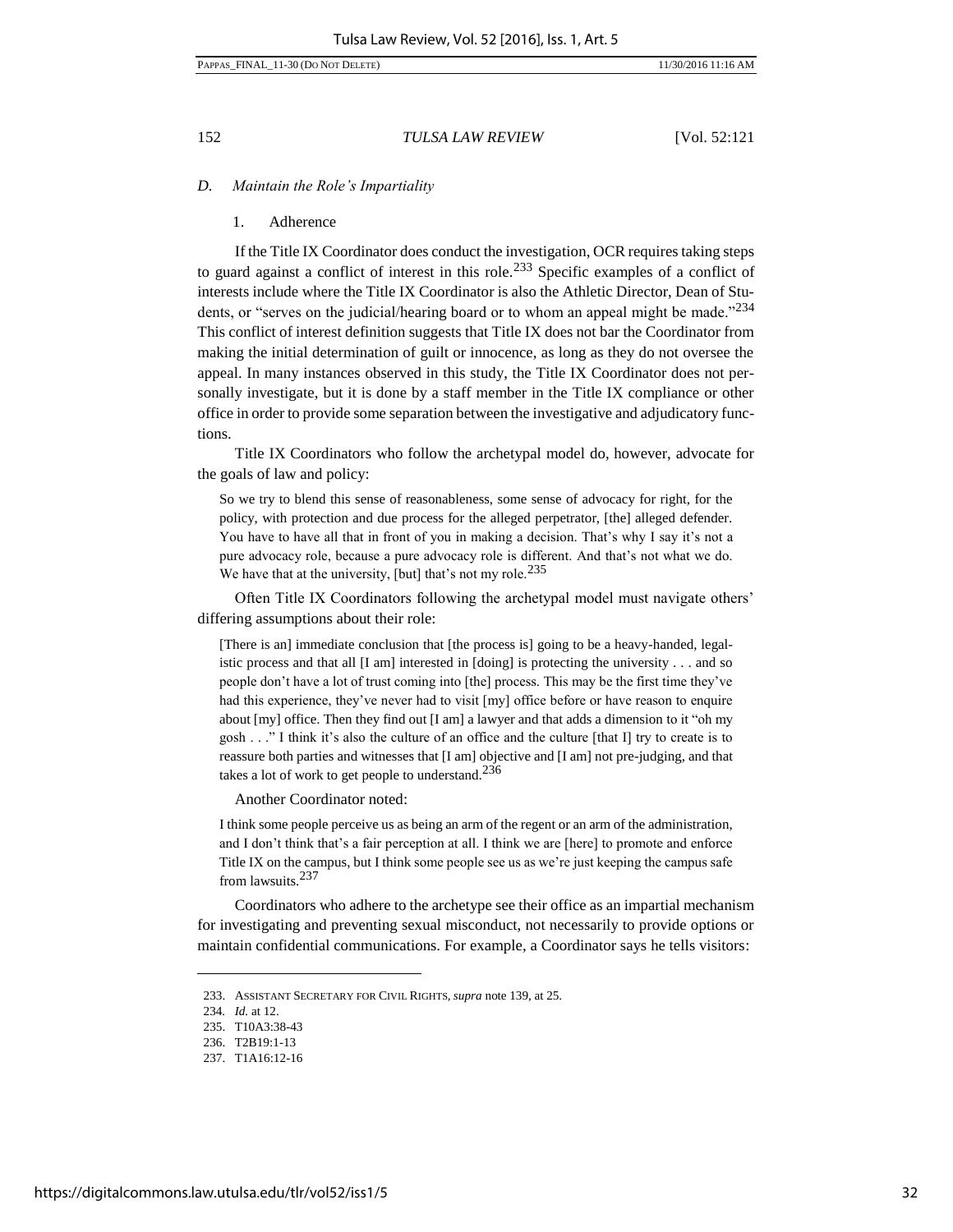I do an investigation based upon the information you give me. My role is not to talk and give you options. Unless there is nothing in your conversation to suggest that you're being subjected to discrimination, and it is just bad behavior that you don't like and it doesn't rise to the level of protected activity, of course I won't do anything. But, for students who come in and say "I've been sexually harassed in the last month, but I don't want you to say anything," I stop them and say "I can't. This isn't the place for you."<sup>238</sup>

Title IX Coordinators following the archetype did indicate communicating with university counsel and administrators about complaints:

I work really closely with university counsel. We pretty much review all our final reports with them. They're aware of all of our cases, obviously, because it could have liability implications for the university, but I don't ever feel like they're trying to impose upon us any sort of outcome.<sup>239</sup>

#### 2. Departure

Title IX Coordinators departing from the archetype indicate a partiality for one side or the other, and described institutional norms that damaged the impartiality of Title IX efforts. For example,

I'm not handling informal . . . people who come to me and they don't want me to go for the jugular, so to speak, I don't deal with them as much. . . . I try to tell them "Ombuds is the soft touch, they'll try to communicate and mediate and work it out, but when you come to me, that means you want the hammer on the nail."<sup>240</sup>

Another Coordinator echoed the sentiment by saying, "I'm trying to get them to understand the seriousness [of their offense]. I really don't try to nail people to the wall unless they really are being jerks about it." $241$ 

One Coordinator noted "end[ing] up in more of an advocacy role than I should be" by "help[ing] [the parents] make an appointments [to gather medical evidence] . . I recommended a local psychologist and I did some things that probably were advocacy, but what do you do when they're in your office and everybody's weeping and dad's ready to punch someone out and put a hole in the wall?"<sup>242</sup>

Other Coordinators expressed frustration at what they saw as efforts to avoid institutional liability in ways that benefited the alleged perpetrator. For example:

[T]he point that was also negative and very frustrating to me was that this student conduct board makes a recommendation to [the vice president], who issues a decision. Then that decision can be appealed by either party to the president. So what happened was . . . the [VP] took twenty days to review it [and we were mid semester]. I believe he was dragging his feet on purpose to let the [respondent] finish the semester. Close to the end of the semester he concurred with the panel, [and then there is an appeal to the president]. The president went on a vacation, and did not leave it with somebody else to handle. So this guy got to finish the semester, go back home to another state and enroll in another university without

<sup>238.</sup> T10A9:42-10:2.

<sup>239.</sup> T1A6:9-13

<sup>240.</sup> T11A4:39-44

<sup>241.</sup> T11A16:19-20

<sup>242.</sup> T12B6:33-39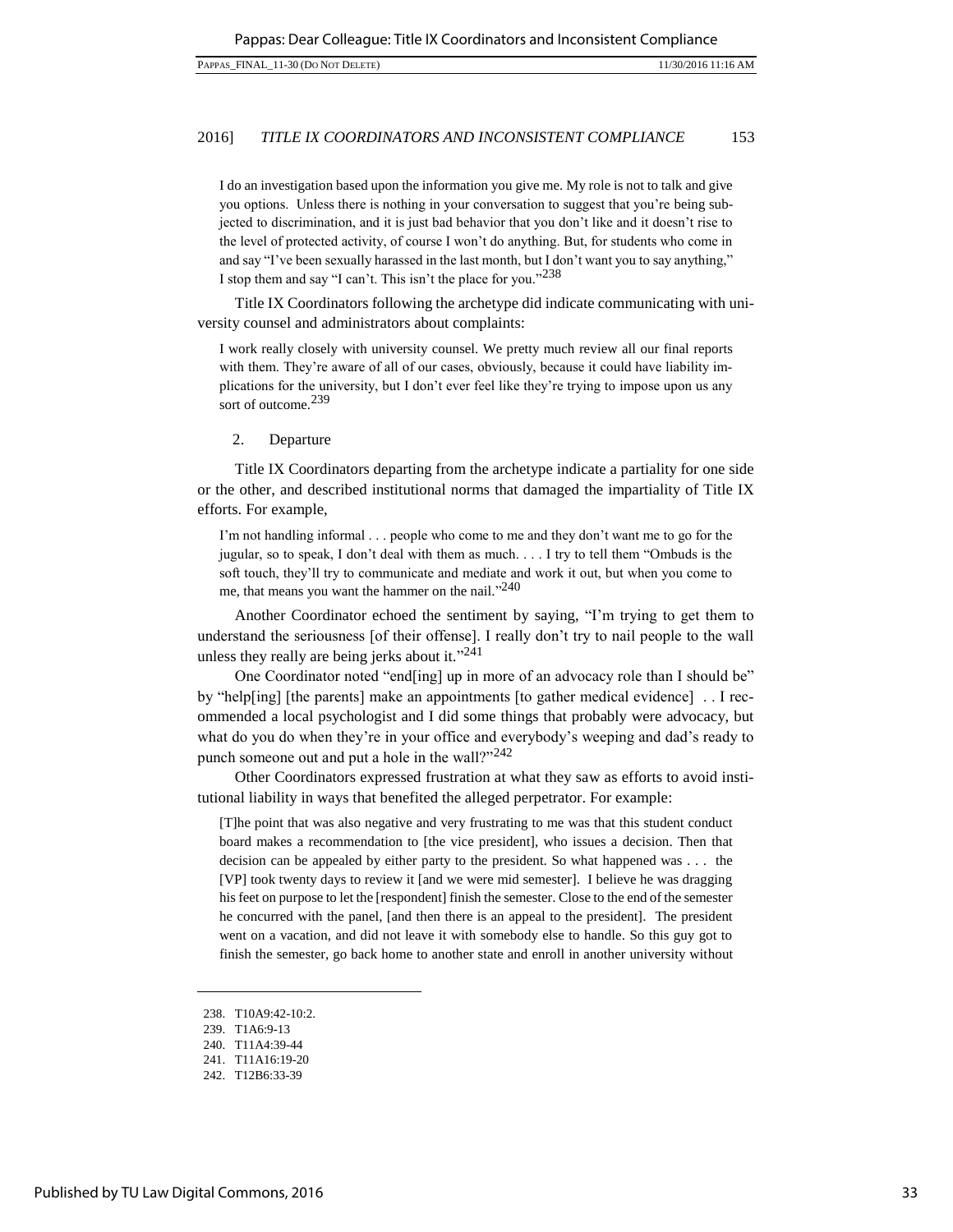ever having a record on his transcript that he had any issues. It was too late to notify them. He was already in another place and taking classes when [the] decision [was made]. . . When we asked the registrar [if we can inform the other school] she aid she didn't know. When they took him he was a student in good standing. I honestly believe that the VP and president conspired to kill time to allow him to do that. I really do. Because the students only have [so many] days from an event to file a student conduct report, but that vice president took twenty days to make a decision. Is that fair?<sup>243</sup>

Coordinators who depart from the archetype often assume multiple roles in the investigative and adjudicative process. One Coordinator expressed concern about acting as a witness in hearings: ". . . how am I supposed to be fair and thorough and impartial when I'm called by one side and not another [to testify]. . . . I feel funny about that."<sup>244</sup> Another Coordinator described playing a role past the investigation and recommendation phase, "[after the recommendation] [w]e become witnesses at the student conduct hearing. . . . I've testified at our conduct hearing, but I haven't been cross-examined by anyone."<sup>245</sup> Coordinators also described hearing about Title IX Coordinators holding a dual role in the legal counsel's office.<sup>246</sup>

In sum, Title IX Coordinators often struggle to maintain the impartiality of the role by assuming multiple roles in the process, and by advocating for individuals instead of correct application of law and policy.

# *E. Utilize the Correct Standard of Proof*

1. Adherence

Title IX Coordinators who adhere to the archetype use the correct "preponderance of the evidence" standard of proof, not the more stringent "beyond a reasonable doubt" or "clear and convincing" standards. Title IX Coordinators described attempting to educate campus members regarding the correct standard. Thus,

I deal with a lot of deans and they try to tell me what the law is all the time, and how I need to do my investigations all the time, and I always have to bring them back to "everything you see on TV on Law and Order and on CSI, I get that, but that's a criminal investigation, and that's not what we're doing here. It's a civil rights or civil investigation, and using the word civil means that we're going to build relationships and we're going to be civil to each other and figure out what happened. I am not trying to nail anybody to the wall, I'm not calling the police unless I uncover some criminal activity, but we need to look at this a little bit different." I don't use proof beyond a reasonable doubt, I'm about preponderance of evidence. Now [on] the faculty side, they want me to use clear and convincing, which I refuse to do because for me, clear and convincing weights it in the professor's favor. It's not a balance.<sup>247</sup>

247. T11A4:1-14

<sup>243.</sup> T12B6:5-6:30

<sup>244.</sup> T12B5:26-27

<sup>245.</sup> T9A12:26-39

<sup>246.</sup> T11A11:4-22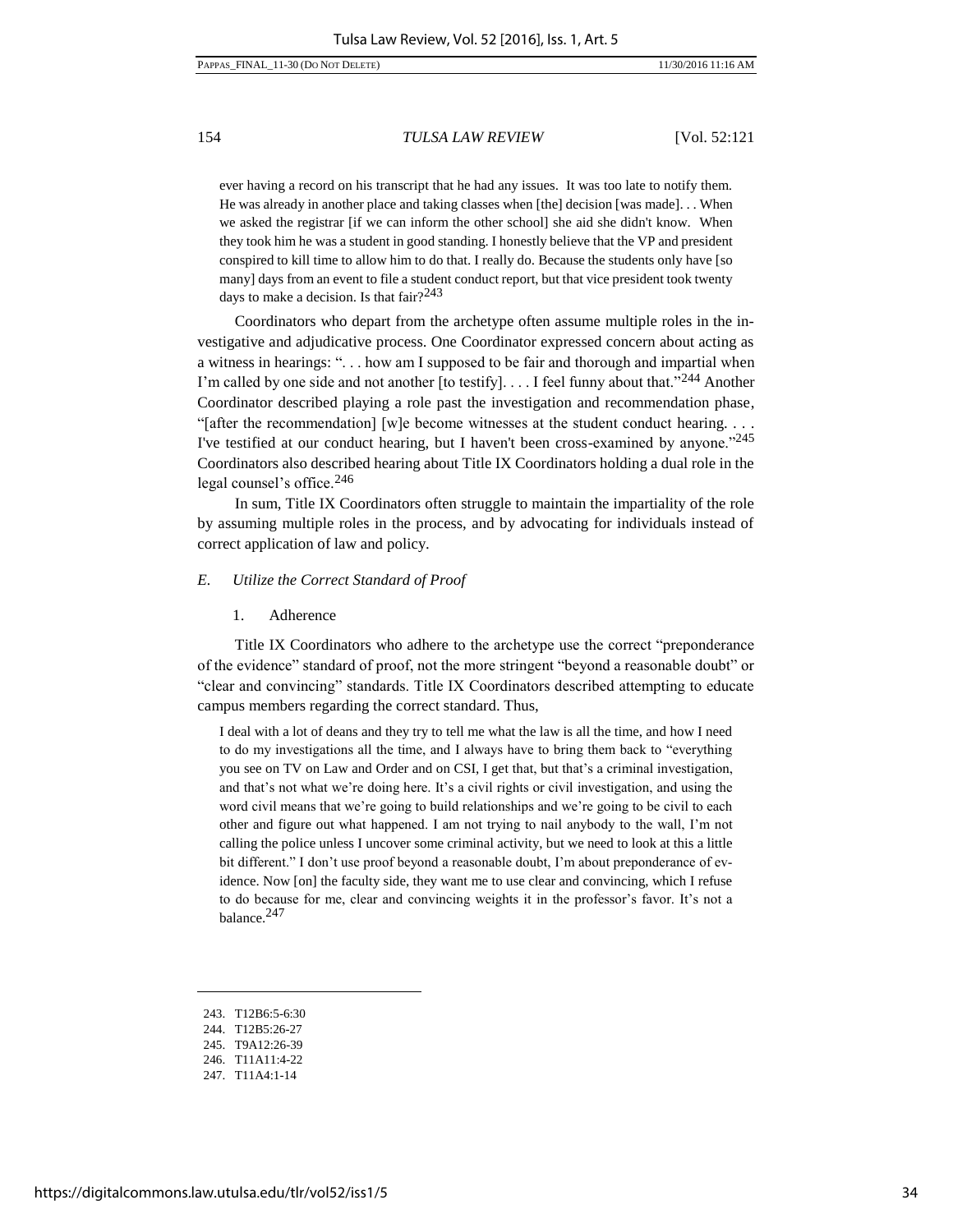### 2. Departure

Other Coordinators do not seem to understand or ensure the use of the proper legal standard for guilt. For example, a Coordinator described a hearing in which the wrong standard was used:

The investigat[ion] found that the policy was violated more likely than not, [and] recommended a hearing. . . . [A]n adjudicator [is appointed], . . . the victim's very anxious, does not want to go forward, does not like the process, just wants it to be over, feels the process is being drawn out . . . and in the end the adjudicator finds the respondent not responsible. .

.. The adjudicator failed to understand the [appropriate] standard.<sup>248</sup>

Title IX Coordinators adhering to the archetype use a formal process in which they enforce mandatory reporting requirements and compel certain individuals' participation, conduct at least an initial investigation of every complaint, and issue an investigative report. Title IX Coordinators who depart from the archetype use or prefer more informal mechanisms for resolving sexual misconduct. They relax the standards of the formal role in ways that endanger the community and expose the institution to legal risk. The next section describes four explanations motivating non-compliance.

# VI. THREE EXPLANATIONS MOTIVATING [NON-COMPLIANCE](#page-1-0)

Title IX Coordinators are tasked with effectuating Title IX compliance to ensure a safe campus while protecting the rights of survivors and alleged perpetrators. From an outside perspective, this seems to be a straight-line exercise in managing a formal investigation process and educating the campus to understand the rules. In reality, compliance with Title IX, as evidenced by interviews with Title IX Coordinators between 2011 and 2014, is inconsistent at best. Departures from the archetype occur primarily to address the needs of survivors or alleged perpetrators, out of frustration with the inefficiencies of excessive formalism, and to address the organization's interest in resolving disputes and avoiding liability. Overall, the picture of university Title IX compliance is one motivated more by symbolic enforcement. Each of these motivating factors is now described in turn.

# *A. To Create Substantive Justice for Individuals*

Theories of street-level bureaucracy specifically focus on how individuals on the front lines of administration play active roles in this process of bureaucratic politics, and how their discretionary decisions shape the enforcement of rules and laws.<sup>249</sup> As Maynard-Moody and Musheno note, "street-level work is ambiguous and marked by conflicting signs, leaving the worker to determine how to respond."<sup>250</sup> As illustrated by the below examples, "the needs and character of [the individuals served] (as defined by the [Title IX Coordinator]) and the demands of rules, procedures, and policies (as understood by the [Title IX Coordinator]) exist in unresolveable tension."<sup>251</sup>

<sup>248.</sup> T8B7:15-32

<sup>249</sup>*. See generally* MICHAEL LIPSKY, STREET-LEVEL BUREAUCRACY: DILEMMAS OF THE INDIVIDUAL IN PUBLIC SERVICES (1983); STEVEN MAYNARD-MOODY & MICHAEL MUSHENO, COPS, TEACHERS, COUNSELORS: STORIES FROM THE FRONT LINES OF PUBLIC SERVICE (2003).

<sup>250</sup>*. See generally* MAYNARD-MOODY & MUSHENO, *supra* note 249.

<sup>251</sup>*. Id.*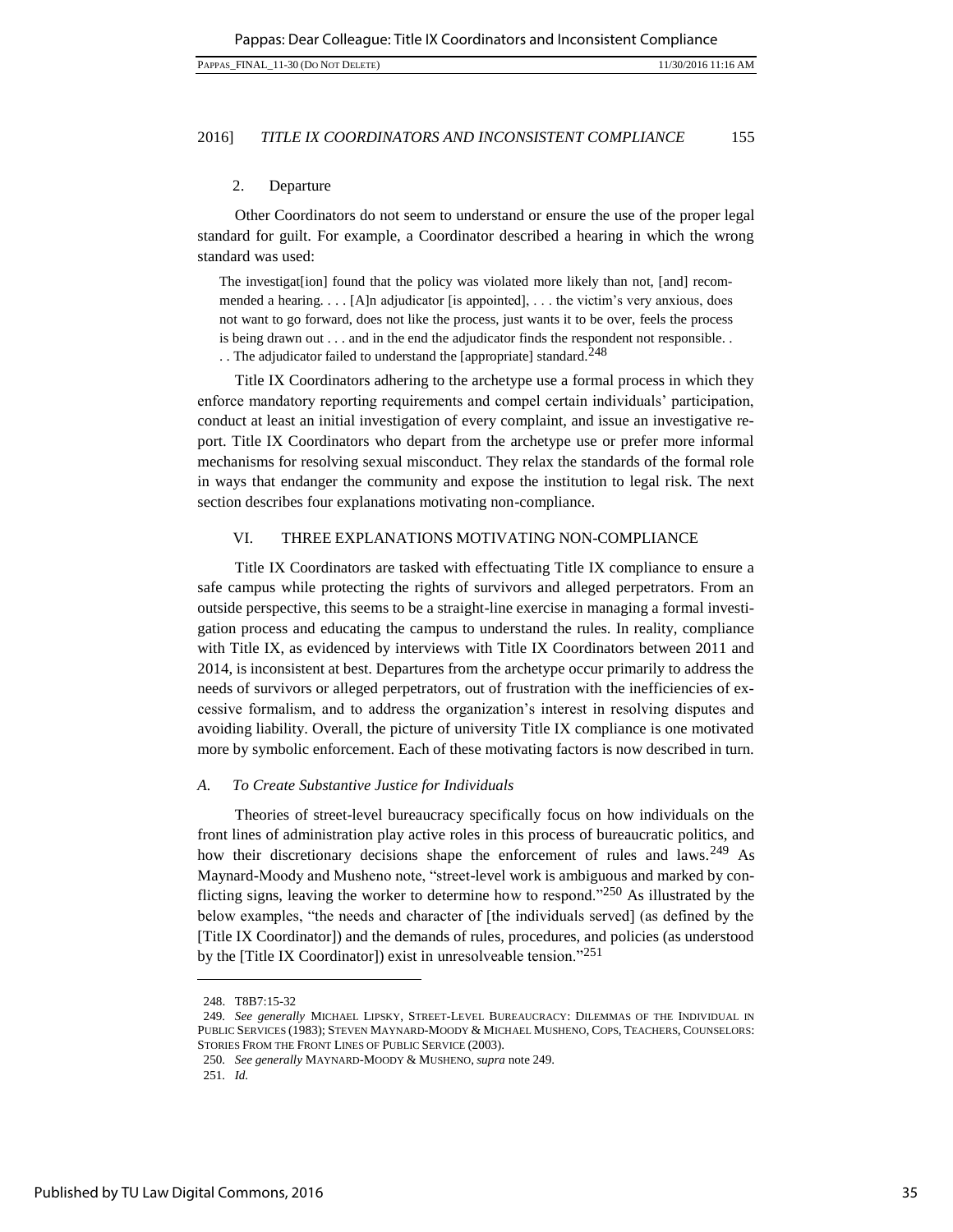How Title IX Coordinators respond to a need to produce substantive justice may be best understood through the lens of street-level bureaucracy theory. This theory posits that individuals on the front lines of administration vary in the extent to which they enforce the rules and laws assigned to them, and that they do so specifically in order to produce outcomes in individual cases that seem to them more just and appropriate than the outcome demanded by strict application of the rules.252 Title IX Coordinators must navigate the unresolveable tension between the demands of rules, procedures, and policies and the needs and character of the individuals served. In navigating these tensions, they sometimes depart from the strict requirement of the rules so as to protect a vulnerable individual from further harm, or to protect other people from harm by a serial abuser. Sometimes, at least in the view of Title IX Coordinators, the goal of producing justice seems to require departure from the rules.

# 1. Prosecutorial Discretion

First, very much like a street-level bureaucrat, Coordinators noted having discretion, much like a prosecutor, and engaging in informal conversations that contravene the requirements of the formal role. For example:

There are times, depending on the facts they provide, because clearly, if this is something that smells like sexual harassment, we're going to investigate, but if it's feeling like "well, someone is telling some off-color jokes, they seem to be targeting, they're just kind of that equal-opportunity tell a bad joke" . . . . And it's one of those situations like that, then we can either talk with the supervisor, we can say "you know what, we've caught wind of . . . you need to get that person under control." I don't have to tell them a name. And there are times when I will say "I'm not going to share the name with you at this point, I don't think that's as important as it is you stepping in and dealing with what's going on here." Then I'll ask "are you aware of this?" Some will say "I wasn't aware of this, but I'll take care of it."<sup>253</sup>

Another Coordinator described the discretion to avoid formal processes:

A lot of times we'll work [with] a complainant to say "your case is right on the line." Some are so egregious that we have to do a formal [investigation], but there are a lot of cases that are kind of right in the middle and then we'll try to give the complainant some say. "Do you want to go through the formal process which is going to be lengthy and difficult or would you just as soon try to solve this informally, which will be much more quickly handled, but it's not likely going to result in a policy violation?"<sup>254</sup>

# 2. Individualized Justice

Second, Title IX Coordinators who do not follow the archetype do so out of a desire to serve and address the needs of survivors or alleged perpetrators. Often that means giving priority to providing voice to visitors over learning relevant information about misconduct. Coordinators often described feeling very moved by individuals' stories:

But usually my first meeting is lots of real thick wrinkles right above my eyebrows because I do a lot of empathetic looking and face-making. I don't mean that I don't feel, I do feel,

<sup>252</sup>*. See generally* LIPSKY, *supra* note 238; MAYNARD-MOODY & MUSHENO, *supra* note 249.

<sup>253.</sup> T2A14:21-34

<sup>254.</sup> T1B19:17-24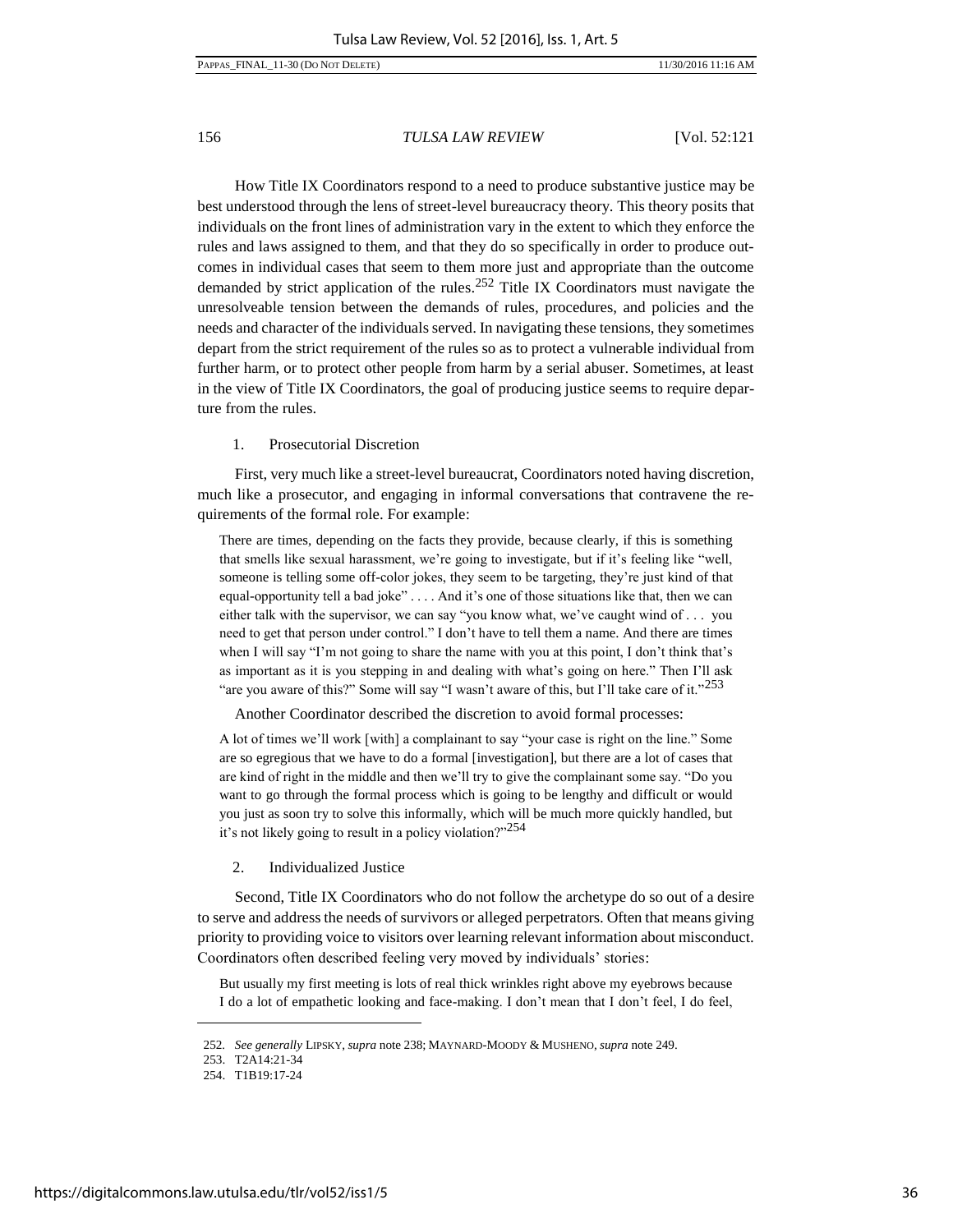but I just try to let them feel safe and secure in telling their story and I listen and write and ask questions where I feel I need to. Then when they sort of wind down and I'm not good at letting people stop, keeping people brief. I'm very not good at that at all. I believe they need to get it out.<sup>255</sup>

Another Coordinator noted the same phenomenon:

I am the complaint department. People hear that I'm here or what I do, what they think I do, and they immediately say "oh, I've got a problem, I need to go talk to her." So I try to explain to them "my job is to ensure that your rights haven't been trampled on, understand what it is you want out of your complaint, and/or direct you to the right person to hear your complaint." Sometimes people come and talk to me and it has nothing to do with what I do.<sup>256</sup>

Title IX Coordinators who depart from the archetype often described using informal means of resolution to help survivors. For example:

[I]f we've got an especially fragile complainant, let's say, rather than proceeding through our formal, full investigative process, we might figure out a way to handle it informally. We have a couple of options in terms of handling it informally. Typically, . . . we sit down with the respondent; we explain how they've impacted the complainant; we hear their side of the story; but we're not making findings; we're really trying to educate the respondent on how their behavior was coming across and making sure they understand that the behavior has to stop.<sup>257</sup>

Further, Some Title IX Coordinators depart from the archetype because they see the formal process as too confrontational and thus harmful to survivors. For example:

You don't know how it's burdened my heart. I often see them right after, the day after. They're traumatized. They cry. . . . They [are often] furious . . . Furious. Said that everyone over there was incompetent, unfeeling . . . our process is so victim unfriendly.<sup>258</sup>

The same Coordinator continued:

[T]he part that makes [it] really difficult is that the . . . conduct hearing is very formal [and] the victim is expected to mount her own defense. She must call her own witnesses. She must question her own witnesses. She must answer questions from the panel. . . . It's very problematic, and I will tell you  $\dots$  [the conduct panel gives the complainant] X number of days to get their documentation in while [a complainant may be] grieving over the loss of her virginity and feeling frightened for her physical safety and all these things are going on. The dad [is] trying to help get the paperwork together and gather the names of the witnesses and get witness statements. There's all these requirements. . . . Here, we don't even make you fill out a form. You come in, we take notes. . . . I struggled when you said positive outcome because there's not a young woman that's been through this process that has not said to me "the process was worse [than what happened to me]." It is re-victimization. The one that went [to the next step] said "I don't want money, I just don't want another girl to have to go through this." $^{259}$ 

<sup>255.</sup> T12A7:22-28

<sup>256.</sup> T11A4:19-25

<sup>257.</sup> T1A10:9-19

<sup>258.</sup> T12B5:8-9; 7:32-33, 19-20

<sup>259.</sup> T12B3:8-11; 7:33-39; 3:39-43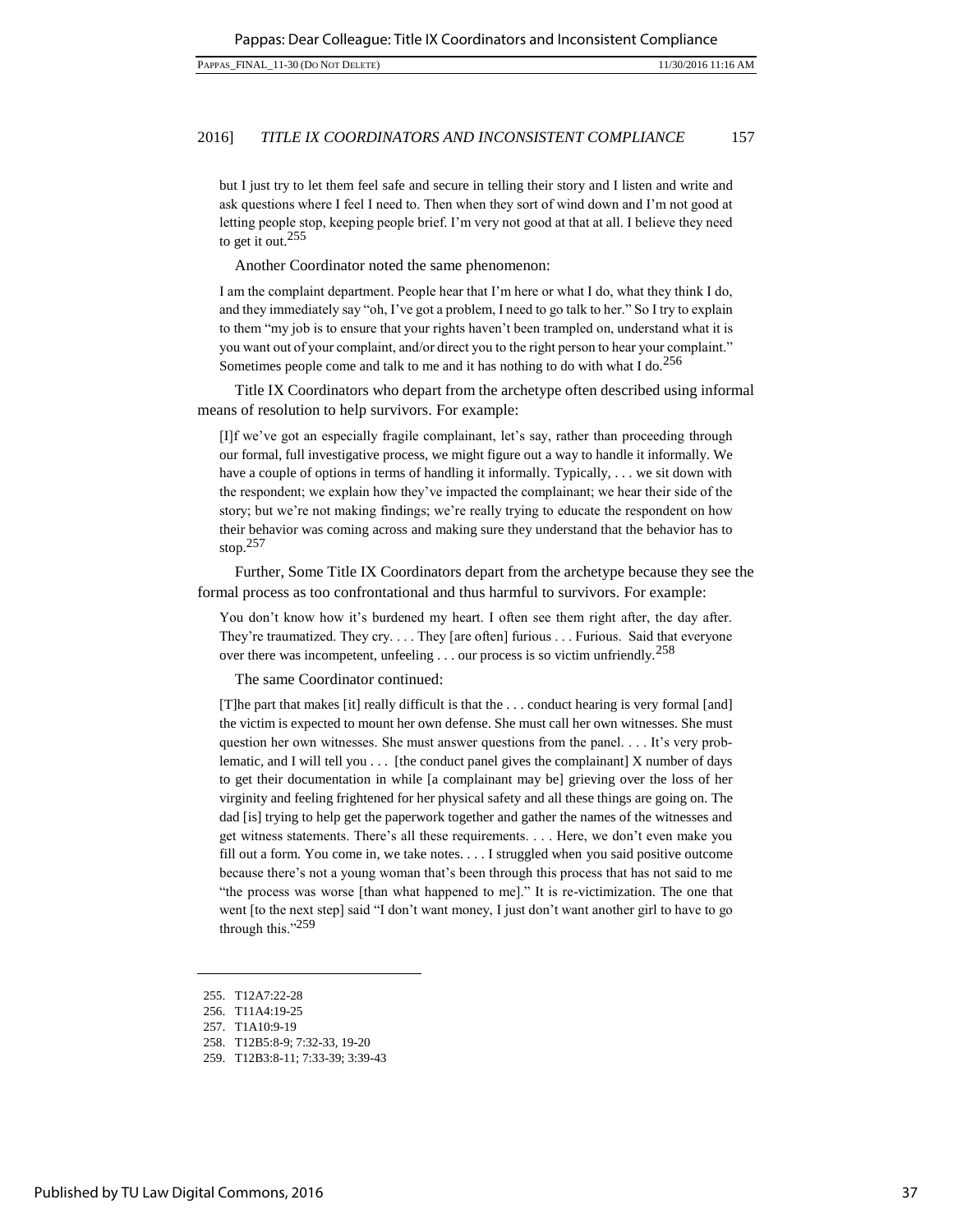#### PAPPAS\_FINAL\_11-30 (DO NOT DELETE) 11/30/2016 11:16 AM

158 *TULSA LAW REVIEW* [Vol. 52:121

Another Coordinator described using informal mechanisms to help alleged perpetrators. One cited an example in which there was an investigation, evidence of clear misconduct, but with an end result where "the [respondent] wrote a letter of apology and it was accepted."260 The Coordinator continued:

The [respondent] wanted to write the letter, so the alleged victim, if you will, the complainant agreed. I think [the respondent understood] needing to do something. It was definitely needing to do something. It was definitely needing to do something. After all, there was this report somewhere about [the person], y'know? [A realization that] "oh my gosh, I've got to do something to show that I'm not like this by any stretch of the imagination." [The same person] has actually come in and conducted a workshop [for us] because I recommended him . . . That occurred, but it didn't mean I was going to throw away the baby with the bathwater.<sup>261</sup>

3. Excessive Formalism

Third, many Title IX Coordinators depart from the archetype due to what they see as excessive formalism. Many Coordinators described a preference for informal procedures as better for the individuals involved. One Coordinator noted preferring situations where everyone wins: "I like win/win. I just do. I prefer win/win situations. I think there always should be dignity in the process."262 Coordinators often expressed strong dissatisfaction with the formal process. For example, "when they first come [in], I just dread it. Because I know [the formal process is] coming. I just think 'oh my God, how can I do this to this person?'"263 Another Coordinator concurred:

I think once you're into a process such as a Title IX process, it's so formal at that particular point, and the requirements are so different that it's hard to maintain that sense of safety and security of why you came to university. . . . I really try to make it as non-intrusive as I can when we're doing complaints with students. That's not what they really signed up for, so we try to get through them quicker than the employees, let's get in there, let's find out the facts and get out so that they can finish their studies.  $264$ 

Nowhere is frustration with excessive formalism more evident than in growing limits on the Title IX Coordinator's authority to make judgments and recommendations. In order to more clearly separate the investigation and adjudication functions, many universities now prohibit Coordinators from making recommendations about or determining whether or not there was a violation of university policy. Coordinators expressed frustration at this lack of authority and the requirement of additional formal hearings. For example:

[W]hat we used to do, and we still do with employees, is that this office had the authority to make the decision about whether or not the policy had been violated. In the wake of the Dear

<sup>260.</sup> T4B5:4

<sup>261.</sup> T4B5:6-21

<sup>262.</sup> T11B11:43-44

<sup>263.</sup> T12B8:17-18

<sup>264.</sup> T10A14:3-10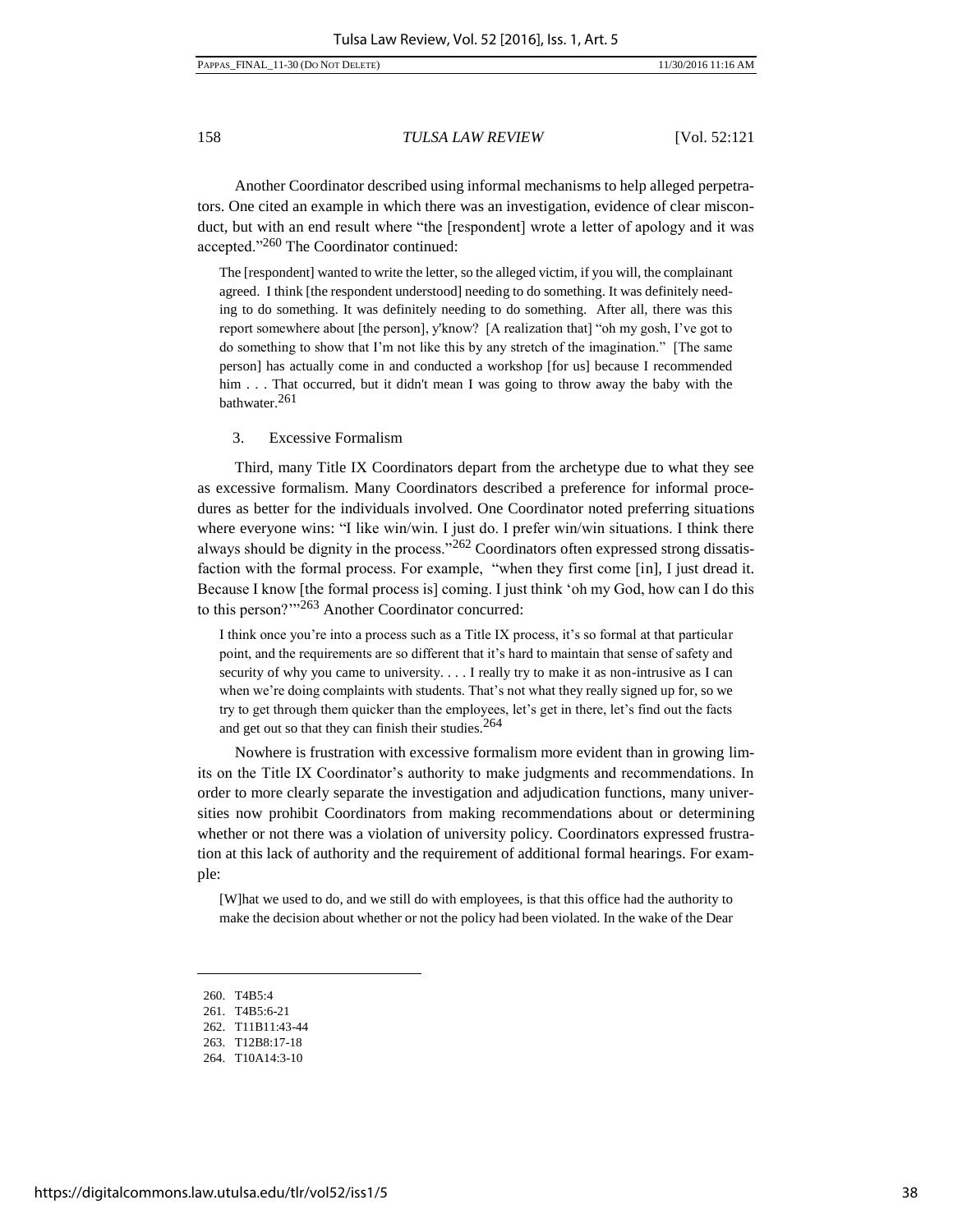Colleague letter, our attorneys had decided that we can't make that decision [or even a recommendation]. We can only decide if it's worthy of a hearing. . . .  $[1]$ t's insulting. . . . [It goes] in front of a hearing panel [of students and faculty], who ironically can't serve on those panels until they've had two hours of training on Title IX from me, [and I've had] . . . years of training.<sup>265</sup>

As a result, many Coordinators use less formal processes than what is required by Title IX out of frustration with what they see as excessive formalism. For example, a Coordinator noted:

I've had a real trouble dovetailing my process with the [formal office] because they are very rigid, very process-driven, to the point of dotting the I's and crossing the T's. . . . You know what I'm saying? And it's primarily staff with young, ambitious professionals who are really more interested in making a name for themselves [than in] cur[ing] students, in my personal opinion.<sup>266</sup>

Overall Title IX Coordinators act as street level bureaucrats by utilizing their discretion to provide individualized justice in the name of avoiding what they see as excessive formalism.

# *B. To Establish Professional Worth by Protecting the Institution from Unwanted Publicity*

A second reason for departure from the archetype is that Title IX Coordinators seek to establish professional worth with the institution. As indicated above, this often comes at the expense of the best interests of students.<sup>267</sup> Dobbin's book, *Inventing Equal Opportunity*, illustrates how personnel administrators used demands for equal opportunity to expand the reach and influence of their professions.<sup>268</sup> With liability and the legal requirements of Title IX acting as the driving force, Title IX Coordinators must navigate the often conflicting interests expressed by university legal counsel, administrators, students, and activists. For example:

Every time anybody says anything that just is remotely connected to some sort of Title IX issue, [administrators had] all read the Dear Colleague letter, but they didn't really know what we were doing before. . . . [and] it just put everyone in a tizzy and it's sort of been interesting politically because . . . you can feel a political tug there where they really want to be in charge of it. Kind of . . . because it's a new and scary frontier and that's a career maker if you're 35[years old] and have your PhD and you're looking to move up in the organization  $\dots$  they call me about the slightest thing that any young woman says. Any little thing, "We just thought we should refer this [to] you."<sup>269</sup>

Many Title IX Coordinators described early settlement options as beneficial to the organization: "[Our process] has a remediation piece built into it as well, so that prior to

<sup>265.</sup> T12B3:3-8, 20-22

<sup>266.</sup> T12B4:31-5:4, 3:37-38

<sup>267</sup>*. See supra* note 267 and accompanying text.

<sup>268</sup>*. See generally* FRANK DOBBIN, INVENTING EQUAL OPPORTUNITY (2009).

<sup>269.</sup> T12A11:22-32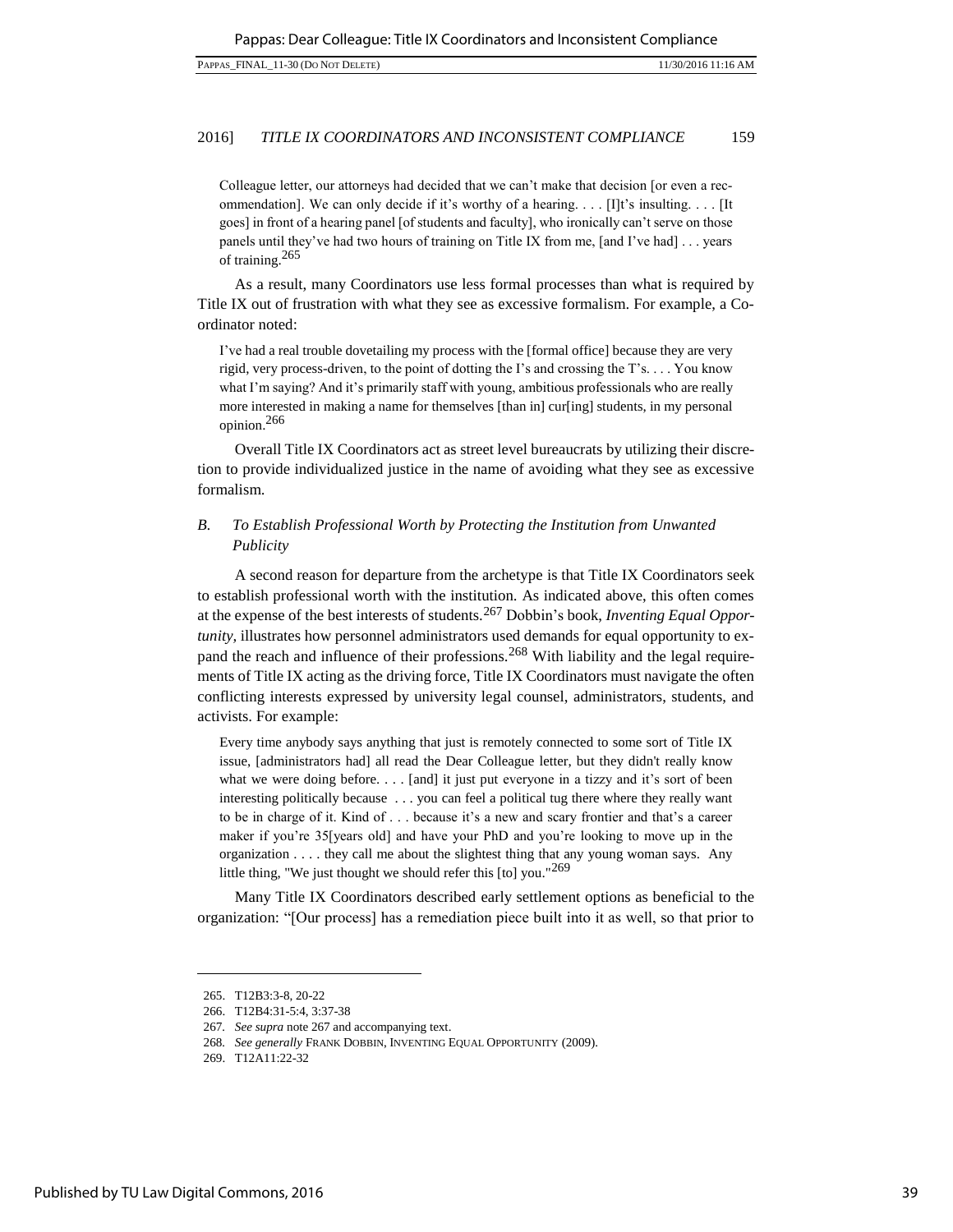even going into the full-fledged investigation, there's an opportunity to resolve it at a preliminary stage."<sup>270</sup> Another Coordinator described a similar situation:

So in the particular instance . . . [there was touching but] the [respondent] said "I may have done that, but I in no way intended it to mean that." After questioning both parties, I saw where we could resolve the matter through mediation. The matter was very positively resolved, resulting in a beautiful card being sent to me by the alleged perpetrator.<sup>271</sup>

Another Coordinator described reporting to the president and other administrators: "everything and anything that could be a potential embarrassment to the institution, that could be a headline tomorrow morning. I don't want them being blindsided by anything. It's what any good subordinate does for [their] boss."272 Protecting the institution from liability is seen by many Coordinators as a way of establishing professional worth.

One Coordinator described their efforts to get in front of students, but was told "sexual violence and sexual harassment [are] too negative, [and you] [cannot] be part of . . . orientation because that would just scare people away."<sup>273</sup> Thus, a Coordinator described needing to act quickly to respond to pushback against implementing mandatory training:

When you start seeing patterns and trends, you want to nip that crap in the bud and address it, so that it doesn't become a volcano that just explodes all over everyplace. This campus was extremely reactive. When I suggested, as an example, that we do sexual harassment training for everyone, make it mandatory, including students, . . . I was told that "if we did that, that I would get more sexual harassment complaints. Why on earth would I want to do that?" $274$ 

In many instances observed in this study, organizational interests in avoiding publicity and a desire to develop professional worth drove Title IX Coordinators to depart from the archetype.

# *C. Legal Endogeneity: Effectuating Managerial Solutions To Symbolize Compliance*

Title IX Coordinators depart from the archetype as a larger framework of symbolic efforts to evidence compliance that in reality do not achieve the underlying aims of the law. This is evidenced by Title IX Coordinators' statements regarding the legalization of the process, by evidence that universities under Department of Education audit only temporarily increase their reporting of sexual assault, and by the complicated maze of sexual misconduct policies and procedures.

A third rationale for the departure from the archetype is the theory of legal endogeneity, or the process by which organizations define the parameters of legal compliance. Studies identify EEO/AA offices, similar to Title IX offices, as a sort of "non-law" structure that is meant to interpret and enforce law inside a bureaucratic organization.<sup>275</sup> There

<sup>270.</sup> T11A3:29-31

<sup>271.</sup> T4B1:37-2:5

<sup>272.</sup> T7A4:4-8

<sup>273.</sup> T9A5:1-3

<sup>274.</sup> T11A9:28-35

<sup>275</sup>*. See generally* Edelman, *Legal Environments and Organizational Governance*, *supra* note 7; Edelman, *Legal Ambiguity and Symbolic Structures*, *supra* note 7.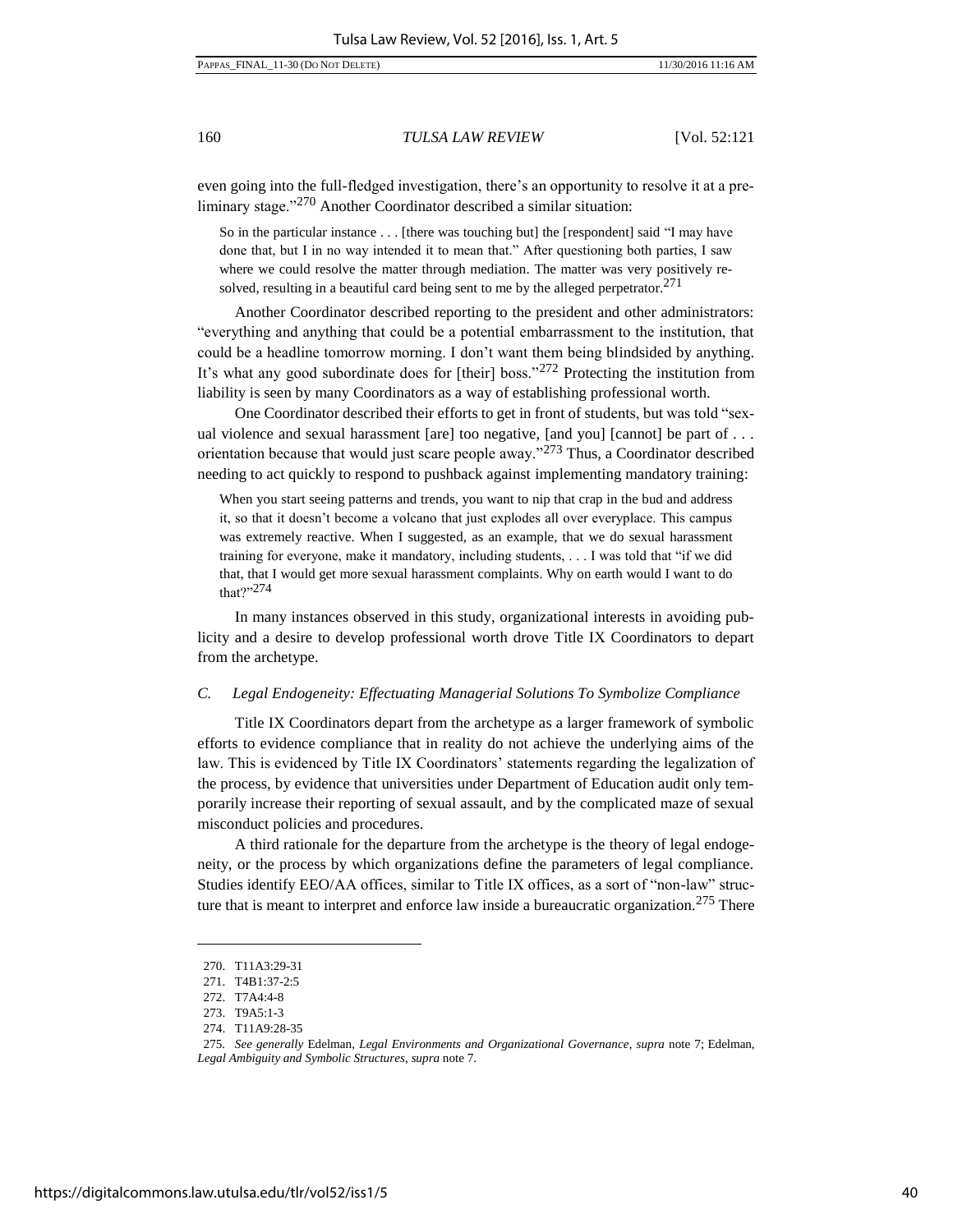is a large amount of neo-institutional literature on how these "non-law" offices and processes inside bureaucratic organizations develop.<sup>276</sup> Recent scholarship has increasingly observed that organizational "responses" to external law so greatly shape what is meant by "compliance" that we should think of organizations as "constructing" their legal environment.<sup>277</sup> That is to say, courts have come to accept organizations' internal  $EEO/AA$ policies and procedures as what the law requires.<sup>278</sup> In this way institutionalized organizational structure influences judicial views of compliance with the law.<sup>279</sup> Effectively formal organizational dispute systems create non-law mechanisms (grievance procedures, non-discrimination policies) of avoiding liability.<sup>280</sup> In effect, the law is endogenously created by outside organizations the law is meant to regulate.

Although these internal offices are a type of "non-law" alternative, observers have long noted that they come under pressure to mimic the formal processes of law.<sup>281</sup> Although Edelman has long argued that this mimicry is often akin to empty symbolism,<sup>282</sup> she has acknowledged that the managerial structures representing compliance often are quite legal (i.e. formal) in nature, and look superficially like legal institutions (policies and rules resemble legal rules, grievance procedures look like judicial proceedings, etc.). The more an organizational process mimics the formality of a legal process, the greater the likelihood that the process will receive deference and legitimacy by the courts.<sup>283</sup>

In effect, a third rationale for the departure from the archetype is legal endogeneity, or the process by which organizations define the parameters of legal compliance, creating the structures and policies that evidence legal compliance but only mimic them and preference managerial interests over achieving the underlying aims of the law.<sup>284</sup> This is evidenced first by the many Coordinators who spoke out about the excessive formalism of revised campus policies.

Many Coordinators argued against the legalization, claiming it contravenes the underlying aims of Title IX. For example:

<sup>276</sup>*. See generally* Dobbin & Kelly, *supra* note 7; Edelman, *Legal Environments and Organizational Governance*, *supra* note 7; Edelman, *Legal Ambiguity and Symbolic Structures*, *supra* note 7; Lauren B. Edelman, Christopher Uggen & Howard S. Erlanger, *The Endogeneity of Legal Regulation: Grievance Procedures as Rational Myth*, 105 AM.J. SOC. 406 (1999); Edelman, *On Law, Organizations, and Social Movements*, *supra* note 7; Edelman, *When Organizations Rule: Judicial Deference to Institutionalized Employment Structures*, *supra* note 7.

<sup>277.</sup> Edelman, Uggen & Erlanger, *supra* note 276; Edelman, *On Law, Organizations, and Social Movements*, *supra* note 7; Edelman, *When Organizations Rule: Judicial Deference to Institutionalized Employment Structures*, *supra* note 7.

<sup>278.</sup> Edelman, *Legal Ambiguity and Symbolic Structures*, *supra* note 7, at 1546 ("The courts also reinforce the institutionalization of EEO/AA structures when they treat those structures as evidence of good faith.").

<sup>279</sup>*. See generally* Edelman, *When Organizations Rule: Judicial Deference to Institutionalized Employment Structures*, *supra* note 7.

<sup>280</sup>*. Id.* 

<sup>281</sup>*. See generally* Edelman, *Legal Environments and Organizational Governance*, *supra* note 7; Edelman, *Legal Ambiguity and Symbolic Structures*, *supra* note 7.

<sup>282</sup>*. See generally* Edelman, *Legal Environments and Organizational Governance*, *supra* note 7; Edelman, *Legal Ambiguity and Symbolic Structures*, *supra* note 7.

<sup>283</sup>*. See generally* Edelman, *When Organizations Rule: Judicial Deference to Institutionalized Employment Structures*, *supra* note 7.

<sup>284.</sup> Edelman, *Legal Ambiguity and Symbolic Structures*, *supra* note 7, at 1544 ("[C]reation of formal structures can minimize law's intrusion on managerial prerogatives since they do not commit organizations to a particular type or degree of compliance.").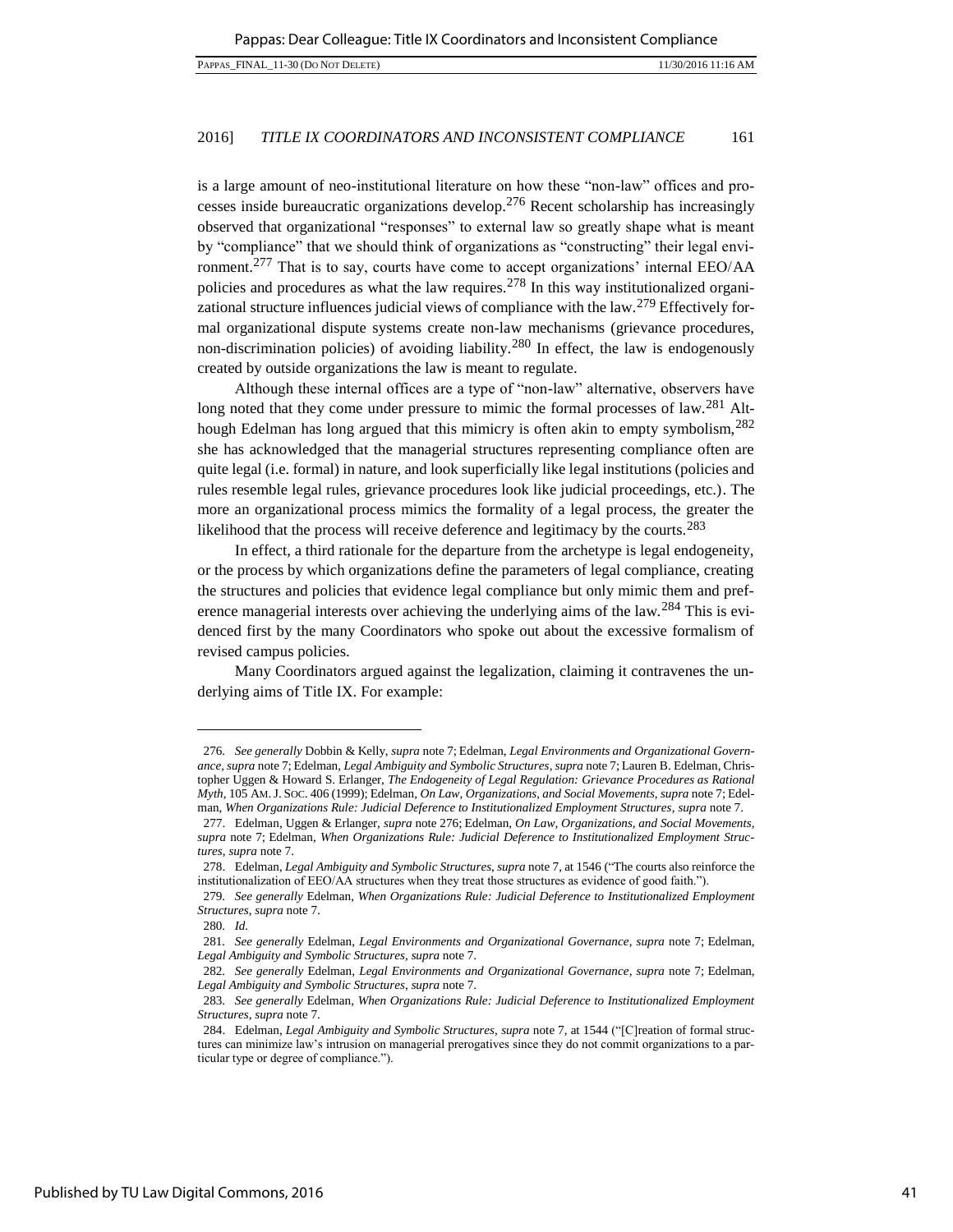General Counsel said that they have a due process right to an adjudicated hearing. Don't know if that's true or not. In every other way and in every other situation, we are allowed to make decisions and recommendations. If they're harassed by an employee, if they're harassed by a third party, all of those scenarios, we conclude, we make decisions, we make recommendations for action. But it's in this situation, and I think it's a power thing. We went from a two page, non-discrimination policy for all protected groups for students to . . . we have drafted now a ten page . . . sexual harassment policy for students, and we're carving that out of the non-harassment policy that's more general for all the other protected classes. And it's procedure and . . . the good part is it has definitions in it too, which are consistent with the Dear Colleague letter like consent, those kinds of things. We have just legalized this thing to death, and it is not what OCR meant, in my opinion. . . . ATIXA just did a webinar and it says "recommendations: do not let the Title IX office make the decision. Put it in front of an adjudicator." It's very problematic . . . .<sup>285</sup>

Another Coordinator likewise expressed frustration at passing the liability around instead of addressing the real issues:

I think [we are] passing the liability around. . . . [we are] doing an investigation, getting all of this information to do nothing with [it] but pass it on to someone else who is going to make the decision. Ultimately I don't know that it's going to prevent anything. Anybody who doesn't agree with the outcome will just go to the person who did the investigation and say either it was flawed or the person making the recommendation was wrong. So having one office that's going to be on the hook for [an external complaint] for the investigation and [another for the] recommendation . . . I don't know how that solves anything? . . . [They will say] "[o]kay, we'll sue you both!"<sup>286</sup>

Second, the symbolism of legal endogeneity is evidenced by complicated grievance procedures that are difficult for anyone to follow and understand, not to mention undergraduates experiencing sexual misconduct or facing misconduct allegations. For example, the University of Kansas Sexual Harassment and Sexual Violence Policy<sup>287</sup> is a document of over eight thousand words that links to a Student Non-Academic Conduct Procedures Policy of over five thousand words.<sup>288</sup> The Michigan State University Policy on Relationship Violence and Sexual Misconduct<sup>289</sup> is nearly fourteen thousand words and contains nine appendixes.<sup>290</sup> By comparison the Penn State University website describing Title IX Procedures is under two thousand words, but links to the Code of Conduct and Student Conduct Procedures<sup>291</sup> document of nearly ten thousand words, nearly two thousand of which are devoted to sexual misconduct across multiple sections.<sup>292</sup> Notably, the Penn

<sup>285.</sup> T12B3:27-32

<sup>286.</sup> T10B12:26-43

<sup>287.</sup> *Institutional Opportunity & Access Procedure, Sexual Harassment and Sexual Violence,* UNIVERSITY OF KANSAS, [https://policy.ku.edu/IOA/sexual-harassment-sexual-violence-procedures.](https://policy.ku.edu/IOA/sexual-harassment-sexual-violence-procedures)

<sup>288.</sup> Policy Library, *Student Affairs Procedure, Student Non-Academic Conduct Procedures*, UNIVERSITY OF KANSAS (July 8, 2015)[, http://policy.ku.edu/student-affairs/non-academic-student-conduct \(](http://policy.ku.edu/student-affairs/non-academic-student-conduct)last updated September 1, 2015).

<sup>289.</sup> OFFICE OF THE PRESIDENT, *supra* note 118.

<sup>290</sup>*. Id.* (Appendix H, describing the student conduct hearing procedures, is nearly three thousand words).

<sup>291</sup>*.* OFFICE OF STUDENT CONDUCT *supra* note 101.

<sup>292.</sup> *Id.*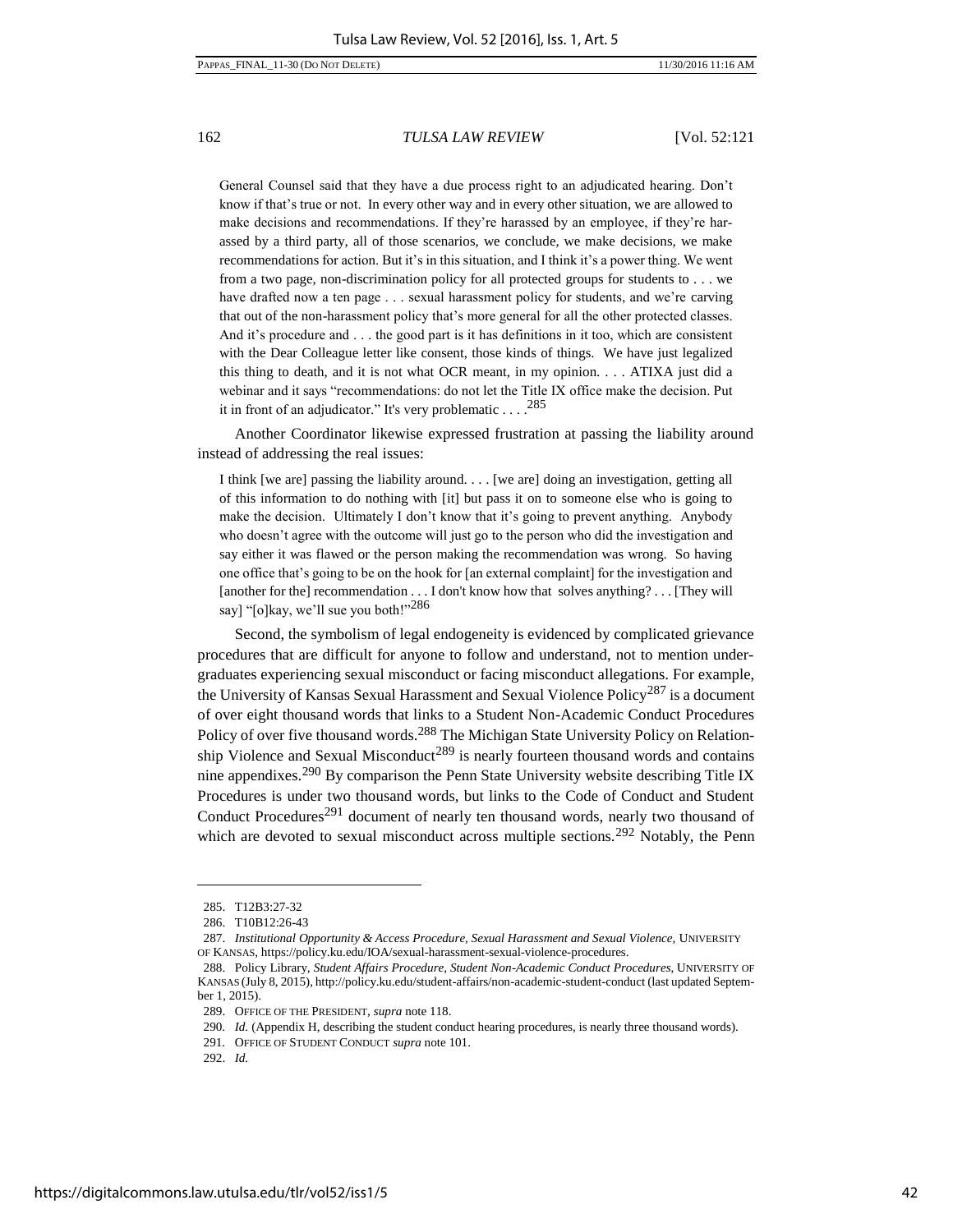11/30/2016 11:16 AM

| PAPPAS FINAL 11-30 (DO NOT DELETE) |  |  |
|------------------------------------|--|--|

#### 2016] *TITLE IX COORDINATORS AND INCONSISTENT COMPLIANCE* 163

State provides for both a hearing and investigative model, contributing to a lack of clarity.293 Complicated grievance policies may provide for certainty and predictability, but may be of little use to victims and alleged perpetrators when they are difficult to understand and follow.

 Third, the symbolism of legal endogeneity is evidenced by the high numbers of Office of Civil Rights investigations underway and evidence indicating widespread underreporting. Grievance process and policy changes may demonstrate concern for remediating sexual misconduct, but ongoing investigations indicate they are not effective in stemming the tide of investigation. Even five years past the release of the 2011 Dear Colleague Letter,<sup>294</sup> and a sea change in policy, and process changes, The Chronicle for Higher Education still lists 279 open federal investigations.<sup>295</sup> Recent empirical scholarship indicates universities undercount incidents of sexual assault.<sup>296</sup> According to University of Kansas Law Professor Corey Yung, universities only offer a more accurate portrayal of campus sexual assault during Department of Education audits.297 Yung also demonstrates that audits have "no long-term effect on the reported levels of sexual assault, as those crime rates returned to previous levels after an audit was completed."298 With the lack of clarity surrounding Title IX compliance, and a culture of underreporting, students seeking a campus free from sexual hostility are wise to attend a university under investigation. Indeed, OCR guidance may be the best way for universities to ensure accurate reporting and gain the support and oversight necessary for attempting meaningful change. It remains to be seen the extent to which enforcement will wane under a Trump Administration.

Departures from the legal archetype occur primarily to address the needs of survivors or alleged perpetrators, out of frustration with the inefficiencies of excessive formalism, and to address the organization's interest in resolving disputes and avoiding liability. Overall, the picture of university Title IX compliance is one motivated more by symbolic enforcement than true dedication to ensure fair, equitable processes and a hostility-free campus.

#### VII. [CONCLUSION](#page-1-0)

Title IX Coordinators continue to struggle to comply with the competing goals of institutional efficiency and legal compliance, all while attempting to create a hostility-free educational environment. In the aftermath of the 2011 Dear Colleague Letter, compliance with Title IX remains, at best, inconsistent.<sup>299</sup> Evidence indicates Title IX Coordinators between 2011 and 2014 did not consistently comply with requirements requiring mandatory reporting, did not consistently provide notice to respondents, and often departed from

<sup>293</sup>*. Id.* 

<sup>294.</sup> Dear Colleague Letter, *supra* not[e 4.](#page-2-0)

<sup>295</sup>*. Title IX Sexual Assault Investigation Tracker,* CHRONICLE FOR HIGHER EDUCATION, *available at* <http://projects.chronicle.com/titleix/>(last visited Oct. 17, 2016) (listing 279 open federal investigations).

<sup>296</sup>*. See generally* Corey Rayburn Yung, *Concealing Campus Sexual Assault: An Empirical Examination*, 21 PSYCHOL. PUB. POL'Y & L. 1 (2015).

<sup>297</sup>*. Id.* at 1 (describing an increase in reports of sexual assault of approximately 44% during audit periods).

<sup>298</sup>*. Id.* at 5 (noting previous levels of reporting returned even in instances when fines were issued for noncompliance).

<sup>299.</sup> Dear Colleague Letter, *supra* not[e 4.](#page-2-0)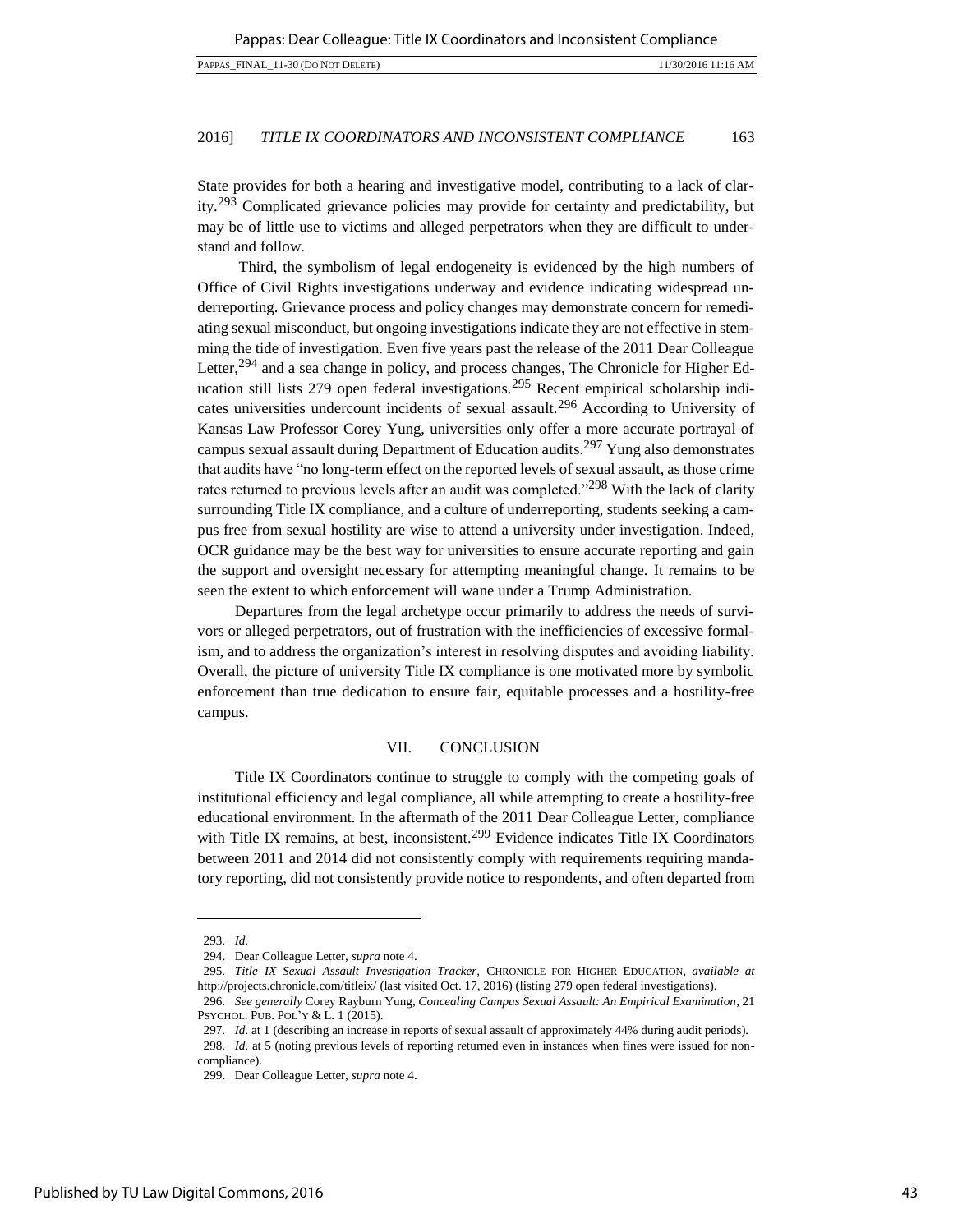the investigation, documentation, and reporting requirements. These departures evidence a desire to achieve justice for individuals, to avoid the excessive formalism of renewed compliance efforts, and to establish professional worth by protecting the institution from negative publicity. With an ever increasing number of OCR investigations, and questions regarding the extent to which enforcement will wane under President Donald Trump, Title IX Compliance is far from an exact science. Fundamentally, there is evidence of symbolic legal endogeneity in which structures designed to achieve compliance are instead illusory and ineffective.

Contrary to the image of managerial control over this internal institutionalization of law,300 Charles Epp suggests that under pressure from liability, bureaucratic organizations are often drawn far along the path toward legal formality.<sup>301</sup> Epp's theory of Legalized Accountability demonstrates how activists and administrators can use legal liability and the publicity generated by lawsuits to create innovative solutions and hold organizations accountable to the law.<sup>302</sup> As a result, lawsuits become an enforcement mechanism that pressures organizational managers to adopt law-like policies and procedures that are more formalized and extensive than they initially preferred.<sup>303</sup>

Instead of the empty symbolism of legal endogeneity, the story of campus sexual misconduct needs to be reframed to one of legalized accountability. In order to change the culture of campus sexual misconduct compliance, the first step is the continued professionalization of the Title IX compliance field. Title IX Coordinators interviewed often expressed ambivalence or negative perceptions of the Association for Title IX Administrators (ATIXA) as a professional association. One Coordinator stated:

[T]here is a group called ATIXA, which I'm sure if you've done some research you've heard about that. There are really no requirements for anyone [to] be a certified Title IX coordinator, and so I really haven't bought into that program. Primarily I think I probably have as much experience as some of the people that are doing the certifying.<sup>304</sup>

Much of this may be due to the fact that ATIXA was developed and exists as a project of the National Center for Higher Education Risk Management (NCHERM), creating the perception of a financial conflict of interests.<sup>305</sup> NCHERM is a law and consulting practice that provides consulting and risk management services for universities and colleges.<sup>306</sup> NCHERM's partners are all lawyers with significant experience in higher education, but not one has ever served as a Title IX Coordinator.<sup>307</sup> Brett Sokolow holds a

<sup>300</sup>*. See* Edelman, *Legal Environments and Organizational Governance*, *supra* note 7; Edelman, *Legal Ambiguity and Symbolic Structures*, *supra* note 7; Edelman, *When Organizations Rule: Judicial Deference to Institutionalized Employment Structures*, *supra* note 7.

<sup>301.</sup> CHARLES R. EPP, MAKING RIGHTS REAL: ACTIVISTS, BUREAUCRATS, AND THE CREATION OF THE LEGALISTIC STATE 219 (2009).

<sup>302</sup>*. See generally* EPP, *supra* note 301.

<sup>303</sup>*. Id.* at 218-19.

<sup>304.</sup> T9A3:20-24

<sup>305</sup>*. Welcome to The NCHERM Group, LLC*, THE NCHERM GROUP, https://www.ncherm.org/ (last visited November 17, 2014).

<sup>306</sup>*. Mission & Story*, THE NCHERM GROUP, https://www.ncherm.org/ncherm/about/the-ncherm-story/ (last visited Feb. 17, 2016).

<sup>307</sup>*. The NCHERM Group: Best Practices for Campus Health and Safety*, THE NCHERM GROUP, [https://www.ncherm.org/consultants/ \(](https://www.ncherm.org/consultants/)last visited Feb. 17, 2016).